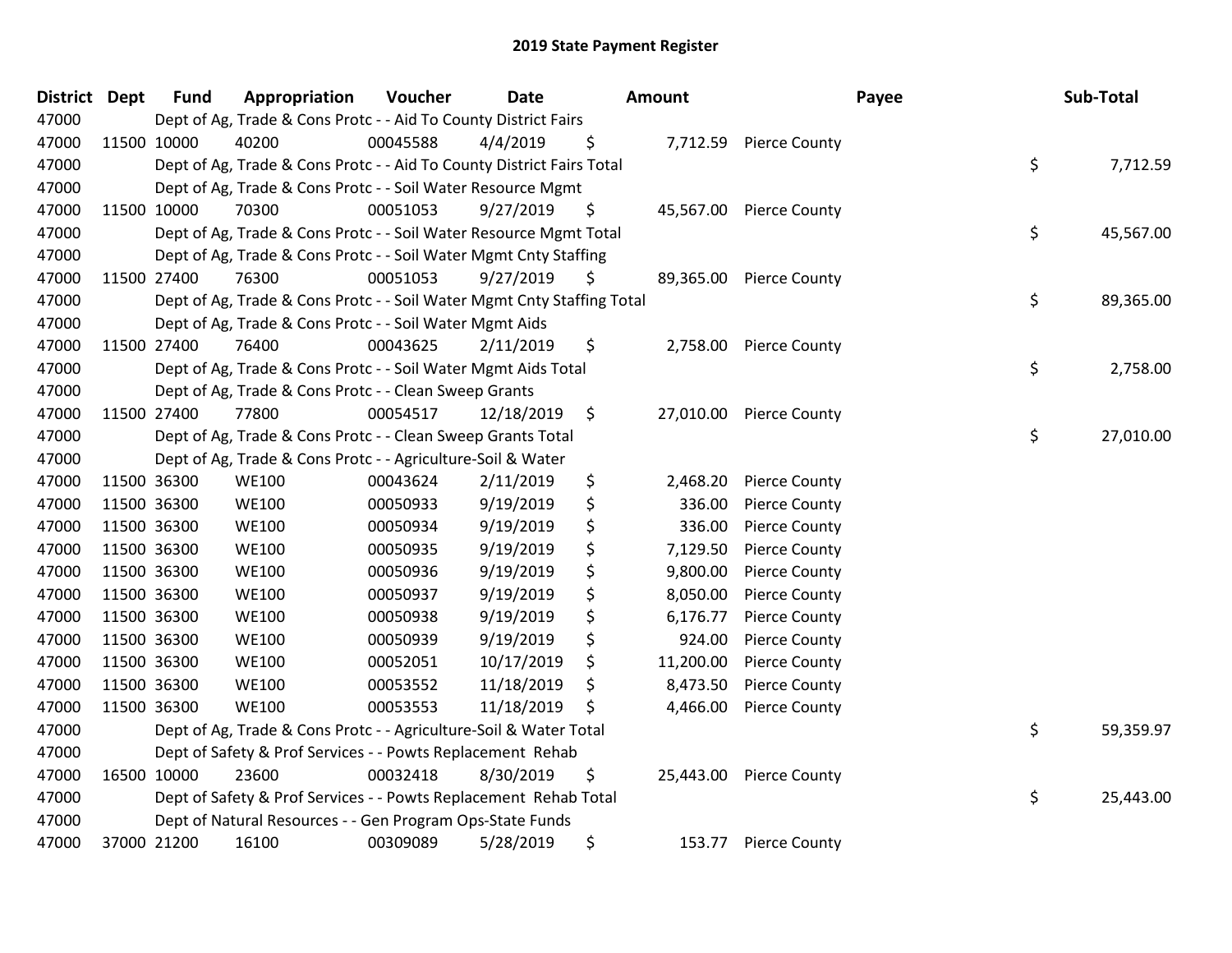| District Dept |             | <b>Fund</b> | Appropriation                                                     | Voucher  | <b>Date</b> | Amount          |                         | Payee | Sub-Total |
|---------------|-------------|-------------|-------------------------------------------------------------------|----------|-------------|-----------------|-------------------------|-------|-----------|
| 47000         | 37000 21200 |             | 16100                                                             | 00315807 | 5/17/2019   | \$<br>30,000.01 | <b>Pierce County</b>    |       |           |
| 47000         | 37000 21200 |             | 16100                                                             | 00315957 | 5/22/2019   | \$<br>122.47    | <b>Pierce County</b>    |       |           |
| 47000         | 37000 21200 |             | 16100                                                             | 00370535 | 11/22/2019  | \$<br>969.76    | <b>Pierce County</b>    |       |           |
| 47000         |             |             | Dept of Natural Resources - - Gen Program Ops-State Funds Total   |          |             |                 |                         | \$    | 31,246.01 |
| 47000         |             |             | Dept of Natural Resources - - General Program Operations --       |          |             |                 |                         |       |           |
| 47000         | 37000 21200 |             | 25400                                                             | 00308885 | 4/2/2019    | \$<br>120.00    | <b>Pierce County</b>    |       |           |
| 47000         | 37000 21200 |             | 25400                                                             | 00317224 | 4/29/2019   | \$<br>210.00    | <b>Pierce County</b>    |       |           |
| 47000         | 37000 21200 |             | 25400                                                             | 00352337 | 8/22/2019   | \$<br>540.00    | <b>Pierce County</b>    |       |           |
| 47000         |             |             | Dept of Natural Resources - - General Program Operations -- Total |          |             |                 |                         | \$    | 870.00    |
| 47000         |             |             | Dept of Natural Resources - - GPO -Federal Funds                  |          |             |                 |                         |       |           |
| 47000         | 37000 21200 |             | 38100                                                             | 00307385 | 3/27/2019   | \$              | 17,711.12 Pierce County |       |           |
| 47000         |             |             | Dept of Natural Resources - - GPO -Federal Funds Total            |          |             |                 |                         | \$    | 17,711.12 |
| 47000         |             |             | Dept of Natural Resources - - Venison Processing                  |          |             |                 |                         |       |           |
| 47000         | 37000 21200 |             | 54900                                                             | 00309909 | 5/2/2019    | \$<br>3,720.00  | <b>Pierce County</b>    |       |           |
| 47000         |             |             | Dept of Natural Resources - - Venison Processing Total            |          |             |                 |                         | \$    | 3,720.00  |
| 47000         |             |             | Dept of Natural Resources - - Enf A - Boating Enforcement         |          |             |                 |                         |       |           |
| 47000         | 37000 21200 |             | 55000                                                             | 00307385 | 3/27/2019   | \$<br>33,352.73 | <b>Pierce County</b>    |       |           |
| 47000         |             |             | Dept of Natural Resources - - Enf A - Boating Enforcement Total   |          |             |                 |                         | \$    | 33,352.73 |
| 47000         |             |             | Dept of Natural Resources - - Enf A - Atv & Utv Enforcement       |          |             |                 |                         |       |           |
| 47000         | 37000 21200 |             | 55100                                                             | 00359146 | 9/18/2019   | \$              | 21,567.89 Pierce County |       |           |
| 47000         |             |             | Dept of Natural Resources - - Enf A - Atv & Utv Enforcement Total |          |             |                 |                         | \$    | 21,567.89 |
| 47000         |             |             | Dept of Natural Resources - - Enf A - Snow Enforcement            |          |             |                 |                         |       |           |
| 47000         | 37000 21200 |             | 55200                                                             | 00359347 | 9/20/2019   | \$              | 18,304.95 Pierce County |       |           |
| 47000         |             |             | Dept of Natural Resources - - Enf A - Snow Enforcement Total      |          |             |                 |                         | \$    | 18,304.95 |
| 47000         |             |             | Dept of Natural Resources - - Wildlife Damage Claims & Abat       |          |             |                 |                         |       |           |
| 47000         | 37000 21200 |             | 55300                                                             | 00309909 | 5/2/2019    | \$              | 15,759.00 Pierce County |       |           |
| 47000         |             |             | Dept of Natural Resources - - Wildlife Damage Claims & Abat Total |          |             |                 |                         | \$    | 15,759.00 |
| 47000         |             |             | Dept of Natural Resources - - Ra- Suppl Snow Trail Aids           |          |             |                 |                         |       |           |
| 47000         | 37000 21200 |             | 56900                                                             | 00377770 | 12/20/2019  | \$              | 30,628.73 Pierce County |       |           |
| 47000         |             |             | Dept of Natural Resources - - Ra- Suppl Snow Trail Aids Total     |          |             |                 |                         | \$    | 30,628.73 |
| 47000         |             |             | Dept of Natural Resources - - Ra- Snowmobile Trail Areas          |          |             |                 |                         |       |           |
| 47000         | 37000 21200 |             | 57500                                                             | 00360393 | 10/7/2019   | \$<br>30,888.27 | <b>Pierce County</b>    |       |           |
| 47000         | 37000 21200 |             | 57500                                                             | 00367322 | 10/25/2019  | \$<br>34,035.00 | <b>Pierce County</b>    |       |           |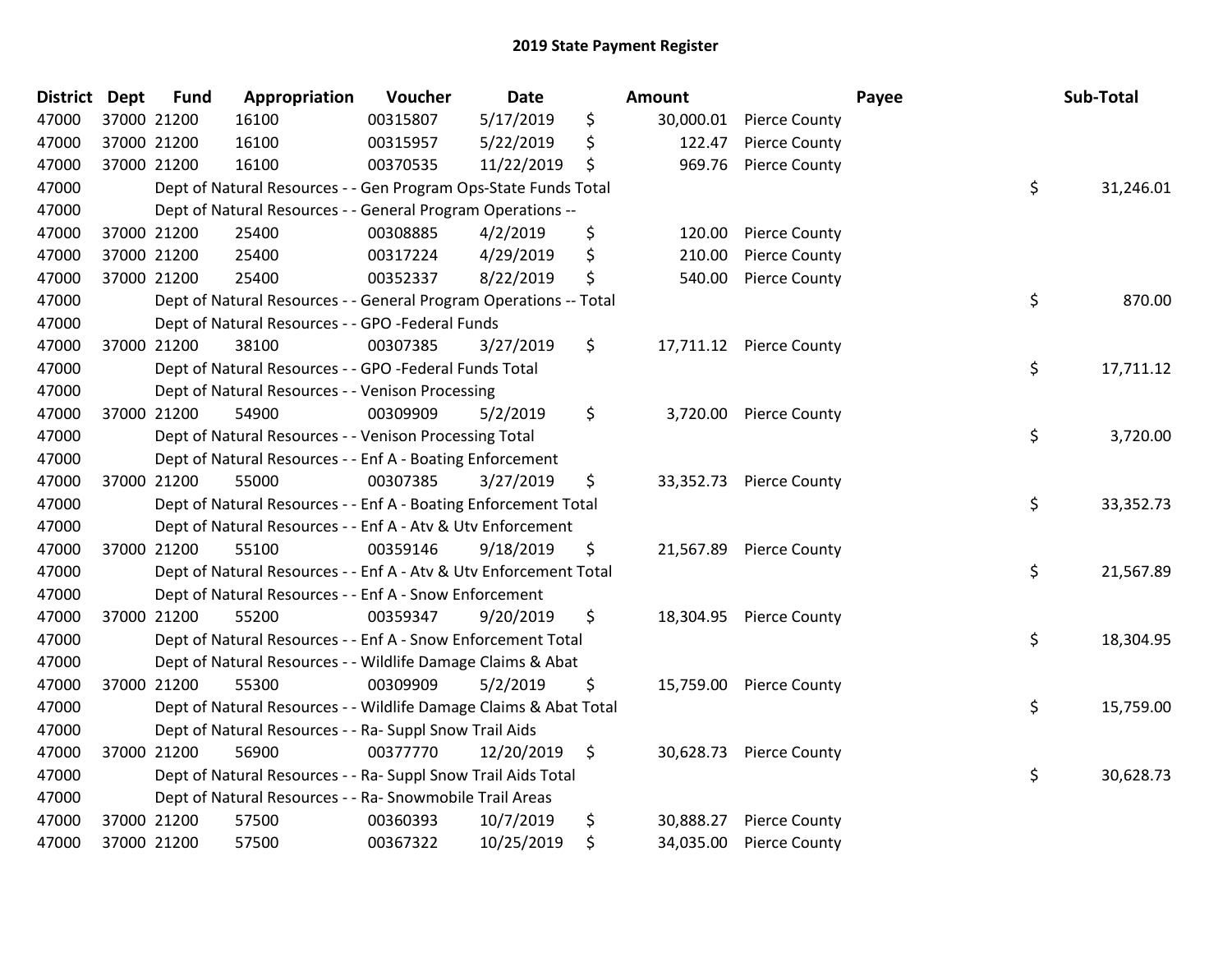| <b>District</b> | <b>Dept</b> | <b>Fund</b> | Appropriation                                                      | Voucher  | <b>Date</b> |      | Amount     |                         | Payee | Sub-Total  |
|-----------------|-------------|-------------|--------------------------------------------------------------------|----------|-------------|------|------------|-------------------------|-------|------------|
| 47000           |             | 37000 21200 | 57500                                                              | 00374695 | 11/26/2019  | \$   |            | 33,540.00 Pierce County |       |            |
| 47000           |             |             | Dept of Natural Resources - - Ra- Snowmobile Trail Areas Total     |          |             |      |            |                         | \$    | 98,463.27  |
| 47000           |             |             | Dept of Natural Resources - - Resaids - Pymt In Lieu Tax Fed       |          |             |      |            |                         |       |            |
| 47000           |             | 37000 21200 | 58400                                                              | 00364670 | 10/15/2019  | - \$ |            | 2,846.00 Pierce County  |       |            |
| 47000           |             |             | Dept of Natural Resources - - Resaids - Pymt In Lieu Tax Fed Total |          |             |      |            |                         | \$    | 2,846.00   |
| 47000           |             |             | Dept of Natural Resources - - GPO--State Funds                     |          |             |      |            |                         |       |            |
| 47000           |             | 37000 21200 | 86100                                                              | 00292034 | 2/1/2019    | \$   | 25.00      | <b>Pierce County</b>    |       |            |
| 47000           |             | 37000 21200 | 86100                                                              | 00304892 | 3/29/2019   | \$   | 8.00       | <b>Pierce County</b>    |       |            |
| 47000           |             | 37000 21200 | 86100                                                              | 00321591 | 5/22/2019   | \$   | 18.00      | <b>Pierce County</b>    |       |            |
| 47000           | 37000 21200 |             | 86100                                                              | 00354172 | 9/5/2019    | \$   | 22.00      | <b>Pierce County</b>    |       |            |
| 47000           |             |             | Dept of Natural Resources - - GPO--State Funds Total               |          |             |      |            |                         | \$    | 73.00      |
| 47000           |             |             | Dept of Natural Resources - - GPO-Environmental Fund               |          |             |      |            |                         |       |            |
| 47000           |             | 37000 27400 | 46100                                                              | 00312849 | 4/18/2019   | \$   | 30.00      | <b>Pierce County</b>    |       |            |
| 47000           |             |             | Dept of Natural Resources - - GPO-Environmental Fund Total         |          |             |      |            |                         | \$    | 30.00      |
| 47000           |             |             | Dept of Natural Resources - - Fin Asst For Responsible Units       |          |             |      |            |                         |       |            |
| 47000           |             | 37000 27400 | 67000                                                              | 00323153 | 5/22/2019   | \$   | 190,488.60 | <b>Pierce County</b>    |       |            |
| 47000           |             |             | Dept of Natural Resources - - Fin Asst For Responsible Units Total |          |             |      |            |                         | \$    | 190,488.60 |
| 47000           |             |             | Dept of Natural Resources - - Recycling Consolidation Grants       |          |             |      |            |                         |       |            |
| 47000           |             | 37000 27400 | 67300                                                              | 00323153 | 5/22/2019   | \$   |            | 10,943.93 Pierce County |       |            |
| 47000           |             |             | Dept of Natural Resources - - Recycling Consolidation Grants Total |          |             |      |            |                         | \$    | 10,943.93  |
| 47000           |             |             | Dept of Natural Resources - - Land Acquisition                     |          |             |      |            |                         |       |            |
| 47000           |             | 37000 36300 | TA100                                                              | 00355599 | 9/5/2019    | \$   | 8.00       | <b>Pierce County</b>    |       |            |
| 47000           | 37000 36300 |             | TA100                                                              | 00364020 | 10/21/2019  | \$   | 21.00      | <b>Pierce County</b>    |       |            |
| 47000           |             |             | Dept of Natural Resources - - Land Acquisition Total               |          |             |      |            |                         | \$    | 29.00      |
| 47000           |             |             | Dept of Natural Resources - - GPO - Sd Water Loan Prog, Fed        |          |             |      |            |                         |       |            |
| 47000           |             | 37000 57300 | 48200                                                              | 00286573 | 1/4/2019    | \$   | 4,931.00   | <b>Pierce County</b>    |       |            |
| 47000           |             | 37000 57300 | 48200                                                              | 00310947 | 4/30/2019   | \$   | 3,142.50   | <b>Pierce County</b>    |       |            |
| 47000           | 37000 57300 |             | 48200                                                              | 00329980 | 7/5/2019    | \$   | 3,142.50   | <b>Pierce County</b>    |       |            |
| 47000           | 37000 57300 |             | 48200                                                              | 00373506 | 11/27/2019  | \$   | 3,142.25   | <b>Pierce County</b>    |       |            |
| 47000           |             |             | Dept of Natural Resources - - GPO - Sd Water Loan Prog, Fed Total  |          |             |      |            |                         | \$    | 14,358.25  |
| 47000           |             |             | WI Dept of Transportation - - Eldly&Disa Co/Aid Sf                 |          |             |      |            |                         |       |            |
| 47000           |             | 39500 21100 | 16800                                                              | 00340245 | 1/9/2019    | \$   | 80,930.00  | <b>Pierce County</b>    |       |            |
| 47000           |             |             | WI Dept of Transportation - - Eldly&Disa Co/Aid Sf Total           |          |             |      |            |                         | \$    | 80,930.00  |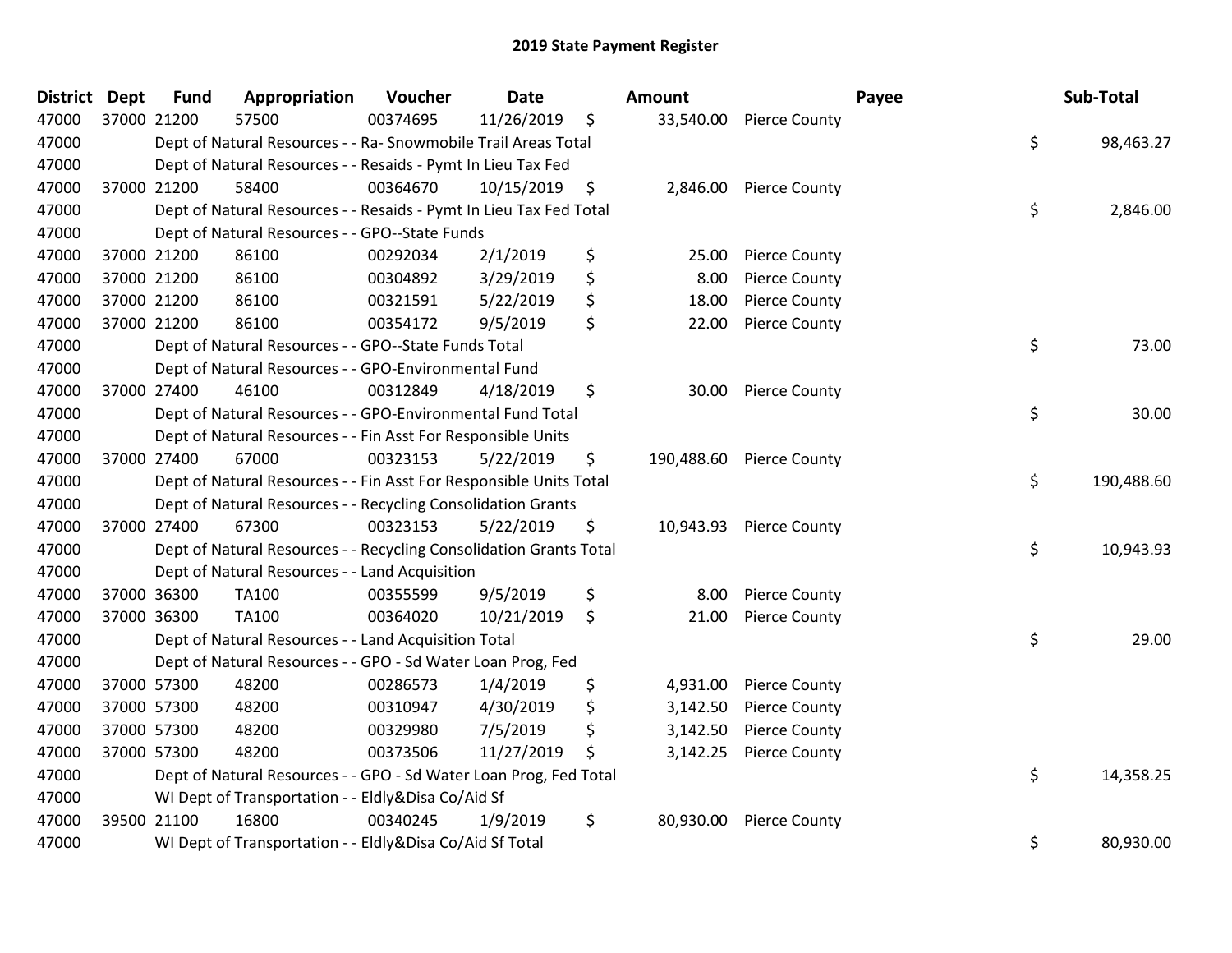| <b>District</b> | <b>Dept</b> | <b>Fund</b> | Appropriation                                            | Voucher  | <b>Date</b> | Amount           |                      | Payee | Sub-Total    |
|-----------------|-------------|-------------|----------------------------------------------------------|----------|-------------|------------------|----------------------|-------|--------------|
| 47000           |             |             | WI Dept of Transportation - - Hwy Sfty Loc Aid Ffd       |          |             |                  |                      |       |              |
| 47000           |             | 39500 21100 | 18500                                                    | 00384915 | 5/22/2019   | \$<br>890.00     | <b>Pierce County</b> |       |              |
| 47000           |             | 39500 21100 | 18500                                                    | 00437706 | 9/24/2019   | \$<br>4,000.00   | <b>Pierce County</b> |       |              |
| 47000           |             | 39500 21100 | 18500                                                    | 00437707 | 9/24/2019   | \$<br>3,974.95   | <b>Pierce County</b> |       |              |
| 47000           |             |             | WI Dept of Transportation - - Hwy Sfty Loc Aid Ffd Total |          |             |                  |                      | \$    | 8,864.95     |
| 47000           |             |             | WI Dept of Transportation - - Trans Aids To Co.-Sf       |          |             |                  |                      |       |              |
| 47000           |             | 39500 21100 | 19000                                                    | 00335819 | 1/7/2019    | \$<br>333,629.54 | <b>Pierce County</b> |       |              |
| 47000           |             | 39500 21100 | 19000                                                    | 00401144 | 7/1/2019    | \$<br>667,259.08 | <b>Pierce County</b> |       |              |
| 47000           |             | 39500 21100 | 19000                                                    | 00443962 | 10/7/2019   | \$<br>333,629.54 | <b>Pierce County</b> |       |              |
| 47000           |             |             | WI Dept of Transportation - - Trans Aids To Co.-Sf Total |          |             |                  |                      | \$    | 1,334,518.16 |
| 47000           |             |             | WI Dept of Transportation - - Local Rds, Grants Sf       |          |             |                  |                      |       |              |
| 47000           |             | 39500 21100 | 27000                                                    | 00472793 | 12/18/2019  | \$<br>119,058.35 | <b>Pierce County</b> |       |              |
| 47000           |             |             | WI Dept of Transportation - - Local Rds, Grants Sf Total |          |             |                  |                      | \$    | 119,058.35   |
| 47000           |             |             | WI Dept of Transportation - - Loc Rd Imp Prg St Fd       |          |             |                  |                      |       |              |
| 47000           |             | 39500 21100 | 27800                                                    | 00465330 | 11/29/2019  | \$<br>4,870.14   | <b>Pierce County</b> |       |              |
| 47000           |             |             | WI Dept of Transportation - - Loc Rd Imp Prg St Fd Total |          |             |                  |                      | \$    | 4,870.14     |
| 47000           |             |             | WI Dept of Transportation - - St Hwy Rehab, Sf           |          |             |                  |                      |       |              |
| 47000           |             | 39500 21100 | 36300                                                    | 00393622 | 6/18/2019   | \$<br>386.69     | <b>Pierce County</b> |       |              |
| 47000           |             | 39500 21100 | 36300                                                    | 00461536 | 11/14/2019  | \$<br>13.00      | <b>Pierce County</b> |       |              |
| 47000           |             |             | WI Dept of Transportation - - St Hwy Rehab, Sf Total     |          |             |                  |                      | \$    | 399.69       |
| 47000           |             |             | WI Dept of Transportation - - Hwy Mgmt & Opers Sf        |          |             |                  |                      |       |              |
| 47000           |             | 39500 21100 | 36500                                                    | 00340937 | 1/11/2019   | \$<br>130.27     | <b>Pierce County</b> |       |              |
| 47000           |             | 39500 21100 | 36500                                                    | 00400817 | 6/28/2019   | \$<br>890.07     | <b>Pierce County</b> |       |              |
| 47000           |             | 39500 21100 | 36500                                                    | 00417130 | 7/31/2019   | \$<br>1,691.48   | <b>Pierce County</b> |       |              |
| 47000           |             | 39500 21100 | 36500                                                    | 00427411 | 8/27/2019   | \$<br>953.36     | <b>Pierce County</b> |       |              |
| 47000           |             | 39500 21100 | 36500                                                    | 00447883 | 10/11/2019  | \$<br>445.04     | <b>Pierce County</b> |       |              |
| 47000           |             | 39500 21100 | 36500                                                    | 00465389 | 11/27/2019  | \$<br>963.68     | <b>Pierce County</b> |       |              |
| 47000           |             |             | WI Dept of Transportation - - Hwy Mgmt & Opers Sf Total  |          |             |                  |                      | \$    | 5,073.90     |
| 47000           |             |             | WI Dept of Transportation - - Routine Maint Sf           |          |             |                  |                      |       |              |
| 47000           |             | 39500 21100 | 36800                                                    | 00340937 | 1/11/2019   | \$<br>107,679.57 | <b>Pierce County</b> |       |              |
| 47000           |             | 39500 21100 | 36800                                                    | 00348088 | 2/5/2019    | \$<br>131,677.79 | <b>Pierce County</b> |       |              |
| 47000           |             | 39500 21100 | 36800                                                    | 00361918 | 3/20/2019   | \$<br>106,916.39 | <b>Pierce County</b> |       |              |
| 47000           |             | 39500 21100 | 36800                                                    | 00367299 | 4/2/2019    | \$<br>174,421.71 | <b>Pierce County</b> |       |              |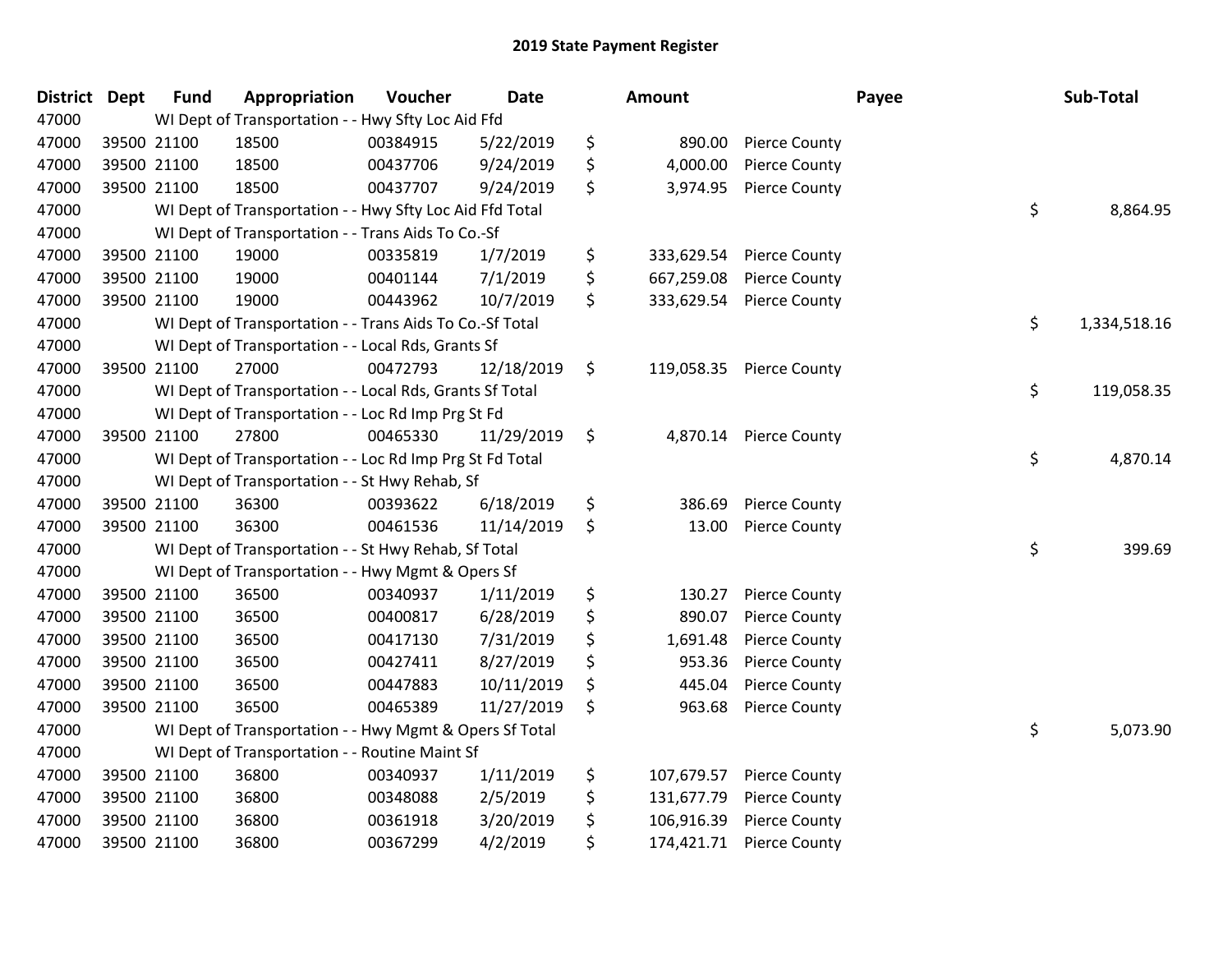| <b>District</b> | Dept        | <b>Fund</b> | Appropriation                                                | Voucher  | Date       | <b>Amount</b>    |                      | Payee | Sub-Total          |
|-----------------|-------------|-------------|--------------------------------------------------------------|----------|------------|------------------|----------------------|-------|--------------------|
| 47000           |             | 39500 21100 | 36800                                                        | 00371071 | 4/19/2019  | \$<br>261,220.18 | <b>Pierce County</b> |       |                    |
| 47000           |             | 39500 21100 | 36800                                                        | 00379382 | 5/23/2019  | \$<br>278,244.33 | <b>Pierce County</b> |       |                    |
| 47000           |             | 39500 21100 | 36800                                                        | 00393622 | 6/18/2019  | \$<br>127,415.62 | <b>Pierce County</b> |       |                    |
| 47000           |             | 39500 21100 | 36800                                                        | 00400817 | 6/28/2019  | \$<br>71,574.44  | <b>Pierce County</b> |       |                    |
| 47000           |             | 39500 21100 | 36800                                                        | 00417130 | 7/31/2019  | \$<br>129,361.94 | <b>Pierce County</b> |       |                    |
| 47000           |             | 39500 21100 | 36800                                                        | 00427411 | 8/27/2019  | \$<br>89,675.24  | <b>Pierce County</b> |       |                    |
| 47000           |             | 39500 21100 | 36800                                                        | 00447883 | 10/11/2019 | \$<br>117,099.62 | <b>Pierce County</b> |       |                    |
| 47000           |             | 39500 21100 | 36800                                                        | 00457664 | 11/5/2019  | \$<br>57,732.72  | <b>Pierce County</b> |       |                    |
| 47000           |             | 39500 21100 | 36800                                                        | 00460585 | 11/13/2019 | \$<br>58,034.09  | <b>Pierce County</b> |       |                    |
| 47000           |             | 39500 21100 | 36800                                                        | 00461507 | 11/15/2019 | \$<br>717.93     | <b>Pierce County</b> |       |                    |
| 47000           |             | 39500 21100 | 36800                                                        | 00465389 | 11/27/2019 | \$<br>69,385.90  | <b>Pierce County</b> |       |                    |
| 47000           |             | 39500 21100 | 36800                                                        | 00468215 | 12/9/2019  | \$<br>75,204.30  | <b>Pierce County</b> |       |                    |
| 47000           |             | 39500 21100 | 36800                                                        | 00469850 | 12/11/2019 | \$<br>668.40     | <b>Pierce County</b> |       |                    |
| 47000           |             |             | WI Dept of Transportation - - Routine Maint Sf Total         |          |            |                  |                      |       | \$<br>1,857,030.17 |
| 47000           |             |             | WI Dept of Transportation - - St Hwy Rehab Fed Fd            |          |            |                  |                      |       |                    |
| 47000           |             | 39500 21100 | 38300                                                        | 00447883 | 10/11/2019 | \$<br>195.58     | <b>Pierce County</b> |       |                    |
| 47000           |             |             | WI Dept of Transportation - - St Hwy Rehab Fed Fd Total      |          |            |                  |                      |       | \$<br>195.58       |
| 47000           |             |             | Department of Corrections - - Becky Young Community Correcti |          |            |                  |                      |       |                    |
| 47000           |             | 41000 10000 | 11200                                                        | 00266030 | 2/12/2019  | \$<br>6,386.00   | <b>Pierce County</b> |       |                    |
| 47000           |             | 41000 10000 | 11200                                                        | 00266731 | 2/14/2019  | \$<br>3,931.50   | <b>Pierce County</b> |       |                    |
| 47000           |             | 41000 10000 | 11200                                                        | 00266782 | 2/15/2019  | \$<br>5,269.50   | <b>Pierce County</b> |       |                    |
| 47000           |             | 41000 10000 | 11200                                                        | 00267694 | 2/19/2019  | \$<br>4,842.00   | <b>Pierce County</b> |       |                    |
| 47000           |             | 41000 10000 | 11200                                                        | 00274726 | 3/21/2019  | \$<br>4,284.00   | <b>Pierce County</b> |       |                    |
| 47000           |             | 41000 10000 | 11200                                                        | 00281850 | 4/25/2019  | \$<br>4,275.50   | Pierce County        |       |                    |
| 47000           |             | 41000 10000 | 11200                                                        | 00283284 | 5/2/2019   | \$<br>3,764.00   | <b>Pierce County</b> |       |                    |
| 47000           |             | 41000 10000 | 11200                                                        | 00290901 | 6/7/2019   | \$<br>4,248.00   | <b>Pierce County</b> |       |                    |
| 47000           |             | 41000 10000 | 11200                                                        | 00298731 | 7/16/2019  | \$<br>4,052.50   | <b>Pierce County</b> |       |                    |
| 47000           | 41000 10000 |             | 11200                                                        | 00305233 | 9/13/2019  | \$<br>5,334.00   | <b>Pierce County</b> |       |                    |
| 47000           |             | 41000 10000 | 11200                                                        | 00308911 | 9/9/2019   | \$<br>4,275.00   | <b>Pierce County</b> |       |                    |
| 47000           |             | 41000 10000 | 11200                                                        | 00318943 | 10/23/2019 | \$<br>4,024.00   | <b>Pierce County</b> |       |                    |
| 47000           |             | 41000 10000 | 11200                                                        | 00322735 | 11/12/2019 | \$<br>4,024.00   | <b>Pierce County</b> |       |                    |
| 47000           |             | 41000 10000 | 11200                                                        | 00332141 | 12/30/2019 | \$<br>3,773.00   | <b>Pierce County</b> |       |                    |
|                 |             |             |                                                              |          |            |                  |                      |       |                    |

47000 Department of Corrections - - Becky Young Community Correcti Total 67 and 1990 Community Correcti Total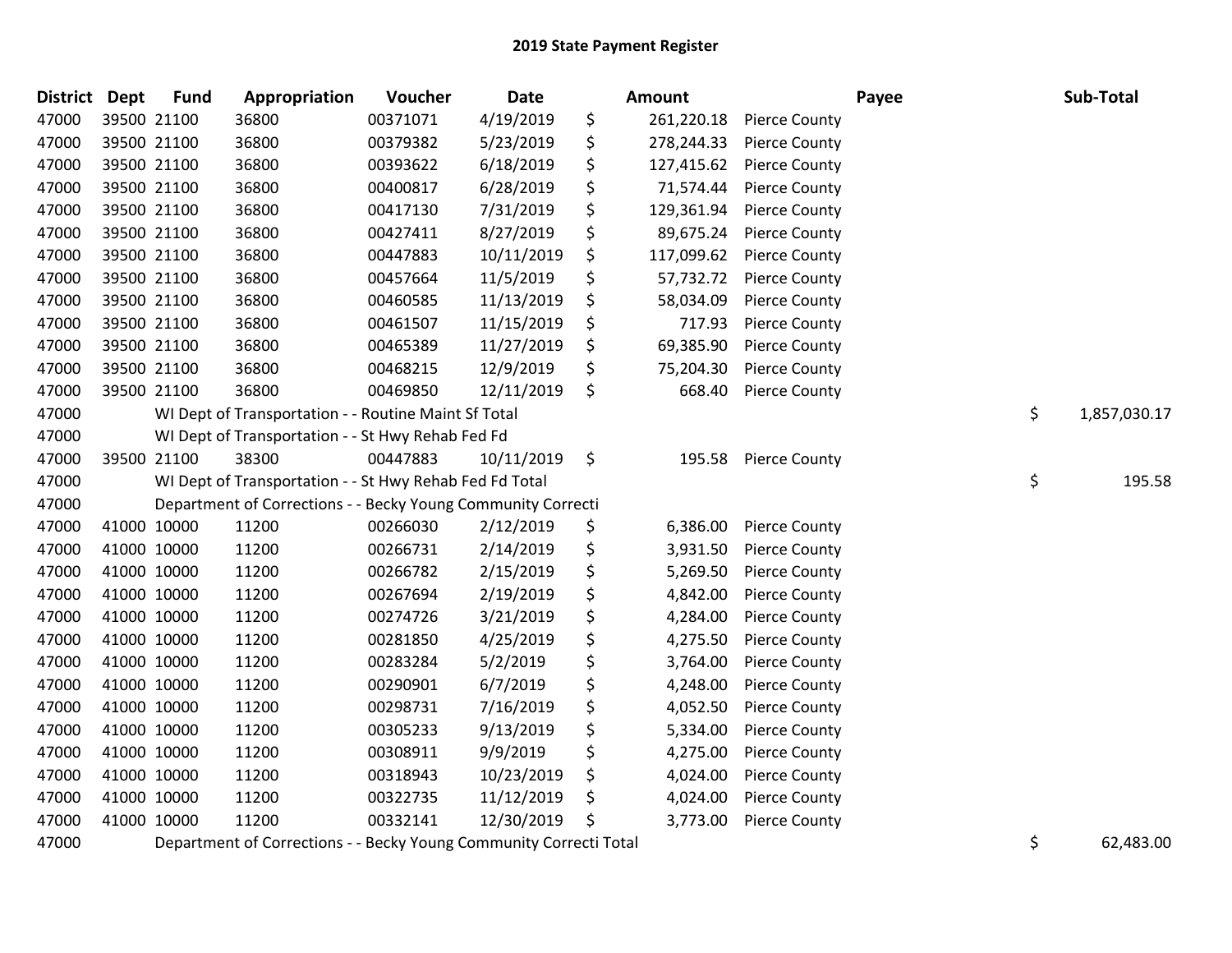| <b>District</b> | <b>Dept</b> | <b>Fund</b> | Appropriation                                                      | Voucher  | Date       | Amount           | Payee                                                                                                         | Sub-Total       |
|-----------------|-------------|-------------|--------------------------------------------------------------------|----------|------------|------------------|---------------------------------------------------------------------------------------------------------------|-----------------|
| 47000           |             |             | Department of Corrections - - Corrections Contracts And Agre       |          |            |                  |                                                                                                               |                 |
| 47000           | 41000 10000 |             | 11400                                                              | 00259740 | 1/15/2019  | \$<br>4,682.86   | <b>Pierce County</b>                                                                                          |                 |
| 47000           | 41000 10000 |             | 11400                                                              | 00260920 | 1/17/2019  | \$<br>6,226.66   | <b>Pierce County</b>                                                                                          |                 |
| 47000           | 41000 10000 |             | 11400                                                              | 00262156 | 1/22/2019  | \$<br>5,043.08   | <b>Pierce County</b>                                                                                          |                 |
| 47000           | 41000 10000 |             | 11400                                                              | 00263844 | 2/1/2019   | \$<br>4,579.94   | <b>Pierce County</b>                                                                                          |                 |
| 47000           | 41000 10000 |             | 11400                                                              | 00268837 | 2/26/2019  | \$<br>5,351.84   | <b>Pierce County</b>                                                                                          |                 |
| 47000           | 41000 10000 |             | 11400                                                              | 00280116 | 4/17/2019  | \$<br>2,109.86   | <b>Pierce County</b>                                                                                          |                 |
| 47000           | 41000 10000 |             | 11400                                                              | 00280148 | 4/17/2019  | \$<br>617.52     | <b>Pierce County</b>                                                                                          |                 |
| 47000           | 41000 10000 |             | 11400                                                              | 00280153 | 4/17/2019  | \$<br>5,146.00   | <b>Pierce County</b>                                                                                          |                 |
| 47000           | 41000 10000 |             | 11400                                                              | 00287194 | 5/22/2019  | \$<br>823.36     | <b>Pierce County</b>                                                                                          |                 |
| 47000           | 41000 10000 |             | 11400                                                              | 00293915 | 6/24/2019  | \$<br>1,595.26   | <b>Pierce County</b>                                                                                          |                 |
| 47000           | 41000 10000 |             | 11400                                                              | 00296958 | 7/9/2019   | \$<br>1,543.80   | <b>Pierce County</b>                                                                                          |                 |
| 47000           | 41000 10000 |             | 11400                                                              | 00307956 | 9/4/2019   | \$<br>1,029.20   | <b>Pierce County</b>                                                                                          |                 |
| 47000           | 41000 10000 |             | 11400                                                              | 00307957 | 9/4/2019   | \$<br>4,168.26   | <b>Pierce County</b>                                                                                          |                 |
| 47000           | 41000 10000 |             | 11400                                                              | 00316948 | 10/16/2019 | \$<br>4,734.32   | <b>Pierce County</b>                                                                                          |                 |
| 47000           | 41000 10000 |             | 11400                                                              | 00320310 | 10/31/2019 | \$<br>4,682.86   | <b>Pierce County</b>                                                                                          |                 |
| 47000           | 41000 10000 |             | 11400                                                              | 00325853 | 11/27/2019 | \$<br>3,344.90   | <b>Pierce County</b>                                                                                          |                 |
| 47000           |             |             | Department of Corrections - - Corrections Contracts And Agre Total |          |            |                  |                                                                                                               | \$<br>55,679.72 |
| 47000           |             |             |                                                                    |          |            |                  | Department of Corrections - - Reimbursing Counties For Probation, Extended Supervision And Parole Holds       |                 |
| 47000           | 41000 10000 |             | 11600                                                              | 00320807 | 11/4/2019  | \$               | 46,046.12 Pierce County                                                                                       |                 |
| 47000           |             |             |                                                                    |          |            |                  | Department of Corrections - - Reimbursing Counties For Probation, Extended Supervision And Parole Holds Total | \$<br>46,046.12 |
| 47000           |             |             | Department of Corrections - - Probation, Parole And Extended       |          |            |                  |                                                                                                               |                 |
| 47000           | 41000 10000 |             | 18700                                                              | 00320807 | 11/4/2019  | \$<br>19,313.88  | <b>Pierce County</b>                                                                                          |                 |
| 47000           |             |             | Department of Corrections - - Probation, Parole And Extended Total |          |            |                  |                                                                                                               | \$<br>19,313.88 |
| 47000           |             |             | Department of Health Services - - State/Federal Aids               |          |            |                  |                                                                                                               |                 |
| 47000           | 43500 10000 |             | 00000                                                              | 90906    | 1/2/2019   | \$<br>92,477.00  | <b>Pierce County</b>                                                                                          |                 |
| 47000           | 43500 10000 |             | 00000                                                              | 90907    | 2/1/2019   | \$<br>9,370.00   | <b>Pierce County</b>                                                                                          |                 |
| 47000           | 43500 10000 |             | 00000                                                              | 90909    | 3/1/2019   | \$<br>108,618.00 | <b>Pierce County</b>                                                                                          |                 |
| 47000           | 43500 10000 |             | 00000                                                              | 90911    | 5/1/2019   | \$<br>554,925.00 | <b>Pierce County</b>                                                                                          |                 |
| 47000           | 43500 10000 |             | 00000                                                              | 90913    | 6/3/2019   | \$<br>97,812.00  | <b>Pierce County</b>                                                                                          |                 |
| 47000           | 43500 10000 |             | 00000                                                              | 90914    | 6/17/2019  | \$<br>87,431.00  | <b>Pierce County</b>                                                                                          |                 |
| 47000           | 43500 10000 |             | 00000                                                              | 92000    | 7/1/2019   | \$<br>896,172.00 | <b>Pierce County</b>                                                                                          |                 |
| 47000           | 43500 10000 |             | 00000                                                              | 92001    | 8/1/2019   | \$<br>346,215.00 | <b>Pierce County</b>                                                                                          |                 |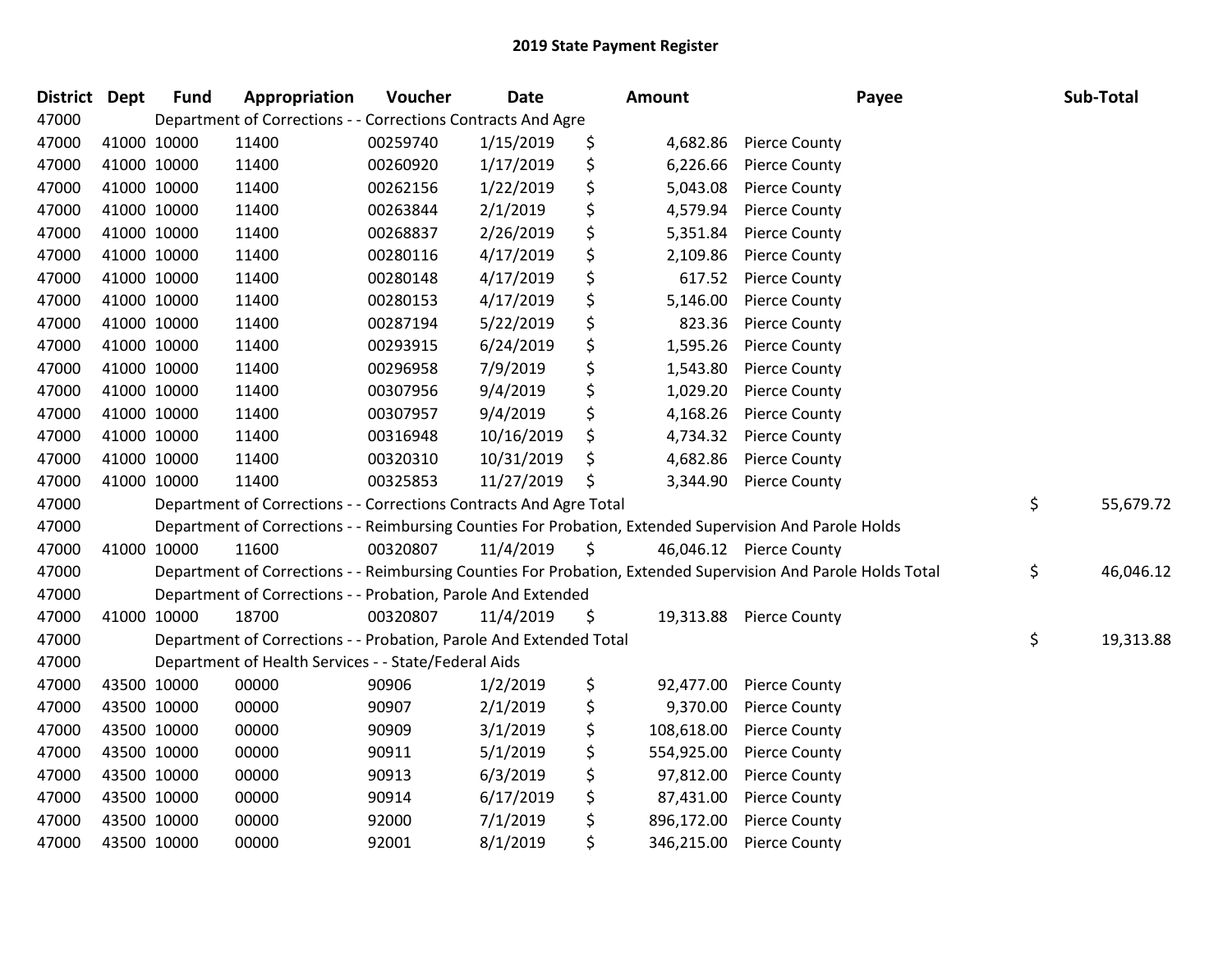| <b>District Dept</b> |             | <b>Fund</b> | Appropriation                                                          | Voucher  | <b>Date</b> | Amount           |                      | Payee | Sub-Total          |
|----------------------|-------------|-------------|------------------------------------------------------------------------|----------|-------------|------------------|----------------------|-------|--------------------|
| 47000                |             | 43500 10000 | 00000                                                                  | 92002    | 9/3/2019    | \$<br>299,520.00 | <b>Pierce County</b> |       |                    |
| 47000                |             | 43500 10000 | 00000                                                                  | 92003    | 10/1/2019   | \$<br>72,035.00  | <b>Pierce County</b> |       |                    |
| 47000                |             | 43500 10000 | 00000                                                                  | 92004    | 11/1/2019   | \$<br>99,371.00  | <b>Pierce County</b> |       |                    |
| 47000                |             |             | Department of Health Services - - State/Federal Aids Total             |          |             |                  |                      |       | \$<br>2,663,946.00 |
| 47000                |             |             | Department of Health Services - - Public Health Dispensaries And       |          |             |                  |                      |       |                    |
| 47000                |             | 43500 10000 | 10700                                                                  | 00256474 | 1/11/2019   | \$<br>84.60      | <b>Pierce County</b> |       |                    |
| 47000                |             | 43500 10000 | 10700                                                                  | 00260815 | 2/15/2019   | \$<br>37.60      | <b>Pierce County</b> |       |                    |
| 47000                |             | 43500 10000 | 10700                                                                  | 00269691 | 3/21/2019   | \$<br>37.94      | <b>Pierce County</b> |       |                    |
| 47000                |             | 43500 10000 | 10700                                                                  | 00281628 | 5/24/2019   | \$<br>18.96      | <b>Pierce County</b> |       |                    |
| 47000                |             | 43500 10000 | 10700                                                                  | 00281629 | 5/24/2019   | \$<br>56.72      | <b>Pierce County</b> |       |                    |
| 47000                |             | 43500 10000 | 10700                                                                  | 00287047 | 6/12/2019   | \$<br>113.36     | <b>Pierce County</b> |       |                    |
| 47000                |             | 43500 10000 | 10700                                                                  | 00295395 | 7/19/2019   | \$<br>66.12      | <b>Pierce County</b> |       |                    |
| 47000                |             | 43500 10000 | 10700                                                                  | 00298191 | 8/8/2019    | \$<br>9.48       | <b>Pierce County</b> |       |                    |
| 47000                |             | 43500 10000 | 10700                                                                  | 00308052 | 9/11/2019   | \$<br>18.96      | <b>Pierce County</b> |       |                    |
| 47000                |             | 43500 10000 | 10700                                                                  | 00321708 | 11/8/2019   | \$<br>9.48       | <b>Pierce County</b> |       |                    |
| 47000                |             | 43500 10000 | 10700                                                                  | 00328212 | 12/20/2019  | \$<br>94.40      | <b>Pierce County</b> |       |                    |
| 47000                |             |             | Department of Health Services - - Public Health Dispensaries And Total |          |             |                  |                      |       | \$<br>547.62       |
| 47000                |             |             | Department of Health Services - - Radiation Monitoring                 |          |             |                  |                      |       |                    |
| 47000                |             | 43500 10000 | 13800                                                                  | 00318991 | 10/28/2019  | \$<br>354.00     | <b>Pierce County</b> |       |                    |
| 47000                |             |             | Department of Health Services - - Radiation Monitoring Total           |          |             |                  |                      |       | \$<br>354.00       |
| 47000                |             |             | Department of Health Services - - Federal Wic Operations               |          |             |                  |                      |       |                    |
| 47000                |             | 43500 10000 | 14800                                                                  | 00268142 | 3/8/2019    | \$<br>188.45     | <b>Pierce County</b> |       |                    |
| 47000                |             | 43500 10000 | 14800                                                                  | 00274720 | 4/12/2019   | \$<br>184.36     | <b>Pierce County</b> |       |                    |
| 47000                |             | 43500 10000 | 14800                                                                  | 00280907 | 5/3/2019    | \$<br>284.52     | <b>Pierce County</b> |       |                    |
| 47000                |             | 43500 10000 | 14800                                                                  | 00287169 | 5/31/2019   | \$<br>276.86     | <b>Pierce County</b> |       |                    |
| 47000                |             | 43500 10000 | 14800                                                                  | 00298159 | 7/19/2019   | \$<br>126.31     | <b>Pierce County</b> |       |                    |
| 47000                | 43500 10000 |             | 14800                                                                  | 00302478 | 8/12/2019   | \$<br>149.97     | <b>Pierce County</b> |       |                    |
| 47000                |             | 43500 10000 | 14800                                                                  | 00311365 | 9/23/2019   | \$<br>261.43     | <b>Pierce County</b> |       |                    |
| 47000                |             | 43500 10000 | 14800                                                                  | 00317136 | 10/16/2019  | \$<br>120.24     | <b>Pierce County</b> |       |                    |
| 47000                |             | 43500 10000 | 14800                                                                  | 00320715 | 11/7/2019   | \$<br>359.35     | <b>Pierce County</b> |       |                    |
| 47000                |             | 43500 10000 | 14800                                                                  | 00331213 | 12/20/2019  | \$<br>226.25     | <b>Pierce County</b> |       |                    |
| 47000                |             |             | Department of Health Services - - Federal Wic Operations Total         |          |             |                  |                      |       | \$<br>2,177.74     |
| 47000                |             |             | Department of Health Services - - General Program Operations           |          |             |                  |                      |       |                    |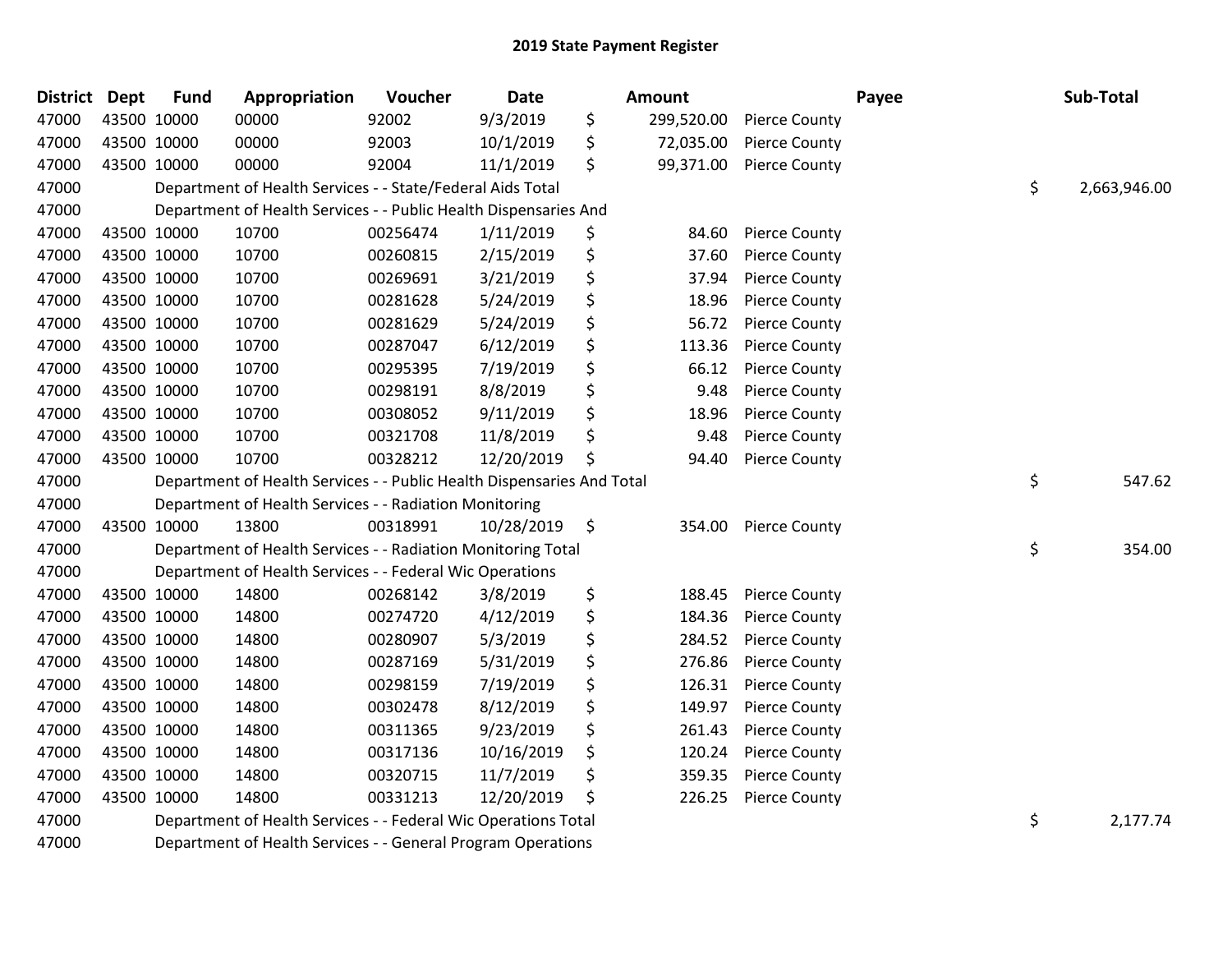| <b>District</b> | <b>Dept</b> | <b>Fund</b> | Appropriation                                                          | Voucher  | Date       | <b>Amount</b>    |                      | Payee | Sub-Total    |
|-----------------|-------------|-------------|------------------------------------------------------------------------|----------|------------|------------------|----------------------|-------|--------------|
| 47000           |             | 43500 10000 | 40100                                                                  | 00312759 | 9/25/2019  | \$<br>1.50       | <b>Pierce County</b> |       |              |
| 47000           |             | 43500 10000 | 40100                                                                  | 00325347 | 11/20/2019 | \$<br>1.50       | <b>Pierce County</b> |       |              |
| 47000           |             |             | Department of Health Services - - General Program Operations Total     |          |            |                  |                      |       | \$<br>3.00   |
| 47000           |             |             | Department of Health Services - - Medical Assistance State Admin       |          |            |                  |                      |       |              |
| 47000           |             | 43500 10000 | 44000                                                                  | 00312759 | 9/25/2019  | \$<br>1.50       | <b>Pierce County</b> |       |              |
| 47000           |             | 43500 10000 | 44000                                                                  | 00325347 | 11/20/2019 | \$<br>1.50       | <b>Pierce County</b> |       |              |
| 47000           |             |             | Department of Health Services - - Medical Assistance State Admin Total |          |            |                  |                      |       | \$<br>3.00   |
| 47000           |             |             | Dept of Children and Families - - Fees For Administrative Servic       |          |            |                  |                      |       |              |
| 47000           |             | 43700 10000 | 23100                                                                  | 00049873 | 2/5/2019   | \$<br>40.00      | <b>Pierce County</b> |       |              |
| 47000           |             | 43700 10000 | 23100                                                                  | 00054493 | 4/30/2019  | \$<br>25.00      | <b>Pierce County</b> |       |              |
| 47000           |             | 43700 10000 | 23100                                                                  | 00058416 | 7/26/2019  | \$<br>105.00     | <b>Pierce County</b> |       |              |
| 47000           |             | 43700 10000 | 23100                                                                  | 00062308 | 10/31/2019 | \$<br>105.00     | <b>Pierce County</b> |       |              |
| 47000           |             |             | Dept of Children and Families - - Fees For Administrative Servic Total |          |            |                  |                      |       | \$<br>275.00 |
| 47000           |             |             | Dept of Children and Families - - General Aids                         |          |            |                  |                      |       |              |
| 47000           |             | 43700 10000 | 99000                                                                  | 00048544 | 1/7/2019   | \$<br>209.07     | <b>Pierce County</b> |       |              |
| 47000           |             | 43700 10000 | 99000                                                                  | 00049431 | 2/1/2019   | \$<br>83,202.42  | <b>Pierce County</b> |       |              |
| 47000           |             | 43700 10000 | 99000                                                                  | 00049461 | 2/4/2019   | \$<br>7,116.00   | <b>Pierce County</b> |       |              |
| 47000           |             | 43700 10000 | 99000                                                                  | 00049668 | 2/5/2019   | \$<br>124.53     | <b>Pierce County</b> |       |              |
| 47000           |             | 43700 10000 | 99000                                                                  | 00049740 | 2/5/2019   | \$<br>48.00      | <b>Pierce County</b> |       |              |
| 47000           |             | 43700 10000 | 99000                                                                  | 00050614 | 2/26/2019  | \$<br>9,283.14   | <b>Pierce County</b> |       |              |
| 47000           |             | 43700 10000 | 99000                                                                  | 00050959 | 3/6/2019   | \$<br>7,775.00   | <b>Pierce County</b> |       |              |
| 47000           |             | 43700 10000 | 99000                                                                  | 00050960 | 3/5/2019   | \$<br>182.58     | <b>Pierce County</b> |       |              |
| 47000           |             | 43700 10000 | 99000                                                                  | 00051135 | 3/7/2019   | \$<br>15,176.48  | <b>Pierce County</b> |       |              |
| 47000           |             | 43700 10000 | 99000                                                                  | 00052893 | 4/5/2019   | \$<br>1,251.23   | <b>Pierce County</b> |       |              |
| 47000           |             | 43700 10000 | 99000                                                                  | 00052968 | 4/8/2019   | \$<br>487.20     | <b>Pierce County</b> |       |              |
| 47000           |             | 43700 10000 | 99000                                                                  | 00053635 | 4/23/2019  | \$<br>11,076.00  | <b>Pierce County</b> |       |              |
| 47000           |             | 43700 10000 | 99000                                                                  | 00054018 | 4/30/2019  | \$<br>83,349.35  | <b>Pierce County</b> |       |              |
| 47000           |             | 43700 10000 | 99000                                                                  | 00054554 | 5/1/2019   | \$<br>222,490.07 | <b>Pierce County</b> |       |              |
| 47000           |             | 43700 10000 | 99000                                                                  | 00054684 | 5/6/2019   | \$<br>1,011.17   | <b>Pierce County</b> |       |              |
| 47000           |             | 43700 10000 | 99000                                                                  | 00056116 | 6/5/2019   | \$<br>81,934.84  | <b>Pierce County</b> |       |              |
| 47000           |             | 43700 10000 | 99000                                                                  | 00056117 | 6/5/2019   | \$<br>363.44     | <b>Pierce County</b> |       |              |
| 47000           |             | 43700 10000 | 99000                                                                  | 00057296 | 7/3/2019   | \$<br>24,524.00  | <b>Pierce County</b> |       |              |
| 47000           |             | 43700 10000 | 99000                                                                  | 00057382 | 7/5/2019   | \$<br>734.80     | <b>Pierce County</b> |       |              |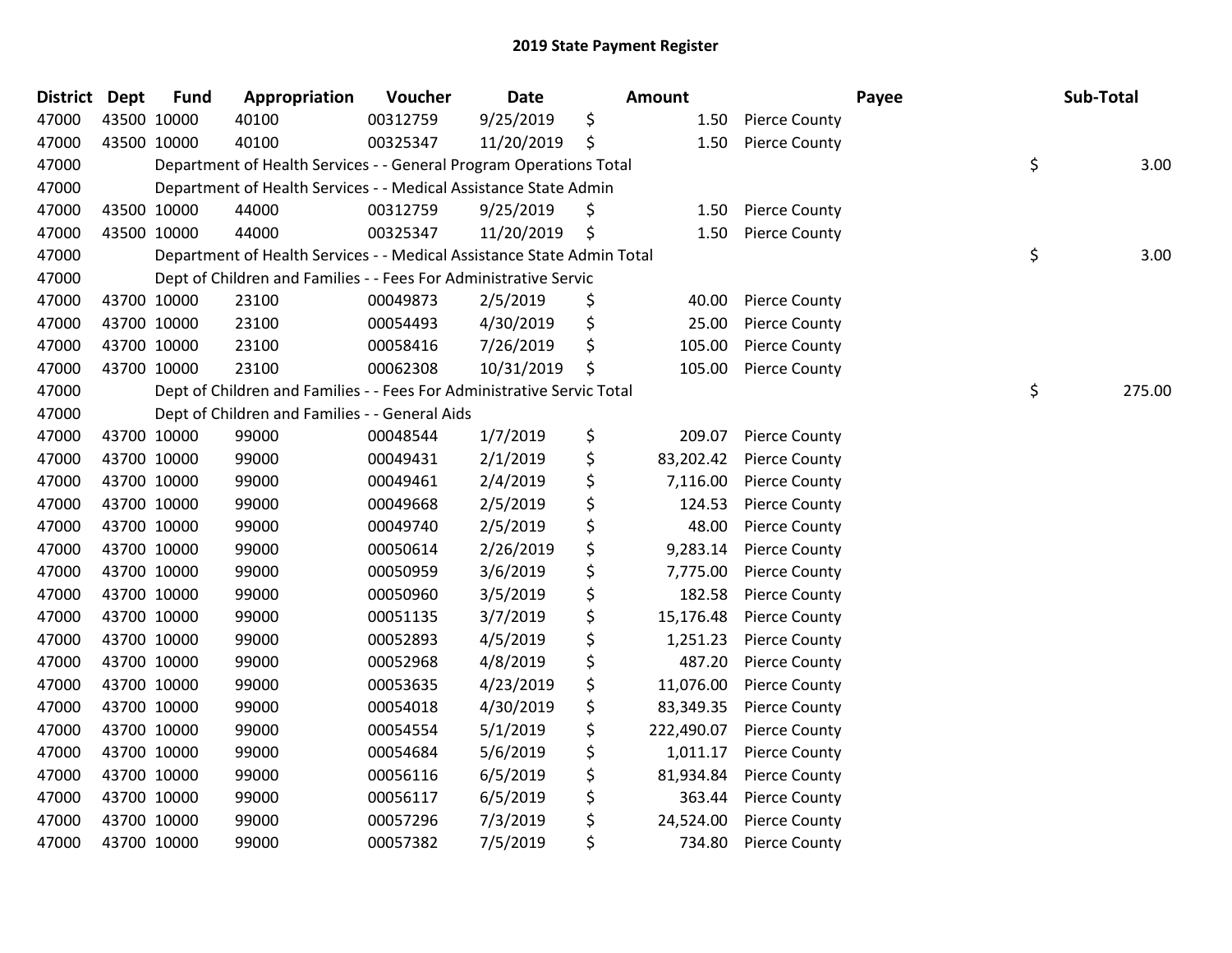| District Dept | <b>Fund</b> | Appropriation                                             | Voucher  | <b>Date</b> | <b>Amount</b>    |                      | Payee | Sub-Total          |
|---------------|-------------|-----------------------------------------------------------|----------|-------------|------------------|----------------------|-------|--------------------|
| 47000         | 43700 10000 | 99000                                                     | 00057846 | 7/16/2019   | \$<br>4,298.00   | <b>Pierce County</b> |       |                    |
| 47000         | 43700 10000 | 99000                                                     | 00058490 | 7/30/2019   | \$<br>72,631.39  | <b>Pierce County</b> |       |                    |
| 47000         | 43700 10000 | 99000                                                     | 00058610 | 8/1/2019    | \$<br>24,663.24  | <b>Pierce County</b> |       |                    |
| 47000         | 43700 10000 | 99000                                                     | 00058710 | 8/6/2019    | \$<br>17,071.00  | <b>Pierce County</b> |       |                    |
| 47000         | 43700 10000 | 99000                                                     | 00059621 | 8/29/2019   | \$<br>13,016.85  | <b>Pierce County</b> |       |                    |
| 47000         | 43700 10000 | 99000                                                     | 00059917 | 9/5/2019    | \$<br>16,135.26  | <b>Pierce County</b> |       |                    |
| 47000         | 43700 10000 | 99000                                                     | 00060366 | 9/18/2019   | \$<br>507,089.40 | <b>Pierce County</b> |       |                    |
| 47000         | 43700 10000 | 99000                                                     | 00060792 | 9/27/2019   | \$<br>828.00     | <b>Pierce County</b> |       |                    |
| 47000         | 43700 10000 | 99000                                                     | 00060793 | 9/27/2019   | \$<br>467.84     | <b>Pierce County</b> |       |                    |
| 47000         | 43700 10000 | 99000                                                     | 00061180 | 10/7/2019   | \$<br>19,516.26  | <b>Pierce County</b> |       |                    |
| 47000         | 43700 10000 | 99000                                                     | 00061989 | 10/30/2019  | \$<br>80,085.01  | <b>Pierce County</b> |       |                    |
| 47000         | 43700 10000 | 99000                                                     | 00062403 | 11/5/2019   | \$<br>273.36     | <b>Pierce County</b> |       |                    |
| 47000         | 43700 10000 | 99000                                                     | 00062563 | 11/8/2019   | \$<br>17,789.14  | <b>Pierce County</b> |       |                    |
| 47000         | 43700 10000 | 99000                                                     | 00062940 | 11/18/2019  | \$<br>73,479.80  | <b>Pierce County</b> |       |                    |
| 47000         | 43700 10000 | 99000                                                     | 00063375 | 11/27/2019  | \$<br>15,998.00  | <b>Pierce County</b> |       |                    |
| 47000         | 43700 10000 | 99000                                                     | 00063649 | 12/5/2019   | \$<br>243.82     | <b>Pierce County</b> |       |                    |
| 47000         |             | Dept of Children and Families - - General Aids Total      |          |             |                  |                      |       | \$<br>1,413,925.69 |
| 47000         |             | Dept of Workforce Development - - Ui Admin Fed            |          |             |                  |                      |       |                    |
| 47000         | 44500 10000 | 15100                                                     | 00204057 | 1/3/2019    | \$<br>15.00      | <b>Pierce County</b> |       |                    |
| 47000         | 44500 10000 | 15100                                                     | 00208796 | 2/4/2019    | \$<br>10.00      | <b>Pierce County</b> |       |                    |
| 47000         | 44500 10000 | 15100                                                     | 00213497 | 3/4/2019    | \$<br>40.00      | <b>Pierce County</b> |       |                    |
| 47000         | 44500 10000 | 15100                                                     | 00218428 | 4/2/2019    | \$<br>60.00      | <b>Pierce County</b> |       |                    |
| 47000         | 44500 10000 | 15100                                                     | 00223385 | 5/2/2019    | \$<br>30.00      | <b>Pierce County</b> |       |                    |
| 47000         | 44500 10000 | 15100                                                     | 00228673 | 6/4/2019    | \$<br>10.00      | <b>Pierce County</b> |       |                    |
| 47000         | 44500 10000 | 15100                                                     | 00233360 | 7/2/2019    | \$<br>45.00      | <b>Pierce County</b> |       |                    |
| 47000         | 44500 10000 | 15100                                                     | 00238729 | 8/2/2019    | \$<br>15.00      | <b>Pierce County</b> |       |                    |
| 47000         | 44500 10000 | 15100                                                     | 00244433 | 9/4/2019    | \$<br>35.00      | <b>Pierce County</b> |       |                    |
| 47000         | 44500 10000 | 15100                                                     | 00249270 | 10/2/2019   | \$<br>30.00      | <b>Pierce County</b> |       |                    |
| 47000         | 44500 10000 | 15100                                                     | 00255658 | 11/4/2019   | \$<br>90.00      | <b>Pierce County</b> |       |                    |
| 47000         | 44500 10000 | 15100                                                     | 00261219 | 12/3/2019   | \$<br>30.00      | <b>Pierce County</b> |       |                    |
| 47000         |             | Dept of Workforce Development - - Ui Admin Fed Total      |          |             |                  |                      |       | \$<br>410.00       |
| 47000         |             | Dept of Workforce Development - - Title Ib Aids State GPR |          |             |                  |                      |       |                    |
| 47000         | 44500 10000 | 50900                                                     | 00206583 | 1/22/2019   | \$<br>17.73      | <b>Pierce County</b> |       |                    |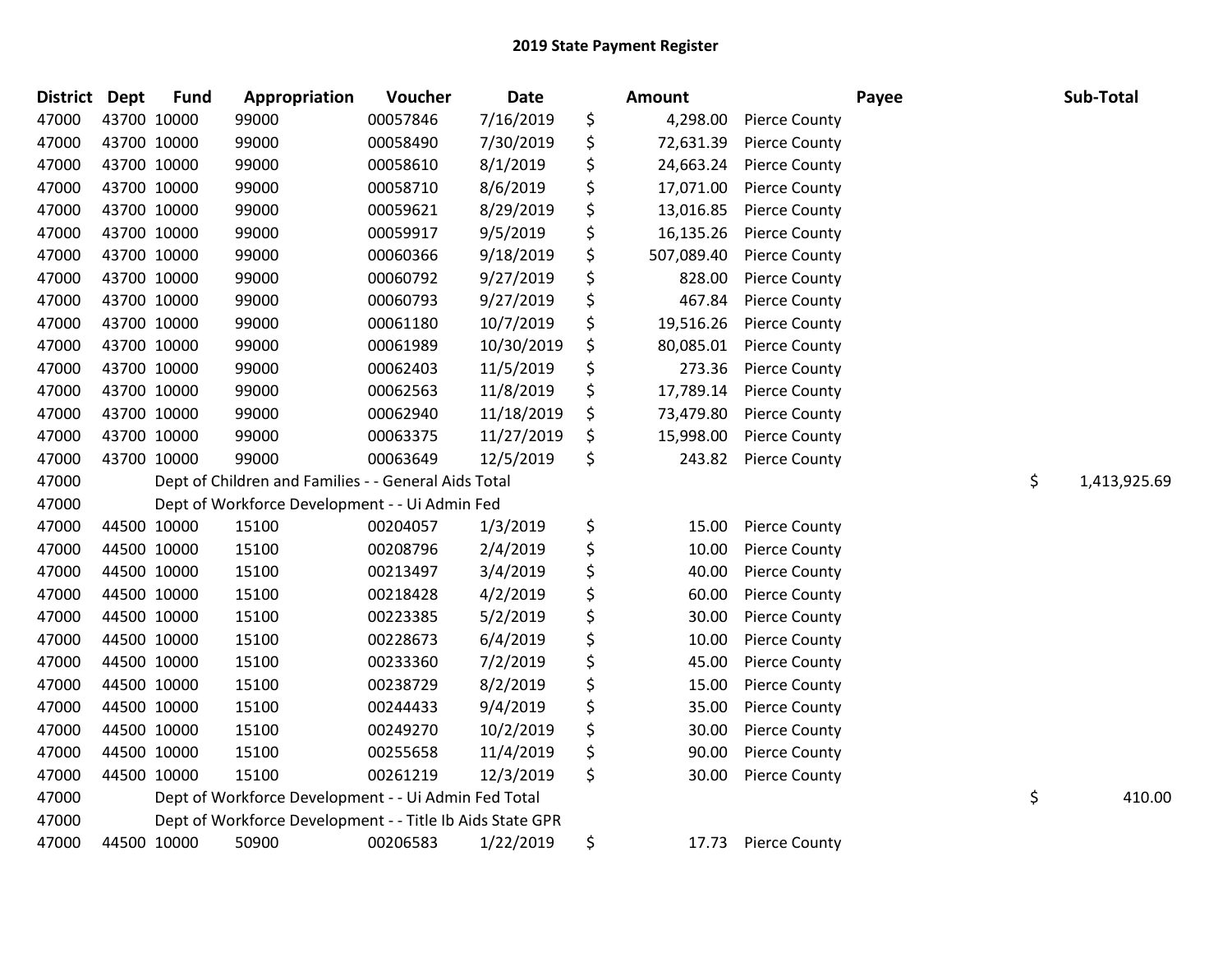| <b>District Dept</b> | <b>Fund</b> | Appropriation                                                         | Voucher  | <b>Date</b> | <b>Amount</b>   |                      | Payee | Sub-Total |            |
|----------------------|-------------|-----------------------------------------------------------------------|----------|-------------|-----------------|----------------------|-------|-----------|------------|
| 47000                | 44500 10000 | 50900                                                                 | 00215534 | 3/21/2019   | \$<br>12.42     | <b>Pierce County</b> |       |           |            |
| 47000                | 44500 10000 | 50900                                                                 | 00246822 | 10/3/2019   | \$<br>4.69      | <b>Pierce County</b> |       |           |            |
| 47000                |             | Dept of Workforce Development - - Title Ib Aids State GPR Total       |          |             |                 |                      | \$    |           | 34.84      |
| 47000                |             | Dept of Workforce Development - - Title Ib Aids Federal Prf           |          |             |                 |                      |       |           |            |
| 47000                | 44500 10000 | 54400                                                                 | 00206583 | 1/22/2019   | \$<br>65.52     | <b>Pierce County</b> |       |           |            |
| 47000                | 44500 10000 | 54400                                                                 | 00215534 | 3/21/2019   | \$<br>45.88     | <b>Pierce County</b> |       |           |            |
| 47000                | 44500 10000 | 54400                                                                 | 00246822 | 10/3/2019   | \$<br>17.31     | <b>Pierce County</b> |       |           |            |
| 47000                |             | Dept of Workforce Development - - Title Ib Aids Federal Prf Total     |          |             |                 |                      | \$    |           | 128.71     |
| 47000                |             | Dept of Workforce Development - - Wc Ops Uninsured Emplyr Admin       |          |             |                 |                      |       |           |            |
| 47000                | 44500 22700 | 17700                                                                 | 00217294 | 3/28/2019   | \$<br>40.00     | <b>Pierce County</b> |       |           |            |
| 47000                | 44500 22700 | 17700                                                                 | 00217295 | 3/28/2019   | \$<br>65.00     | <b>Pierce County</b> |       |           |            |
| 47000                | 44500 22700 | 17700                                                                 | 00217297 | 3/28/2019   | \$<br>10.00     | <b>Pierce County</b> |       |           |            |
| 47000                |             | Dept of Workforce Development - - Wc Ops Uninsured Emplyr Admin Total |          |             |                 |                      | \$    |           | 115.00     |
| 47000                |             | Department of Justice - - Crime Laboratories, Dna                     |          |             |                 |                      |       |           |            |
| 47000                | 45500 10000 | 22100                                                                 | 00068585 | 7/19/2019   | \$<br>1,320.00  | <b>Pierce County</b> |       |           |            |
| 47000                |             | Department of Justice - - Crime Laboratories, Dna Total               |          |             |                 |                      | \$    |           | 1,320.00   |
| 47000                |             | Department of Justice - - Law Enforcement Train, Local                |          |             |                 |                      |       |           |            |
| 47000                | 45500 10000 | 23100                                                                 | 00074312 | 11/7/2019   | \$<br>7,680.00  | <b>Pierce County</b> |       |           |            |
| 47000                |             | Department of Justice - - Law Enforcement Train, Local Total          |          |             |                 |                      | \$    |           | 7,680.00   |
| 47000                |             | Department of Justice - - Alt Prosecution Alcohol Drugs               |          |             |                 |                      |       |           |            |
| 47000                | 45500 10000 | 27100                                                                 | 00060338 | 3/1/2019    | \$<br>44,626.00 | <b>Pierce County</b> |       |           |            |
| 47000                | 45500 10000 | 27100                                                                 | 00064910 | 5/15/2019   | \$<br>41,728.00 | <b>Pierce County</b> |       |           |            |
| 47000                | 45500 10000 | 27100                                                                 | 00069233 | 8/5/2019    | \$<br>47,824.00 | <b>Pierce County</b> |       |           |            |
| 47000                | 45500 10000 | 27100                                                                 | 00074119 | 11/5/2019   | \$<br>44,869.00 | <b>Pierce County</b> |       |           |            |
| 47000                |             | Department of Justice - - Alt Prosecution Alcohol Drugs Total         |          |             |                 |                      | \$    |           | 179,047.00 |
| 47000                |             | Department of Justice - - Crime Victim Witness Assist                 |          |             |                 |                      |       |           |            |
| 47000                | 45500 10000 | 53200                                                                 | 00060586 | 2/27/2019   | \$<br>15,657.25 | <b>Pierce County</b> |       |           |            |
| 47000                | 45500 10000 | 53200                                                                 | 00068346 | 7/17/2019   | \$<br>19,171.70 | <b>Pierce County</b> |       |           |            |
| 47000                |             | Department of Justice - - Crime Victim Witness Assist Total           |          |             |                 |                      | \$    |           | 34,828.95  |
| 47000                |             | Department of Military Affairs - - Local Emer Planning Grants         |          |             |                 |                      |       |           |            |
| 47000                | 46500 10000 | 33700                                                                 | 00070397 | 12/9/2019   | \$<br>10,917.30 | <b>Pierce County</b> |       |           |            |
| 47000                |             | Department of Military Affairs - - Local Emer Planning Grants Total   |          |             |                 |                      | \$    |           | 10,917.30  |
| 47000                |             | Department of Military Affairs - - Federal Aid, Local Assistance      |          |             |                 |                      |       |           |            |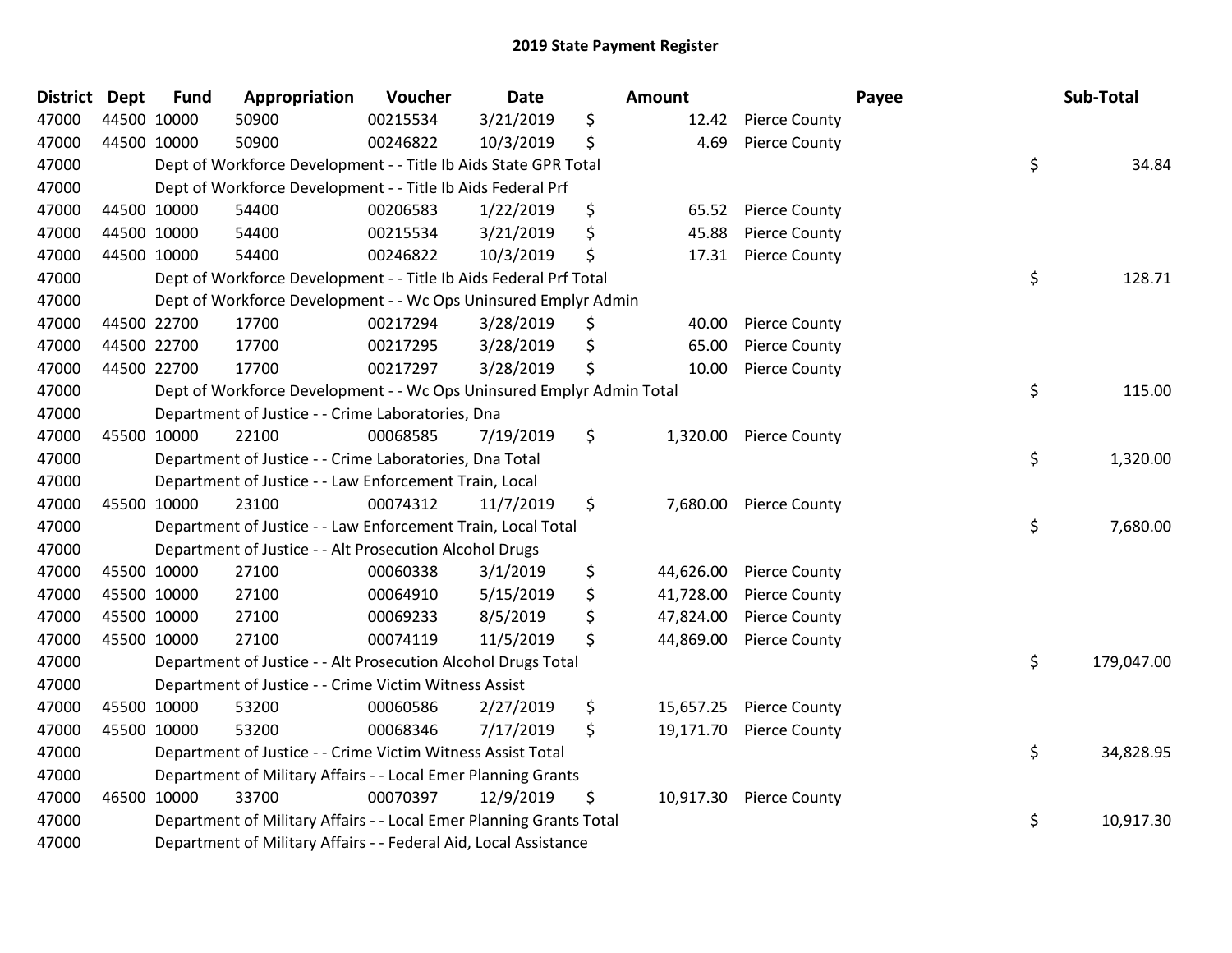| <b>District Dept</b> | <b>Fund</b> | Appropriation                                                           | Voucher  | Date       | <b>Amount</b>   |                      | Payee | Sub-Total |
|----------------------|-------------|-------------------------------------------------------------------------|----------|------------|-----------------|----------------------|-------|-----------|
| 47000                | 46500 10000 | 34200                                                                   | 00055557 | 1/31/2019  | \$<br>18,987.62 | <b>Pierce County</b> |       |           |
| 47000                | 46500 10000 | 34200                                                                   | 00066866 | 9/16/2019  | \$<br>4,180.39  | <b>Pierce County</b> |       |           |
| 47000                |             | Department of Military Affairs - - Federal Aid, Local Assistance Total  |          |            |                 |                      | \$    | 23,168.01 |
| 47000                |             | Department of Military Affairs - - St Emerg Response Bd Grant Pif       |          |            |                 |                      |       |           |
| 47000                | 46500 27200 | 36400                                                                   | 00055493 | 1/31/2019  | \$<br>5,435.55  | <b>Pierce County</b> |       |           |
| 47000                |             | Department of Military Affairs - - St Emerg Response Bd Grant Pif Total |          |            |                 |                      | \$    | 5,435.55  |
| 47000                |             | Department of Veterans Affairs - - Grants To Counties                   |          |            |                 |                      |       |           |
| 47000                | 48500 15200 | 12700                                                                   | 00060709 | 2/22/2019  | \$<br>1,000.00  | <b>Pierce County</b> |       |           |
| 47000                |             | Department of Veterans Affairs - - Grants To Counties Total             |          |            |                 |                      | \$    | 1,000.00  |
| 47000                |             | Department of Veterans Affairs - - County Grants                        |          |            |                 |                      |       |           |
| 47000                | 48500 58200 | 26700                                                                   | 00060709 | 2/22/2019  | \$<br>4,500.00  | <b>Pierce County</b> |       |           |
| 47000                |             | Department of Veterans Affairs - - County Grants Total                  |          |            |                 |                      | \$    | 4,500.00  |
| 47000                |             | Department of Veterans Affairs - - Veterans Transportation Grant        |          |            |                 |                      |       |           |
| 47000                | 48500 58200 | 28000                                                                   | 00074100 | 12/10/2019 | \$<br>5,693.43  | <b>Pierce County</b> |       |           |
| 47000                |             | Department of Veterans Affairs - - Veterans Transportation Grant Total  |          |            |                 |                      | \$    | 5,693.43  |
| 47000                |             | Department of Veterans Affairs - - County Grants                        |          |            |                 |                      |       |           |
| 47000                | 48500 58300 | 37000                                                                   | 00060709 | 2/22/2019  | \$<br>4,500.00  | <b>Pierce County</b> |       |           |
| 47000                |             | Department of Veterans Affairs - - County Grants Total                  |          |            |                 |                      | \$    | 4,500.00  |
| 47000                |             | Department of Administration - - Federal Aid, Local Assistance          |          |            |                 |                      |       |           |
| 47000                | 50500 10000 | 15500                                                                   | 00095310 | 1/15/2019  | \$<br>995.00    | <b>Pierce County</b> |       |           |
| 47000                | 50500 10000 | 15500                                                                   | 00097058 | 2/14/2019  | \$<br>2,014.00  | <b>Pierce County</b> |       |           |
| 47000                | 50500 10000 | 15500                                                                   | 00100668 | 4/15/2019  | \$<br>759.00    | <b>Pierce County</b> |       |           |
| 47000                | 50500 10000 | 15500                                                                   | 00102330 | 5/14/2019  | \$<br>2,755.00  | <b>Pierce County</b> |       |           |
| 47000                | 50500 10000 | 15500                                                                   | 00104165 | 6/14/2019  | \$<br>1,773.00  | <b>Pierce County</b> |       |           |
| 47000                | 50500 10000 | 15500                                                                   | 00105872 | 7/17/2019  | \$<br>286.00    | <b>Pierce County</b> |       |           |
| 47000                | 50500 10000 | 15500                                                                   | 00107965 | 8/30/2019  | \$<br>322.00    | <b>Pierce County</b> |       |           |
| 47000                | 50500 10000 | 15500                                                                   | 00109299 | 9/20/2019  | \$<br>422.00    | <b>Pierce County</b> |       |           |
| 47000                | 50500 10000 | 15500                                                                   | 00110771 | 10/16/2019 | \$<br>278.00    | <b>Pierce County</b> |       |           |
| 47000                | 50500 10000 | 15500                                                                   | 00112583 | 11/15/2019 | \$<br>67.00     | <b>Pierce County</b> |       |           |
| 47000                |             | Department of Administration - - Federal Aid, Local Assistance Total    |          |            |                 |                      | \$    | 9,671.00  |
| 47000                |             | Department of Administration - - Low-Income Assistance Grants           |          |            |                 |                      |       |           |
| 47000                | 50500 23500 | 37100                                                                   | 00095310 | 1/15/2019  | \$<br>976.00    | <b>Pierce County</b> |       |           |
| 47000                | 50500 23500 | 37100                                                                   | 00097058 | 2/14/2019  | \$<br>3,402.00  | <b>Pierce County</b> |       |           |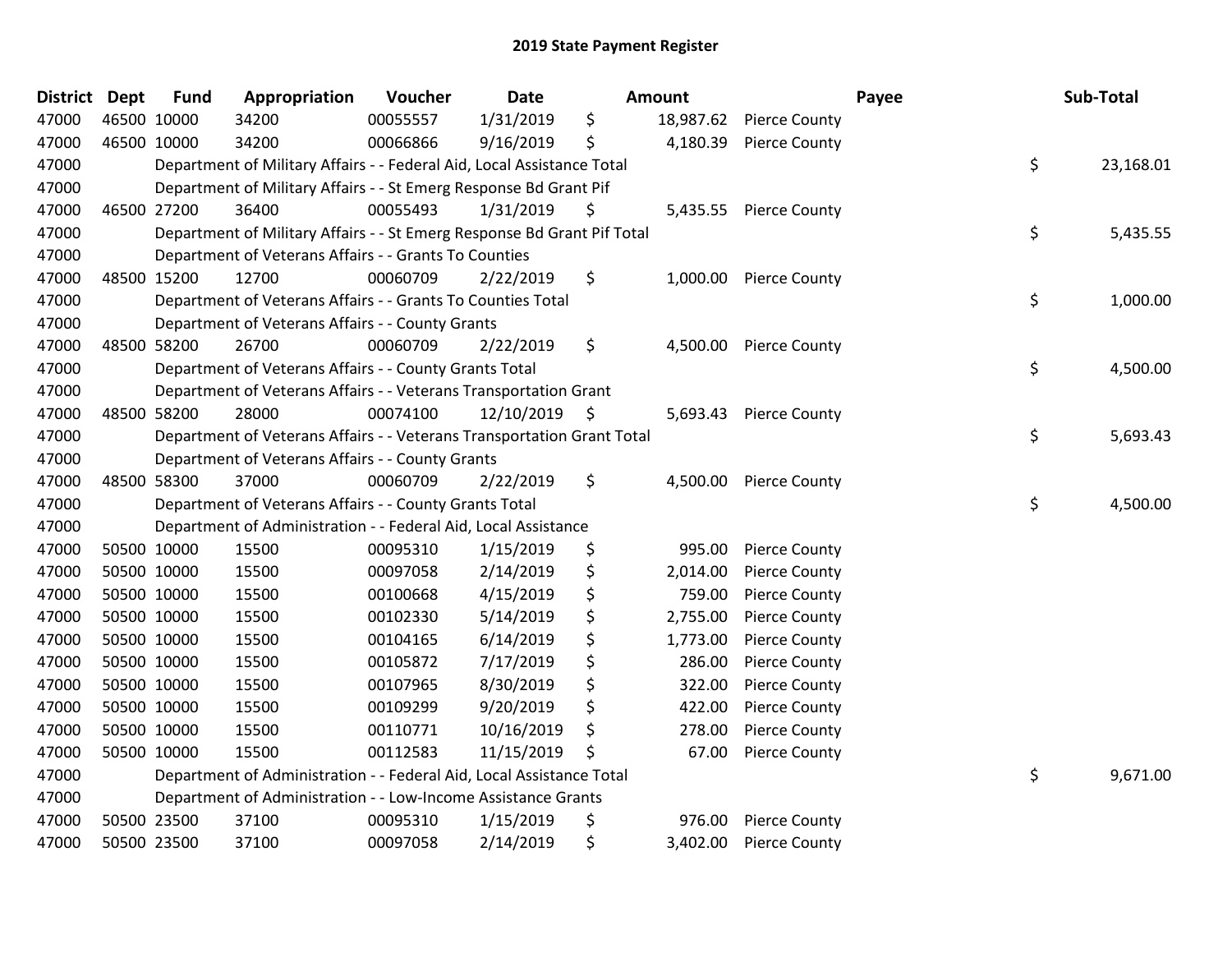| <b>District</b> | <b>Dept</b> | <b>Fund</b> | Appropriation                                                         | Voucher  | <b>Date</b> | <b>Amount</b>   |                          | Payee | Sub-Total  |
|-----------------|-------------|-------------|-----------------------------------------------------------------------|----------|-------------|-----------------|--------------------------|-------|------------|
| 47000           |             | 50500 23500 | 37100                                                                 | 00100668 | 4/15/2019   | \$<br>1,176.00  | <b>Pierce County</b>     |       |            |
| 47000           |             | 50500 23500 | 37100                                                                 | 00102330 | 5/14/2019   | \$<br>3,768.00  | <b>Pierce County</b>     |       |            |
| 47000           |             | 50500 23500 | 37100                                                                 | 00114404 | 12/17/2019  | \$<br>362.00    | <b>Pierce County</b>     |       |            |
| 47000           |             |             | Department of Administration - - Low-Income Assistance Grants Total   |          |             |                 |                          | \$    | 9,684.00   |
| 47000           |             |             | Department of Administration - - Land Information Program; Loca       |          |             |                 |                          |       |            |
| 47000           |             | 50500 26900 | 17300                                                                 | 00094512 | 1/3/2019    | \$<br>25,000.00 | <b>Pierce County</b>     |       |            |
| 47000           |             | 50500 26900 | 17300                                                                 | 00095150 | 1/17/2019   | \$<br>1,000.00  | <b>Pierce County</b>     |       |            |
| 47000           |             | 50500 26900 | 17300                                                                 | 00097383 | 2/26/2019   | \$<br>45,912.00 | <b>Pierce County</b>     |       |            |
| 47000           |             | 50500 26900 | 17300                                                                 | 00100152 | 4/5/2019    | \$<br>25,000.00 | <b>Pierce County</b>     |       |            |
| 47000           |             | 50500 26900 | 17300                                                                 | 00114658 | 12/20/2019  | \$<br>25,000.00 | <b>Pierce County</b>     |       |            |
| 47000           |             |             | Department of Administration - - Land Information Program; Loca Total |          |             |                 |                          | \$    | 121,912.00 |
| 47000           |             |             | Public Defender Board - - Transcript, Discovery And Int               |          |             |                 |                          |       |            |
| 47000           |             | 55000 10000 | 10600                                                                 | 00186187 | 3/7/2019    | \$<br>1,684.00  | <b>Pierce County</b>     |       |            |
| 47000           |             | 55000 10000 | 10600                                                                 | 00189632 | 4/3/2019    | \$<br>75.20     | <b>Pierce County</b>     |       |            |
| 47000           |             | 55000 10000 | 10600                                                                 | 00193360 | 5/3/2019    | \$<br>2.00      | <b>Pierce County</b>     |       |            |
| 47000           |             | 55000 10000 | 10600                                                                 | 00197479 | 5/30/2019   | \$<br>2,574.80  | <b>Pierce County</b>     |       |            |
| 47000           |             | 55000 10000 | 10600                                                                 | 00206130 | 7/19/2019   | \$<br>898.15    | <b>Pierce County</b>     |       |            |
| 47000           |             | 55000 10000 | 10600                                                                 | 00219356 | 10/28/2019  | \$<br>1,672.20  | <b>Pierce County</b>     |       |            |
| 47000           |             | 55000 10000 | 10600                                                                 | 00227687 | 12/23/2019  | \$<br>3.50      | <b>Pierce County</b>     |       |            |
| 47000           |             |             | Public Defender Board - - Transcript, Discovery And Int Total         |          |             |                 |                          | \$    | 6,909.85   |
| 47000           |             |             | Department of Revenue - - Warrants and Satisfactions                  |          |             |                 |                          |       |            |
| 47000           |             | 56600 10000 | 10100                                                                 | 00120935 | 2/14/2019   | \$<br>375.00    | <b>Pierce County</b>     |       |            |
| 47000           |             | 56600 10000 | 10100                                                                 | 00128499 | 4/12/2019   | \$<br>210.50    | <b>Pierce County</b>     |       |            |
| 47000           |             | 56600 10000 | 10100                                                                 | 00144414 | 8/21/2019   | \$<br>495.00    | <b>Pierce County</b>     |       |            |
| 47000           |             | 56600 10000 | 10100                                                                 | 00144998 | 9/6/2019    | \$<br>210.50    | <b>Pierce County</b>     |       |            |
| 47000           |             |             | Department of Revenue - - Warrants and Satisfactions Total            |          |             |                 |                          | \$    | 1,291.00   |
| 47000           |             |             | Circuit Courts - - Circuit Court Costs                                |          |             |                 |                          |       |            |
| 47000           |             | 62500 10000 | 10500                                                                 | 00001251 | 1/17/2019   | \$<br>28,787.50 | <b>Pierce County</b>     |       |            |
| 47000           |             | 62500 10000 | 10500                                                                 | 00001458 | 7/5/2019    | \$<br>3,297.00  | <b>Pierce County</b>     |       |            |
| 47000           |             | 62500 10000 | 10500                                                                 | 00001561 | 8/1/2019    | \$<br>59,175.00 | <b>Pierce County</b>     |       |            |
| 47000           |             |             | Circuit Courts - - Circuit Court Costs Total                          |          |             |                 |                          | \$    | 91,259.50  |
| 47000           |             |             | Shared Revenue and Tax Relief - - County And Municipal Aid            |          |             |                 |                          |       |            |
| 47000           |             | 83500 10000 | 10500                                                                 | 00049471 | 7/22/2019   | \$              | 137,740.11 Pierce County |       |            |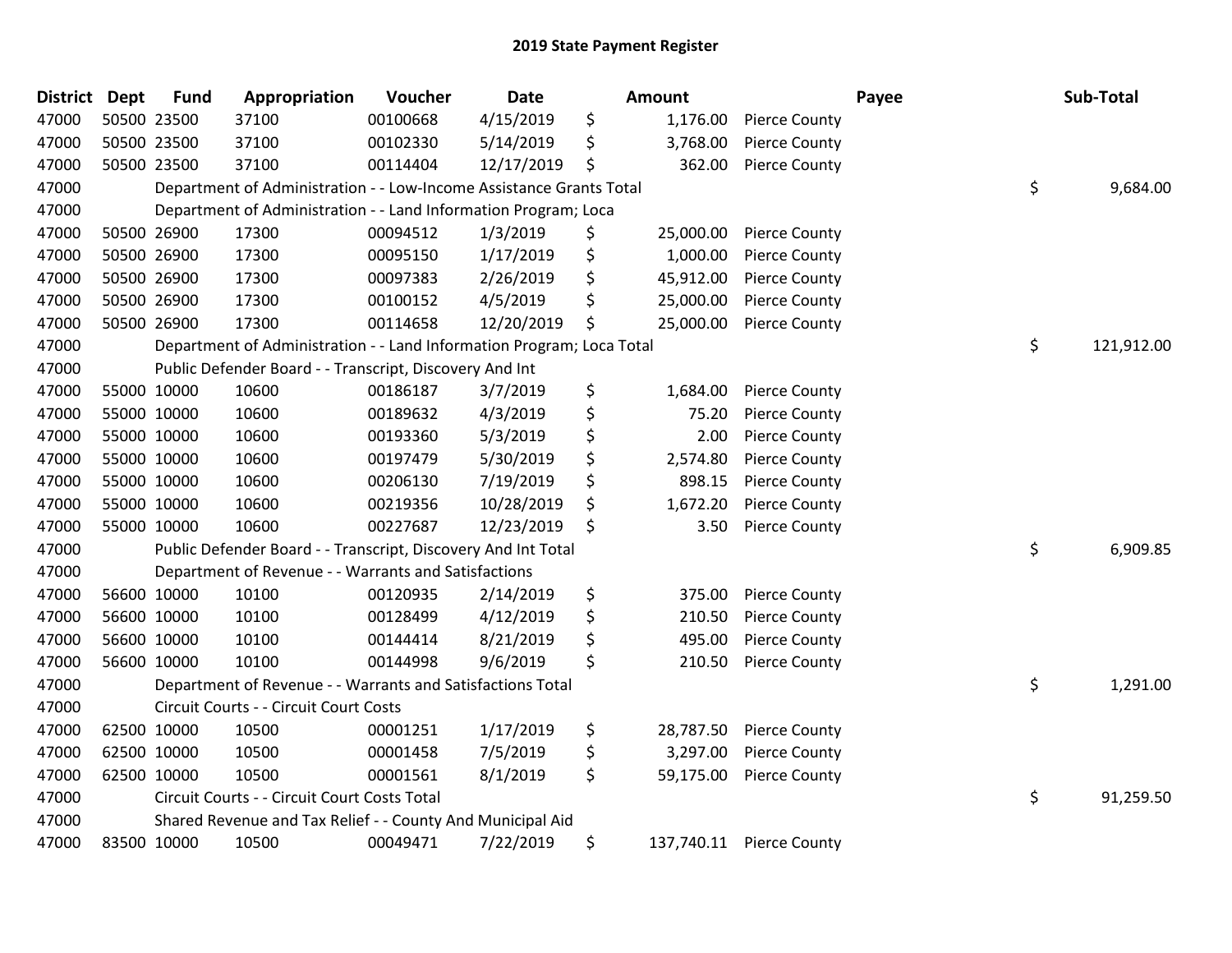| <b>District</b> | <b>Dept</b> | <b>Fund</b> | Appropriation                                                         | Voucher  | Date       |     | <b>Amount</b> |                          | Payee | Sub-Total     |
|-----------------|-------------|-------------|-----------------------------------------------------------------------|----------|------------|-----|---------------|--------------------------|-------|---------------|
| 47000           |             | 83500 10000 | 10500                                                                 | 00053770 | 11/18/2019 | \$  |               | 780,527.26 Pierce County |       |               |
| 47000           |             |             | Shared Revenue and Tax Relief - - County And Municipal Aid Total      |          |            |     |               |                          | \$    | 918,267.37    |
| 47000           |             |             | Shared Revenue and Tax Relief - - Exempt Computer Aid                 |          |            |     |               |                          |       |               |
| 47000           |             | 83500 10000 | 10900                                                                 | 00045416 | 7/22/2019  | \$  | 11,267.61     | <b>Pierce County</b>     |       |               |
| 47000           |             |             | Shared Revenue and Tax Relief - - Exempt Computer Aid Total           |          |            |     |               |                          | \$    | 11,267.61     |
| 47000           |             |             | Shared Revenue and Tax Relief - - Utility Aid                         |          |            |     |               |                          |       |               |
| 47000           |             | 83500 10000 | 11000                                                                 | 00049471 | 7/22/2019  | \$  | 12,556.37     | <b>Pierce County</b>     |       |               |
| 47000           |             | 83500 10000 | 11000                                                                 | 00053770 | 11/18/2019 | \$  | 83,247.70     | <b>Pierce County</b>     |       |               |
| 47000           |             |             | Shared Revenue and Tax Relief - - Utility Aid Total                   |          |            |     |               |                          | \$    | 95,804.07     |
| 47000           |             |             | Shared Revenue and Tax Relief - - Personal Property Aid               |          |            |     |               |                          |       |               |
| 47000           |             | 83500 10000 | 11100                                                                 | 00039939 | 5/6/2019   | \$  | 78,773.63     | <b>Pierce County</b>     |       |               |
| 47000           |             |             | Shared Revenue and Tax Relief - - Personal Property Aid Total         |          |            |     |               |                          | \$    | 78,773.63     |
| 47000           |             |             | Shared Revenue and Tax Relief - - School Lvy Tx/First Dollar Cr       |          |            |     |               |                          |       |               |
| 47000           |             | 83500 10000 | 30200                                                                 | 00045310 | 7/22/2019  | \$. | 6,372,262.23  | <b>Pierce County</b>     |       |               |
| 47000           |             | 83500 10000 | 30200                                                                 | 00048193 | 7/22/2019  | \$  | 1,069,059.23  | <b>Pierce County</b>     |       |               |
| 47000           |             |             | Shared Revenue and Tax Relief - - School Lvy Tx/First Dollar Cr Total |          |            |     |               |                          | \$    | 7,441,321.46  |
| 47000           |             |             | Shared Revenue and Tax Relief - - Lottery & Gaming Credit             |          |            |     |               |                          |       |               |
| 47000           |             | 83500 52100 | 36300                                                                 | 00038679 | 3/25/2019  | \$. | 1,837,594.30  | Pierce County            |       |               |
| 47000           |             |             | Shared Revenue and Tax Relief - - Lottery & Gaming Credit Total       |          |            |     |               |                          |       | 1,837,594.30  |
| 47000 Total     |             |             |                                                                       |          |            |     |               |                          |       | 19,325,838.33 |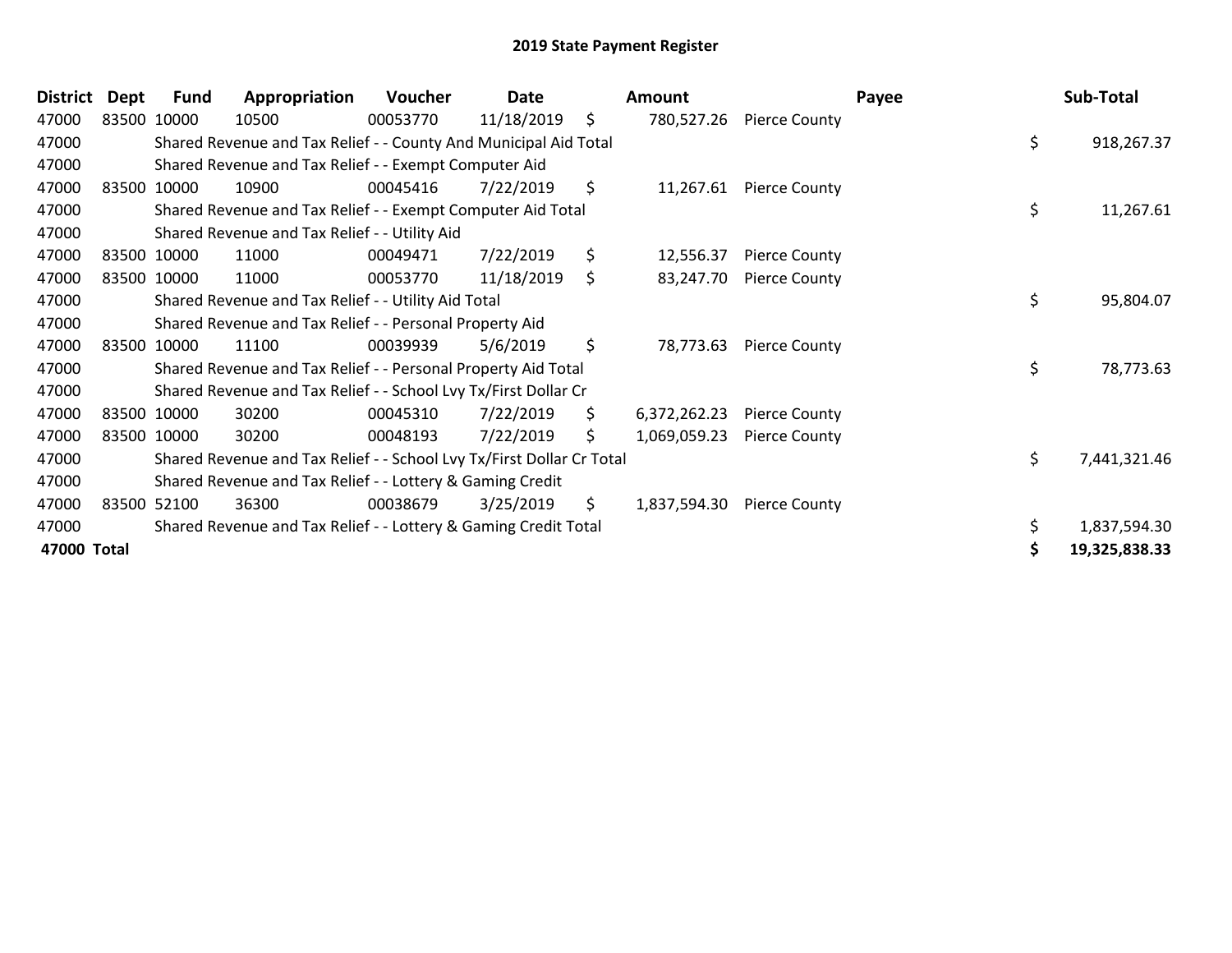| <b>District</b> | <b>Dept</b> | <b>Fund</b> | Appropriation                                                      | Voucher  | <b>Date</b> | <b>Amount</b>   | Payee                     | Sub-Total       |
|-----------------|-------------|-------------|--------------------------------------------------------------------|----------|-------------|-----------------|---------------------------|-----------------|
| 47002           |             |             | Dept of Safety & Prof Services - - Fire Dues Distribution          |          |             |                 |                           |                 |
| 47002           |             | 16500 10000 | 22500                                                              | 00030122 | 7/16/2019   | \$              | 12,297.45 Town Of Clifton |                 |
| 47002           |             |             | Dept of Safety & Prof Services - - Fire Dues Distribution Total    |          |             |                 |                           | \$<br>12,297.45 |
| 47002           |             |             | Dept of Natural Resources - - Aids In Lieu Of Taxes - Gener        |          |             |                 |                           |                 |
| 47002           |             | 37000 10000 | 50300                                                              | 00297862 | 2/12/2019   | \$<br>2,461.12  | Town Of Clifton           |                 |
| 47002           |             | 37000 10000 | 50300                                                              | 00297863 | 2/12/2019   | \$<br>21,214.14 | Town Of Clifton           |                 |
| 47002           |             | 37000 10000 | 50300                                                              | 00313676 | 4/19/2019   | \$<br>2,350.62  | Town Of Clifton           |                 |
| 47002           |             |             | Dept of Natural Resources - - Aids In Lieu Of Taxes - Gener Total  |          |             |                 |                           | \$<br>26,025.88 |
| 47002           |             |             | Dept of Natural Resources - - Resaids - Cnty Forst, CI & Mfl       |          |             |                 |                           |                 |
| 47002           |             | 37000 21200 | 57100                                                              | 00333002 | 6/21/2019   | \$<br>99.77     | Town Of Clifton           |                 |
| 47002           |             |             | Dept of Natural Resources - - Resaids - Cnty Forst, CI & Mfl Total |          |             |                 |                           | \$<br>99.77     |
| 47002           |             |             | WI Dept of Transportation - - Trns Aids To Mnc.-Sf                 |          |             |                 |                           |                 |
| 47002           |             | 39500 21100 | 19100                                                              | 00337008 | 1/7/2019    | \$              | 21,076.95 Town Of Clifton |                 |
| 47002           |             | 39500 21100 | 19100                                                              | 00364322 | 4/1/2019    | \$<br>21,076.95 | Town Of Clifton           |                 |
| 47002           |             | 39500 21100 | 19100                                                              | 00402331 | 7/1/2019    | \$<br>21,076.95 | Town Of Clifton           |                 |
| 47002           |             | 39500 21100 | 19100                                                              | 00445149 | 10/7/2019   | \$              | 21,076.96 Town Of Clifton |                 |
| 47002           |             |             | WI Dept of Transportation - - Trns Aids To Mnc .- Sf Total         |          |             |                 |                           | \$<br>84,307.81 |
| 47002           |             |             | Shared Revenue and Tax Relief - - County And Municipal Aid         |          |             |                 |                           |                 |
| 47002           |             | 83500 10000 | 10500                                                              | 00049446 | 7/22/2019   | \$<br>2,430.84  | Town Of Clifton           |                 |
| 47002           |             | 83500 10000 | 10500                                                              | 00053745 | 11/18/2019  | \$              | 13,774.78 Town Of Clifton |                 |
| 47002           |             |             | Shared Revenue and Tax Relief - - County And Municipal Aid Total   |          |             |                 |                           | \$<br>16,205.62 |
| 47002           |             |             | Shared Revenue and Tax Relief - - Exempt Computer Aid              |          |             |                 |                           |                 |
| 47002           | 83500 10000 |             | 10900                                                              | 00046544 | 7/22/2019   | \$              | 6.24 Town Of Clifton      |                 |
| 47002           |             |             | Shared Revenue and Tax Relief - - Exempt Computer Aid Total        |          |             |                 |                           | \$<br>6.24      |
| 47002           |             |             | Shared Revenue and Tax Relief - - Utility Aid                      |          |             |                 |                           |                 |
| 47002           |             | 83500 10000 | 11000                                                              | 00049446 | 7/22/2019   | \$<br>0.39      | Town Of Clifton           |                 |
| 47002           |             | 83500 10000 | 11000                                                              | 00053745 | 11/18/2019  | \$<br>6.82      | Town Of Clifton           |                 |
| 47002           |             |             | Shared Revenue and Tax Relief - - Utility Aid Total                |          |             |                 |                           | \$<br>7.21      |
| 47002           |             |             | Shared Revenue and Tax Relief - - Personal Property Aid            |          |             |                 |                           |                 |
| 47002           |             | 83500 10000 | 11100                                                              | 00041102 | 5/6/2019    | \$<br>315.74    | Town Of Clifton           |                 |
| 47002           |             |             | Shared Revenue and Tax Relief - - Personal Property Aid Total      |          |             |                 |                           | \$<br>315.74    |
| 47002           |             |             | Shared Revenue and Tax Relief - - Payments For Municipal Svcs      |          |             |                 |                           |                 |
| 47002           |             | 83500 10000 | 50100                                                              | 00037748 | 1/31/2019   | \$              | 104.02 Town Of Clifton    |                 |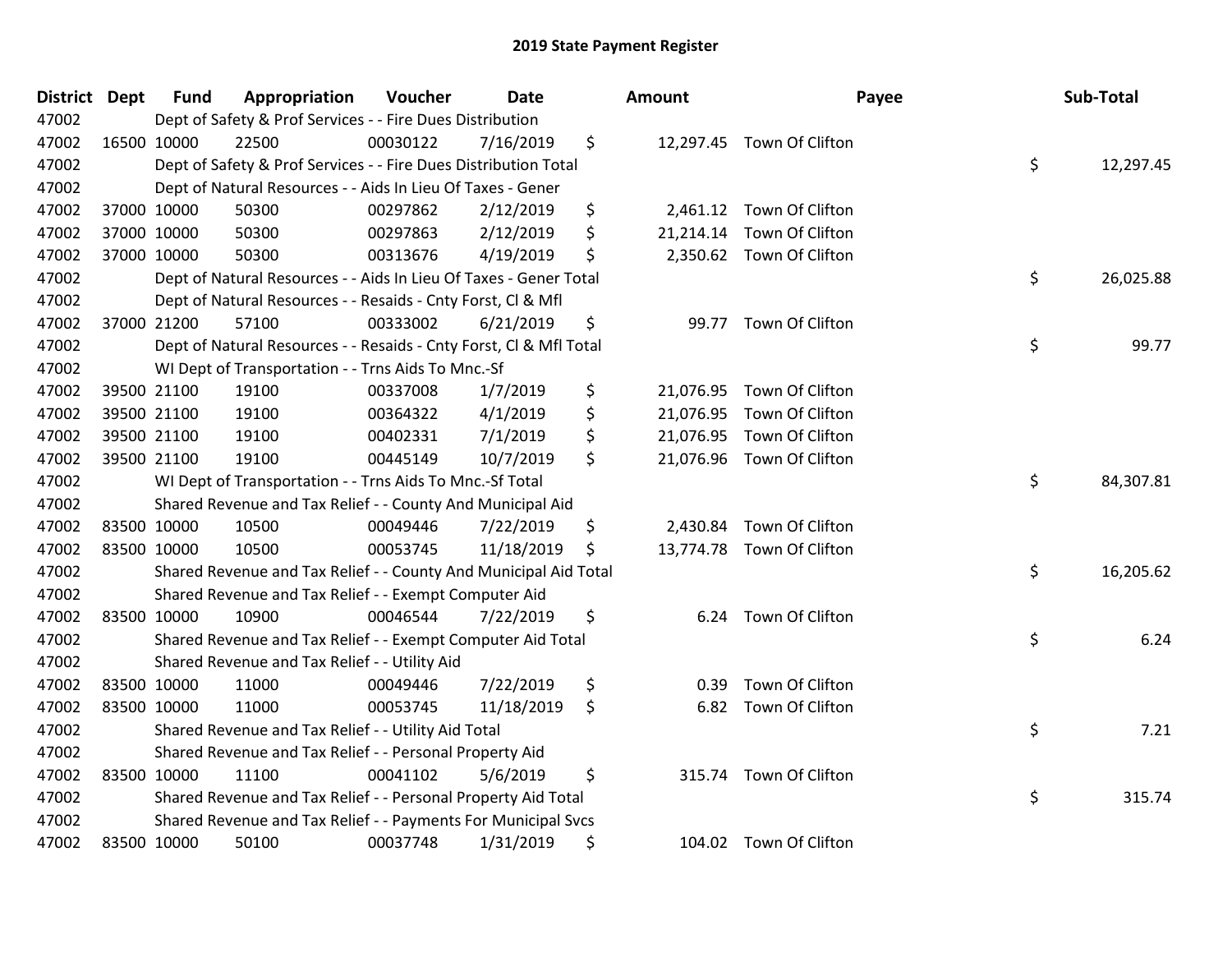| District Dept | Fund | <b>Appropriation</b>                                                | Voucher | Date | Amount | Pavee | Sub-Total  |
|---------------|------|---------------------------------------------------------------------|---------|------|--------|-------|------------|
| 47002         |      | Shared Revenue and Tax Relief - - Payments For Municipal Svcs Total |         |      |        |       | 104.02     |
| 47002 Total   |      |                                                                     |         |      |        |       | 139,369.74 |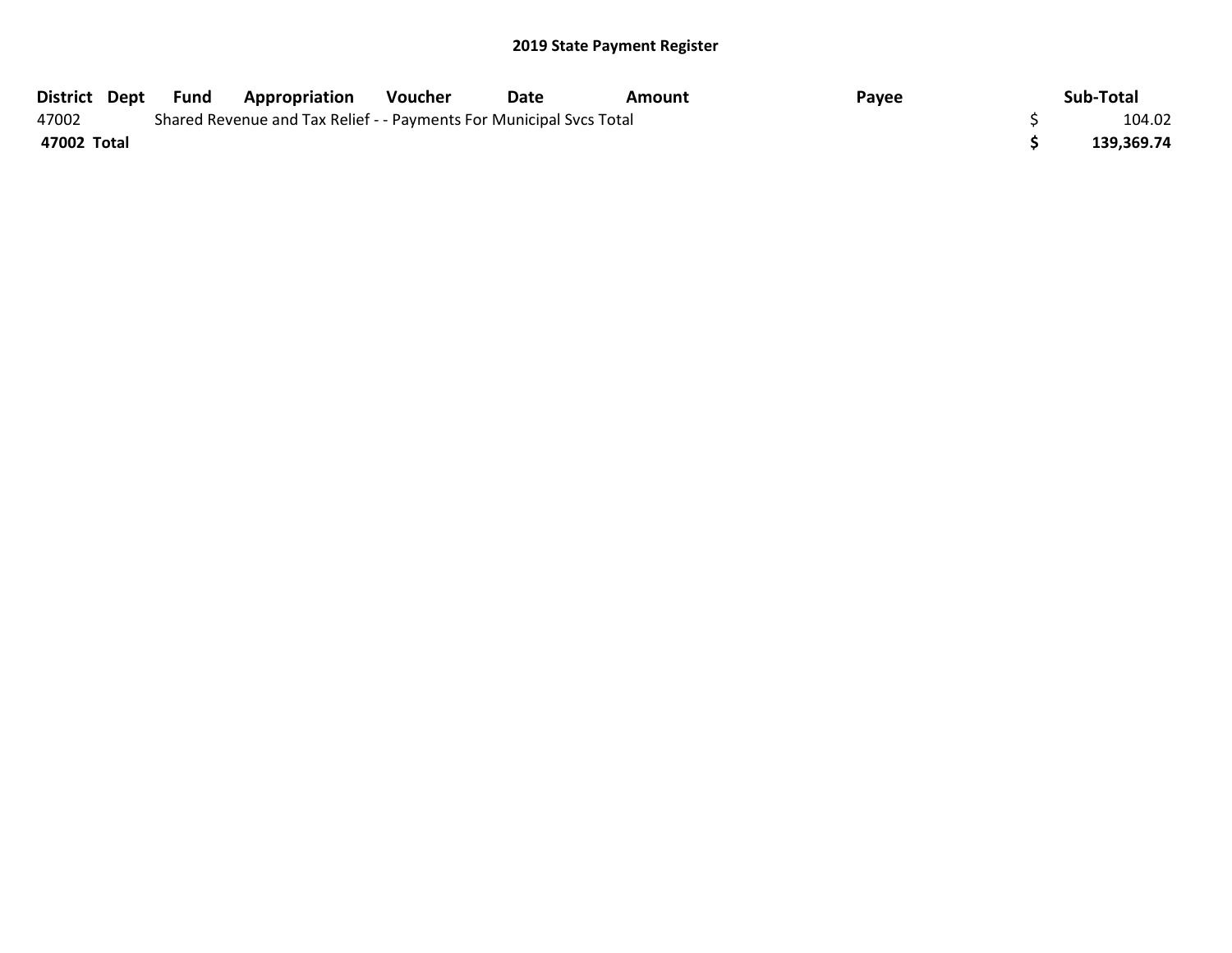| <b>District</b> | Dept | <b>Fund</b> | Appropriation                                                      | Voucher  | <b>Date</b> | <b>Amount</b>  | Payee                           | Sub-Total       |
|-----------------|------|-------------|--------------------------------------------------------------------|----------|-------------|----------------|---------------------------------|-----------------|
| 47004           |      |             | Dept of Safety & Prof Services - - Fire Dues Distribution          |          |             |                |                                 |                 |
| 47004           |      | 16500 10000 | 22500                                                              | 00031200 | 7/17/2019   | \$<br>1,733.59 | Town Of Diamond Bluff           |                 |
| 47004           |      |             | Dept of Safety & Prof Services - - Fire Dues Distribution Total    |          |             |                |                                 | \$<br>1,733.59  |
| 47004           |      |             | Dept of Natural Resources - - Resaids - Cnty Forst, CI & Mfl       |          |             |                |                                 |                 |
| 47004           |      | 37000 21200 | 57100                                                              | 00333003 | 6/21/2019   | \$<br>156.60   | <b>Town Of Diamond Bluff</b>    |                 |
| 47004           |      |             | Dept of Natural Resources - - Resaids - Cnty Forst, Cl & Mfl Total |          |             |                |                                 | \$<br>156.60    |
| 47004           |      |             | WI Dept of Transportation - - Trns Aids To Mnc.-Sf                 |          |             |                |                                 |                 |
| 47004           |      | 39500 21100 | 19100                                                              | 00337009 | 1/7/2019    | \$<br>8,445.11 | Town Of Diamond Bluff           |                 |
| 47004           |      | 39500 21100 | 19100                                                              | 00364323 | 4/1/2019    | \$<br>8,445.11 | Town Of Diamond Bluff           |                 |
| 47004           |      | 39500 21100 | 19100                                                              | 00402332 | 7/1/2019    | \$<br>8,445.11 | Town Of Diamond Bluff           |                 |
| 47004           |      | 39500 21100 | 19100                                                              | 00445150 | 10/7/2019   | \$<br>8,445.13 | Town Of Diamond Bluff           |                 |
| 47004           |      |             | WI Dept of Transportation - - Trns Aids To Mnc.-Sf Total           |          |             |                |                                 | \$<br>33,780.46 |
| 47004           |      |             | Shared Revenue and Tax Relief - - County And Municipal Aid         |          |             |                |                                 |                 |
| 47004           |      | 83500 10000 | 10500                                                              | 00049447 | 7/22/2019   | \$<br>2,662.92 | Town Of Diamond Bluff           |                 |
| 47004           |      | 83500 10000 | 10500                                                              | 00053746 | 11/18/2019  | \$             | 15,089.86 Town Of Diamond Bluff |                 |
| 47004           |      |             | Shared Revenue and Tax Relief - - County And Municipal Aid Total   |          |             |                |                                 | \$<br>17,752.78 |
| 47004           |      |             | Shared Revenue and Tax Relief - - Exempt Computer Aid              |          |             |                |                                 |                 |
| 47004           |      | 83500 10000 | 10900                                                              | 00046545 | 7/22/2019   | \$<br>1.03     | <b>Town Of Diamond Bluff</b>    |                 |
| 47004           |      |             | Shared Revenue and Tax Relief - - Exempt Computer Aid Total        |          |             |                |                                 | \$<br>1.03      |
| 47004           |      |             | Shared Revenue and Tax Relief - - Utility Aid                      |          |             |                |                                 |                 |
| 47004           |      | 83500 10000 | 11000                                                              | 00049447 | 7/22/2019   | \$<br>18.53    | <b>Town Of Diamond Bluff</b>    |                 |
| 47004           |      | 83500 10000 | 11000                                                              | 00053746 | 11/18/2019  | \$<br>102.28   | Town Of Diamond Bluff           |                 |
| 47004           |      |             | Shared Revenue and Tax Relief - - Utility Aid Total                |          |             |                |                                 | \$<br>120.81    |
| 47004           |      |             | Shared Revenue and Tax Relief - - Personal Property Aid            |          |             |                |                                 |                 |
| 47004           |      | 83500 10000 | 11100                                                              | 00041103 | 5/6/2019    | \$<br>157.12   | Town Of Diamond Bluff           |                 |
| 47004           |      |             | Shared Revenue and Tax Relief - - Personal Property Aid Total      |          |             |                |                                 | \$<br>157.12    |
| 47004 Total     |      |             |                                                                    |          |             |                |                                 | \$<br>53,702.39 |

| Amount               | Payee                                                 | Sub-Total       |
|----------------------|-------------------------------------------------------|-----------------|
| 1,733.59             | <b>Town Of Diamond Bluff</b>                          | \$<br>1,733.59  |
| 156.60               | <b>Town Of Diamond Bluff</b>                          | \$<br>156.60    |
| 8,445.11<br>8,445.11 | <b>Town Of Diamond Bluff</b><br>Town Of Diamond Bluff |                 |
| 8,445.11             | Town Of Diamond Bluff                                 |                 |
| 8,445.13             | Town Of Diamond Bluff                                 | \$<br>33,780.46 |
|                      | 2,662.92 Town Of Diamond Bluff                        |                 |
| 15,089.86            | Town Of Diamond Bluff                                 | \$<br>17,752.78 |
| 1.03                 | <b>Town Of Diamond Bluff</b>                          | \$<br>1.03      |
| 18.53                | <b>Town Of Diamond Bluff</b>                          |                 |
| 102.28               | Town Of Diamond Bluff                                 | \$<br>120.81    |
| 157.12               | <b>Town Of Diamond Bluff</b>                          | \$<br>157.12    |
|                      |                                                       | \$<br>53,702.39 |
|                      |                                                       |                 |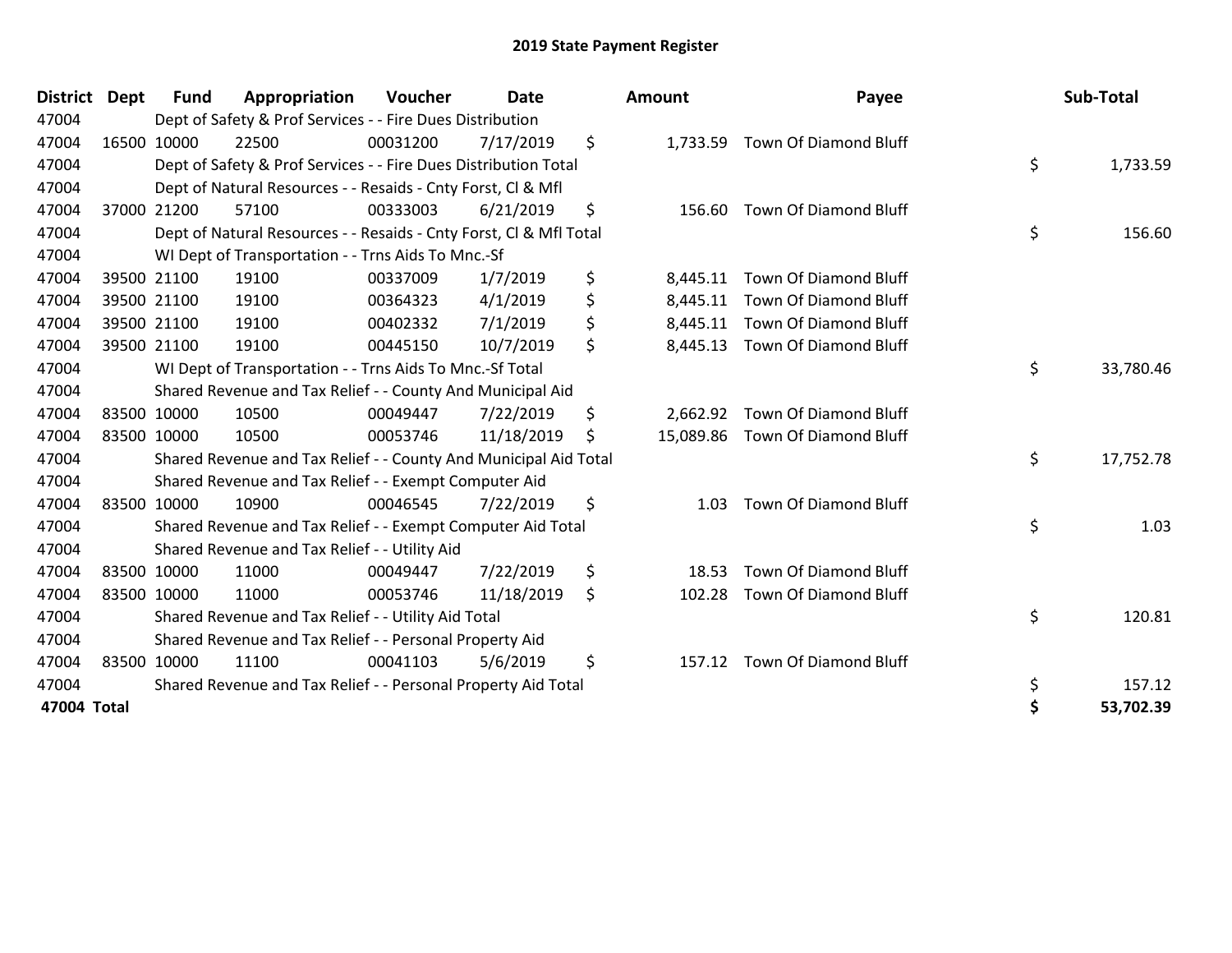| District    | <b>Dept</b> | <b>Fund</b> | Appropriation                                                      | Voucher  | Date       | <b>Amount</b>   | Payee                       | Sub-Total        |
|-------------|-------------|-------------|--------------------------------------------------------------------|----------|------------|-----------------|-----------------------------|------------------|
| 47006       |             |             | Dept of Safety & Prof Services - - Fire Dues Distribution          |          |            |                 |                             |                  |
| 47006       |             | 16500 10000 | 22500                                                              | 00030555 | 7/15/2019  | \$              | 4,600.49 Town Of Ellsworth  |                  |
| 47006       |             |             | Dept of Safety & Prof Services - - Fire Dues Distribution Total    |          |            |                 |                             | \$<br>4,600.49   |
| 47006       |             |             | Dept of Natural Resources - - Resaids - Cnty Forst, Cl & Mfl       |          |            |                 |                             |                  |
| 47006       |             | 37000 21200 | 57100                                                              | 00333004 | 6/21/2019  | \$              | 177.35 Town Of Ellsworth    |                  |
| 47006       |             |             | Dept of Natural Resources - - Resaids - Cnty Forst, Cl & Mfl Total |          |            |                 |                             | \$<br>177.35     |
| 47006       |             |             | WI Dept of Transportation - - Trns Aids To Mnc.-Sf                 |          |            |                 |                             |                  |
| 47006       |             | 39500 21100 | 19100                                                              | 00337010 | 1/7/2019   | \$<br>27,401.83 | Town Of Ellsworth           |                  |
| 47006       |             | 39500 21100 | 19100                                                              | 00364324 | 4/1/2019   | \$<br>27,401.83 | Town Of Ellsworth           |                  |
| 47006       |             | 39500 21100 | 19100                                                              | 00402333 | 7/1/2019   | \$              | 27,401.83 Town Of Ellsworth |                  |
| 47006       |             | 39500 21100 | 19100                                                              | 00445151 | 10/7/2019  | \$              | 27,401.83 Town Of Ellsworth |                  |
| 47006       |             |             | WI Dept of Transportation - - Trns Aids To Mnc.-Sf Total           |          |            |                 |                             | \$<br>109,607.32 |
| 47006       |             |             | WI Dept of Transportation - - Loc Rd Imp Prg St Fd                 |          |            |                 |                             |                  |
| 47006       |             | 39500 21100 | 27800                                                              | 00466602 | 11/29/2019 | \$<br>24,351.08 | Town Of Ellsworth           |                  |
| 47006       |             |             | WI Dept of Transportation - - Loc Rd Imp Prg St Fd Total           |          |            |                 |                             | \$<br>24,351.08  |
| 47006       |             |             | Shared Revenue and Tax Relief - - County And Municipal Aid         |          |            |                 |                             |                  |
| 47006       |             | 83500 10000 | 10500                                                              | 00049448 | 7/22/2019  | \$              | 6,339.78 Town Of Ellsworth  |                  |
| 47006       |             | 83500 10000 | 10500                                                              | 00053747 | 11/18/2019 | \$              | 35,925.41 Town Of Ellsworth |                  |
| 47006       |             |             | Shared Revenue and Tax Relief - - County And Municipal Aid Total   |          |            |                 |                             | \$<br>42,265.19  |
| 47006       |             |             | Shared Revenue and Tax Relief - - Exempt Computer Aid              |          |            |                 |                             |                  |
| 47006       |             | 83500 10000 | 10900                                                              | 00046546 | 7/22/2019  | \$              | 481.18 Town Of Ellsworth    |                  |
| 47006       |             |             | Shared Revenue and Tax Relief - - Exempt Computer Aid Total        |          |            |                 |                             | \$<br>481.18     |
| 47006       |             |             | Shared Revenue and Tax Relief - - Utility Aid                      |          |            |                 |                             |                  |
| 47006       |             | 83500 10000 | 11000                                                              | 00049448 | 7/22/2019  | \$<br>2.88      | Town Of Ellsworth           |                  |
| 47006       | 83500 10000 |             | 11000                                                              | 00053747 | 11/18/2019 | \$<br>16.43     | Town Of Ellsworth           |                  |
| 47006       |             |             | Shared Revenue and Tax Relief - - Utility Aid Total                |          |            |                 |                             | \$<br>19.31      |
| 47006       |             |             | Shared Revenue and Tax Relief - - Personal Property Aid            |          |            |                 |                             |                  |
| 47006       |             | 83500 10000 | 11100                                                              | 00041104 | 5/6/2019   | \$<br>1,189.05  | Town Of Ellsworth           |                  |
| 47006       |             |             | Shared Revenue and Tax Relief - - Personal Property Aid Total      |          |            |                 |                             | \$<br>1,189.05   |
| 47006 Total |             |             |                                                                    |          |            |                 |                             | \$<br>182,690.97 |
|             |             |             |                                                                    |          |            |                 |                             |                  |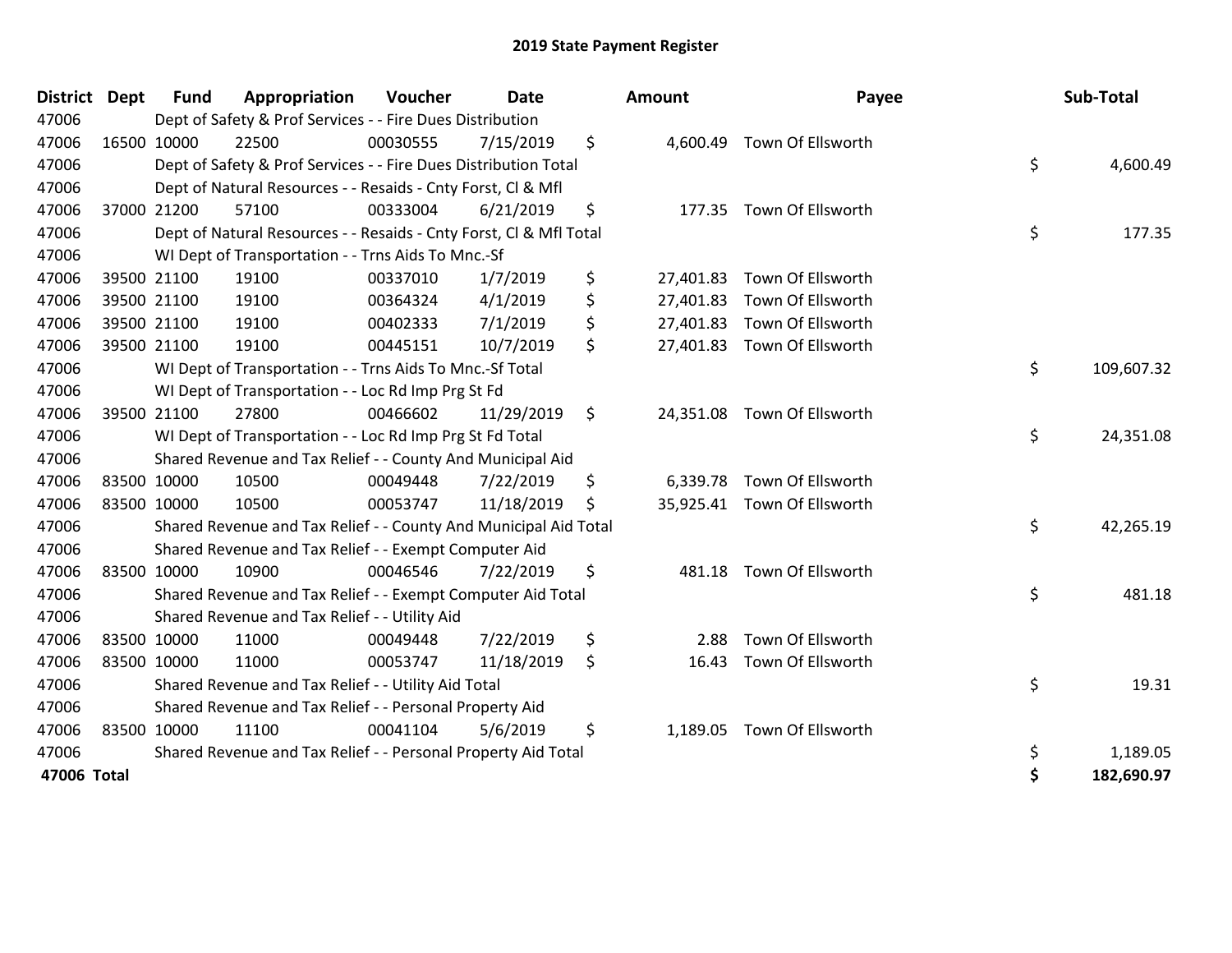| District Dept | <b>Fund</b> | Appropriation                                                         | Voucher  | <b>Date</b> |    | Amount | Payee                     | Sub-Total        |
|---------------|-------------|-----------------------------------------------------------------------|----------|-------------|----|--------|---------------------------|------------------|
| 47008         |             | Dept of Safety & Prof Services - - Fire Dues Distribution             |          |             |    |        |                           |                  |
| 47008         | 16500 10000 | 22500                                                                 | 00030804 | 7/17/2019   | \$ |        | 3,072.26 Town Of El Paso  |                  |
| 47008         |             | Dept of Safety & Prof Services - - Fire Dues Distribution Total       |          |             |    |        |                           | \$<br>3,072.26   |
| 47008         |             | Dept of Natural Resources - - Resaids - Cnty Forst, CI & Mfl          |          |             |    |        |                           |                  |
| 47008         | 37000 21200 | 57100                                                                 | 00333005 | 6/21/2019   | \$ |        | 477.69 Town Of El Paso    |                  |
| 47008         |             | Dept of Natural Resources - - Resaids - Cnty Forst, CI & Mfl Total    |          |             |    |        |                           | \$<br>477.69     |
| 47008         |             | WI Dept of Transportation - - Trns Aids To Mnc.-Sf                    |          |             |    |        |                           |                  |
| 47008         | 39500 21100 | 19100                                                                 | 00337011 | 1/7/2019    | \$ |        | 27,933.38 Town Of El Paso |                  |
| 47008         | 39500 21100 | 19100                                                                 | 00364325 | 4/1/2019    | \$ |        | 27,933.38 Town Of El Paso |                  |
| 47008         | 39500 21100 | 19100                                                                 | 00402334 | 7/1/2019    | \$ |        | 27,933.38 Town Of El Paso |                  |
| 47008         | 39500 21100 | 19100                                                                 | 00445152 | 10/7/2019   | \$ |        | 27,933.39 Town Of El Paso |                  |
| 47008         |             | WI Dept of Transportation - - Trns Aids To Mnc.-Sf Total              |          |             |    |        |                           | \$<br>111,733.53 |
| 47008         |             | Elections Commission - - General Program Ops, GPR                     |          |             |    |        |                           |                  |
| 47008         | 51000 10000 | 10100                                                                 | 00001485 | 1/25/2019   | \$ |        | 296.16 Town Of El Paso    |                  |
| 47008         |             | Elections Commission - - General Program Ops, GPR Total               |          |             |    |        |                           | \$<br>296.16     |
| 47008         |             | Shared Revenue and Tax Relief - - Expenditure Restraint Program       |          |             |    |        |                           |                  |
| 47008         | 83500 10000 | 10100                                                                 | 00049449 | 7/22/2019   | \$ |        | 60.20 Town Of El Paso     |                  |
| 47008         |             | Shared Revenue and Tax Relief - - Expenditure Restraint Program Total |          |             |    |        |                           | \$<br>60.20      |
| 47008         |             | Shared Revenue and Tax Relief - - County And Municipal Aid            |          |             |    |        |                           |                  |
| 47008         | 83500 10000 | 10500                                                                 | 00049449 | 7/22/2019   | \$ |        | 4,830.03 Town Of El Paso  |                  |
| 47008         | 83500 10000 | 10500                                                                 | 00053748 | 11/18/2019  | Ŝ  |        | 27,370.20 Town Of El Paso |                  |
| 47008         |             | Shared Revenue and Tax Relief - - County And Municipal Aid Total      |          |             |    |        |                           | \$<br>32,200.23  |
| 47008         |             | Shared Revenue and Tax Relief - - Exempt Computer Aid                 |          |             |    |        |                           |                  |
| 47008         | 83500 10000 | 10900                                                                 | 00046547 | 7/22/2019   | \$ |        | 3.11 Town Of El Paso      |                  |
| 47008         |             | Shared Revenue and Tax Relief - - Exempt Computer Aid Total           |          |             |    |        |                           | \$<br>3.11       |
| 47008         |             | Shared Revenue and Tax Relief - - Utility Aid                         |          |             |    |        |                           |                  |
| 47008         | 83500 10000 | 11000                                                                 | 00049449 | 7/22/2019   | \$ | 181.81 | Town Of El Paso           |                  |
| 47008         | 83500 10000 | 11000                                                                 | 00053748 | 11/18/2019  | \$ |        | 1,055.48 Town Of El Paso  |                  |
| 47008         |             | Shared Revenue and Tax Relief - - Utility Aid Total                   |          |             |    |        |                           | \$<br>1,237.29   |
| 47008         |             | Shared Revenue and Tax Relief - - Personal Property Aid               |          |             |    |        |                           |                  |
| 47008         | 83500 10000 | 11100                                                                 | 00041105 | 5/6/2019    | \$ |        | 25.79 Town Of El Paso     |                  |
| 47008         |             | Shared Revenue and Tax Relief - - Personal Property Aid Total         |          |             |    |        |                           | \$<br>25.79      |
| 47008 Total   |             |                                                                       |          |             |    |        |                           | \$<br>149,106.26 |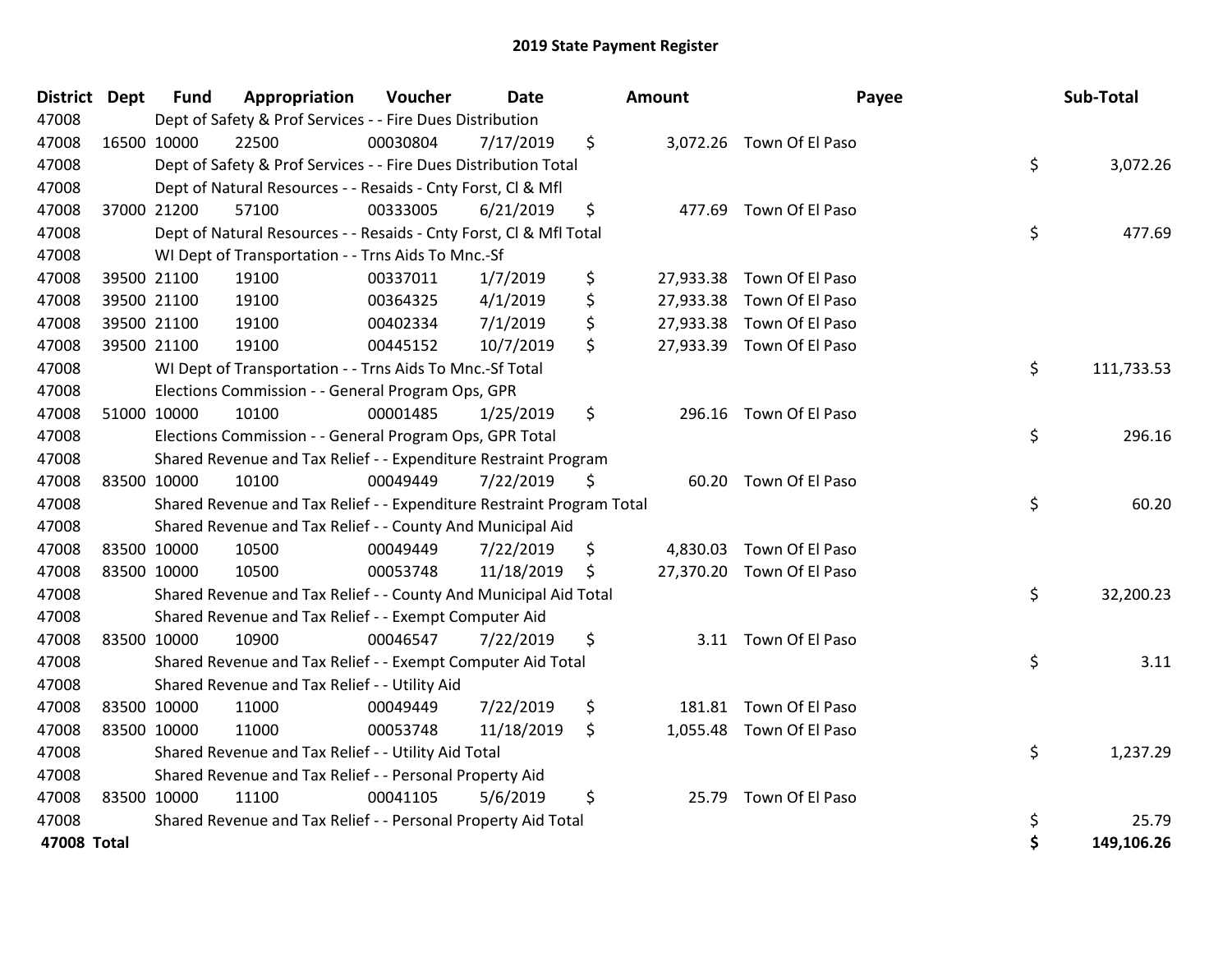| <b>District</b> | <b>Dept</b> | Fund        | Appropriation                                                      | Voucher  | <b>Date</b> |     | <b>Amount</b> | Payee                    | Sub-Total        |
|-----------------|-------------|-------------|--------------------------------------------------------------------|----------|-------------|-----|---------------|--------------------------|------------------|
| 47010           |             |             | Dept of Safety & Prof Services - - Fire Dues Distribution          |          |             |     |               |                          |                  |
| 47010           |             | 16500 10000 | 22500                                                              | 00030650 | 7/16/2019   | \$  |               | 3,961.34 Town Of Gilman  |                  |
| 47010           |             |             | Dept of Safety & Prof Services - - Fire Dues Distribution Total    |          |             |     |               |                          | \$<br>3,961.34   |
| 47010           |             |             | Dept of Natural Resources - - Resaids - Cnty Forst, Cl & Mfl       |          |             |     |               |                          |                  |
| 47010           |             | 37000 21200 | 57100                                                              | 00333006 | 6/21/2019   | \$  |               | 243.84 Town Of Gilman    |                  |
| 47010           |             |             | Dept of Natural Resources - - Resaids - Cnty Forst, Cl & Mfl Total |          |             |     |               |                          | \$<br>243.84     |
| 47010           |             |             | WI Dept of Transportation - - Trns Aids To Mnc.-Sf                 |          |             |     |               |                          |                  |
| 47010           |             | 39500 21100 | 19100                                                              | 00337012 | 1/7/2019    | \$  | 28,912.87     | Town Of Gilman           |                  |
| 47010           |             | 39500 21100 | 19100                                                              | 00364326 | 4/1/2019    | \$  | 28,912.87     | Town Of Gilman           |                  |
| 47010           |             | 39500 21100 | 19100                                                              | 00402335 | 7/1/2019    | \$  |               | 28,912.87 Town Of Gilman |                  |
| 47010           |             | 39500 21100 | 19100                                                              | 00445153 | 10/7/2019   | \$  |               | 28,912.88 Town Of Gilman |                  |
| 47010           |             |             | WI Dept of Transportation - - Trns Aids To Mnc.-Sf Total           |          |             |     |               |                          | \$<br>115,651.49 |
| 47010           |             |             | Elections Commission - - 2018 Hava Election Security               |          |             |     |               |                          |                  |
| 47010           |             | 51000 22000 | 18200                                                              | 00002698 | 11/19/2019  | \$  | 1,200.00      | Town Of Gilman           |                  |
| 47010           |             |             | Elections Commission - - 2018 Hava Election Security Total         |          |             |     |               |                          | \$<br>1,200.00   |
| 47010           |             |             | Shared Revenue and Tax Relief - - County And Municipal Aid         |          |             |     |               |                          |                  |
| 47010           |             | 83500 10000 | 10500                                                              | 00049450 | 7/22/2019   | \$  |               | 4,163.42 Town Of Gilman  |                  |
| 47010           |             | 83500 10000 | 10500                                                              | 00053749 | 11/18/2019  | \$. |               | 23,592.69 Town Of Gilman |                  |
| 47010           |             |             | Shared Revenue and Tax Relief - - County And Municipal Aid Total   |          |             |     |               |                          | \$<br>27,756.11  |
| 47010           |             |             | Shared Revenue and Tax Relief - - Exempt Computer Aid              |          |             |     |               |                          |                  |
| 47010           |             | 83500 10000 | 10900                                                              | 00046548 | 7/22/2019   | \$  | 65.48         | Town Of Gilman           |                  |
| 47010           |             |             | Shared Revenue and Tax Relief - - Exempt Computer Aid Total        |          |             |     |               |                          | \$<br>65.48      |
| 47010           |             |             | Shared Revenue and Tax Relief - - Utility Aid                      |          |             |     |               |                          |                  |
| 47010           |             | 83500 10000 | 11000                                                              | 00049450 | 7/22/2019   | \$  | 1,139.31      | Town Of Gilman           |                  |
| 47010           |             | 83500 10000 | 11000                                                              | 00053749 | 11/18/2019  | \$  |               | 10,060.43 Town Of Gilman |                  |
| 47010           |             |             | Shared Revenue and Tax Relief - - Utility Aid Total                |          |             |     |               |                          | \$<br>11,199.74  |
| 47010           |             |             | Shared Revenue and Tax Relief - - Personal Property Aid            |          |             |     |               |                          |                  |
| 47010           |             | 83500 10000 | 11100                                                              | 00041106 | 5/6/2019    | \$  | 208.48        | Town Of Gilman           |                  |
| 47010           |             |             | Shared Revenue and Tax Relief - - Personal Property Aid Total      |          |             |     |               |                          | \$<br>208.48     |
| 47010 Total     |             |             |                                                                    |          |             |     |               |                          | \$<br>160,286.48 |
|                 |             |             |                                                                    |          |             |     |               |                          |                  |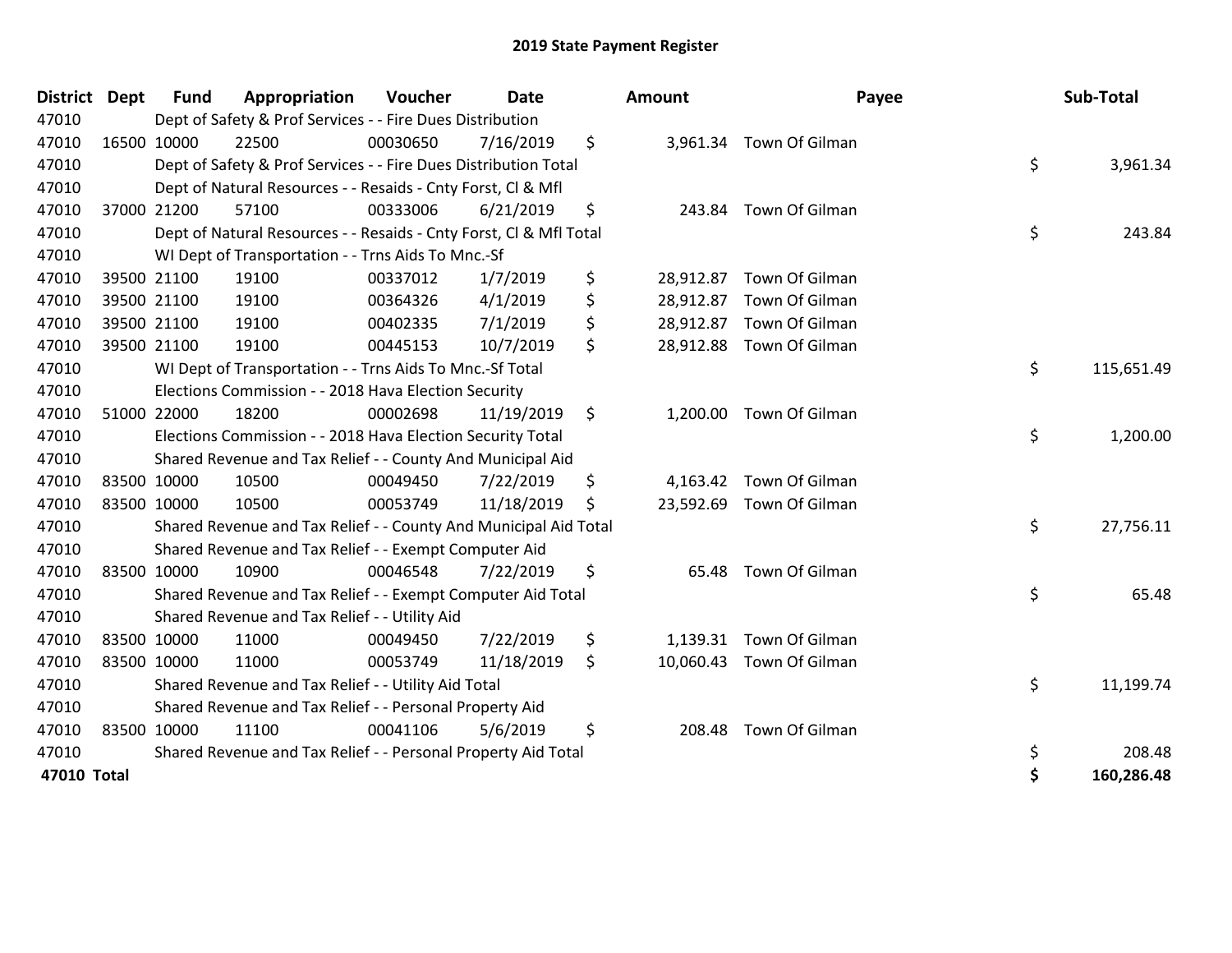| <b>District</b> | <b>Dept</b> | <b>Fund</b> | Appropriation                                                      | Voucher  | <b>Date</b> | Amount          | Payee                      | Sub-Total        |
|-----------------|-------------|-------------|--------------------------------------------------------------------|----------|-------------|-----------------|----------------------------|------------------|
| 47012           |             |             | Dept of Safety & Prof Services - - Fire Dues Distribution          |          |             |                 |                            |                  |
| 47012           |             | 16500 10000 | 22500                                                              | 00030757 | 7/17/2019   | \$              | 3,277.77 Town Of Hartland  |                  |
| 47012           |             |             | Dept of Safety & Prof Services - - Fire Dues Distribution Total    |          |             |                 |                            | \$<br>3,277.77   |
| 47012           |             |             | Dept of Natural Resources - - Resaids - Cnty Forst, CI & Mfl       |          |             |                 |                            |                  |
| 47012           |             | 37000 21200 | 57100                                                              | 00333007 | 6/21/2019   | \$<br>317.67    | <b>Town Of Hartland</b>    |                  |
| 47012           |             |             | Dept of Natural Resources - - Resaids - Cnty Forst, CI & Mfl Total |          |             |                 |                            | \$<br>317.67     |
| 47012           |             |             | WI Dept of Transportation - - Trns Aids To Mnc.-Sf                 |          |             |                 |                            |                  |
| 47012           |             | 39500 21100 | 19100                                                              | 00337013 | 1/7/2019    | \$<br>30,364.19 | Town Of Hartland           |                  |
| 47012           |             | 39500 21100 | 19100                                                              | 00364327 | 4/1/2019    | \$<br>30,364.19 | Town Of Hartland           |                  |
| 47012           |             | 39500 21100 | 19100                                                              | 00402336 | 7/1/2019    | \$<br>30,364.19 | Town Of Hartland           |                  |
| 47012           |             | 39500 21100 | 19100                                                              | 00445154 | 10/7/2019   | \$              | 30,364.19 Town Of Hartland |                  |
| 47012           |             |             | WI Dept of Transportation - - Trns Aids To Mnc.-Sf Total           |          |             |                 |                            | \$<br>121,456.76 |
| 47012           |             |             | Shared Revenue and Tax Relief - - County And Municipal Aid         |          |             |                 |                            |                  |
| 47012           |             | 83500 10000 | 10500                                                              | 00049451 | 7/22/2019   | \$<br>3,550.49  | Town Of Hartland           |                  |
| 47012           |             | 83500 10000 | 10500                                                              | 00053750 | 11/18/2019  | \$              | 20,119.41 Town Of Hartland |                  |
| 47012           |             |             | Shared Revenue and Tax Relief - - County And Municipal Aid Total   |          |             |                 |                            | \$<br>23,669.90  |
| 47012           |             |             | Shared Revenue and Tax Relief - - Exempt Computer Aid              |          |             |                 |                            |                  |
| 47012           |             | 83500 10000 | 10900                                                              | 00046549 | 7/22/2019   | \$<br>2.08      | <b>Town Of Hartland</b>    |                  |
| 47012           |             |             | Shared Revenue and Tax Relief - - Exempt Computer Aid Total        |          |             |                 |                            | \$<br>2.08       |
| 47012           |             |             | Shared Revenue and Tax Relief - - Utility Aid                      |          |             |                 |                            |                  |
| 47012           |             | 83500 10000 | 11000                                                              | 00049451 | 7/22/2019   | \$<br>218.74    | <b>Town Of Hartland</b>    |                  |
| 47012           |             | 83500 10000 | 11000                                                              | 00053750 | 11/18/2019  | \$<br>1,280.30  | Town Of Hartland           |                  |
| 47012           |             |             | Shared Revenue and Tax Relief - - Utility Aid Total                |          |             |                 |                            | \$<br>1,499.04   |
| 47012           |             |             | Shared Revenue and Tax Relief - - Personal Property Aid            |          |             |                 |                            |                  |
| 47012           |             | 83500 10000 | 11100                                                              | 00041107 | 5/6/2019    | \$<br>37.59     | <b>Town Of Hartland</b>    |                  |
| 47012           |             |             | Shared Revenue and Tax Relief - - Personal Property Aid Total      |          |             |                 |                            | \$<br>37.59      |
| 47012 Total     |             |             |                                                                    |          |             |                 |                            | \$<br>150,260.81 |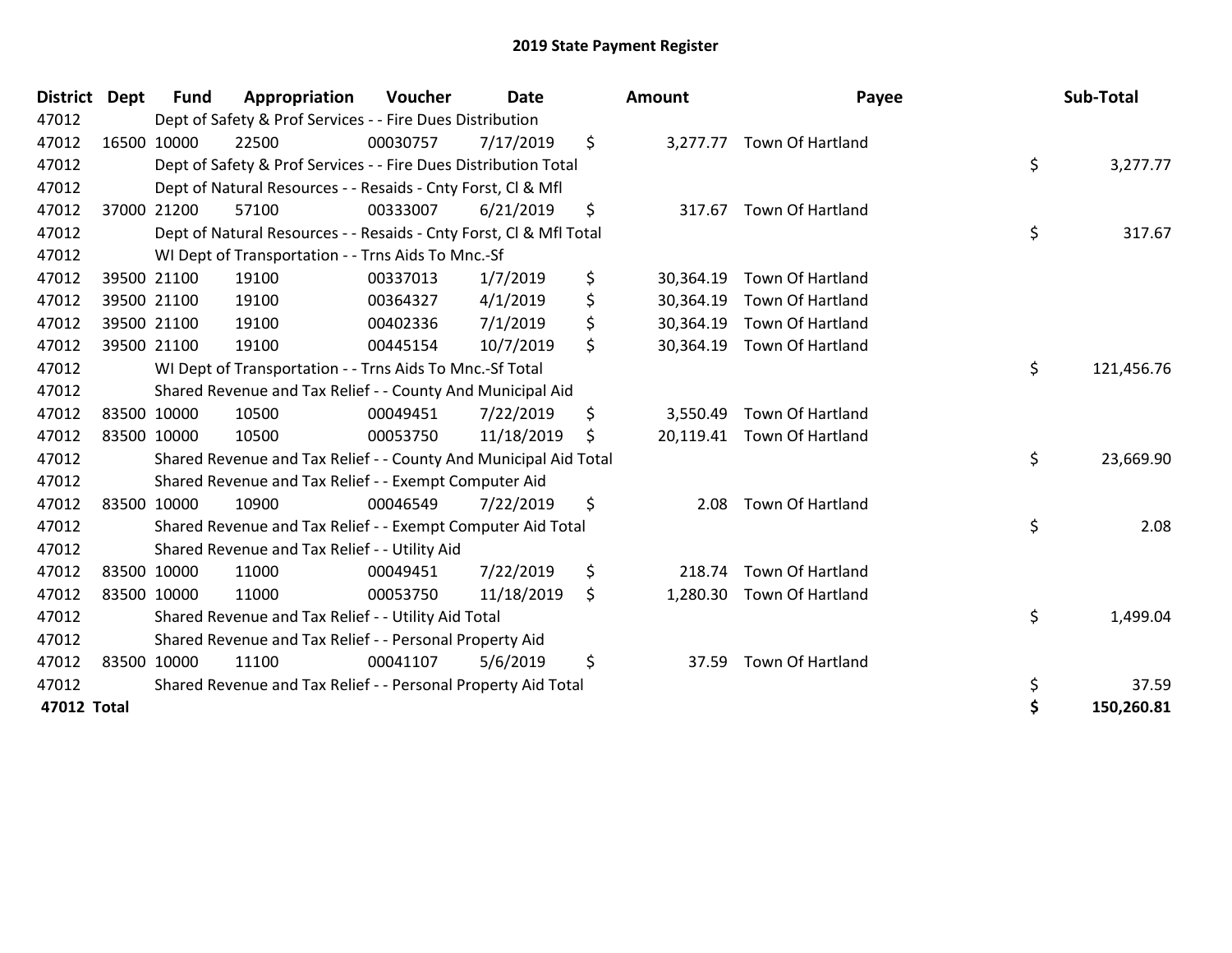| <b>District Dept</b> | <b>Fund</b> | Appropriation                                                      | Voucher  | <b>Date</b> | Amount         | Payee                     | Sub-Total       |
|----------------------|-------------|--------------------------------------------------------------------|----------|-------------|----------------|---------------------------|-----------------|
| 47014                |             | Dept of Safety & Prof Services - - Fire Dues Distribution          |          |             |                |                           |                 |
| 47014                | 16500 10000 | 22500                                                              | 00031451 | 7/18/2019   | \$             | 973.40 Town Of Isabelle   |                 |
| 47014                |             | Dept of Safety & Prof Services - - Fire Dues Distribution Total    |          |             |                |                           | \$<br>973.40    |
| 47014                |             | Dept of Natural Resources - - Aids In Lieu Of Taxes - Gener        |          |             |                |                           |                 |
| 47014                | 37000 10000 | 50300                                                              | 00297890 | 2/12/2019   | \$<br>2,308.48 | Town Of Isabelle          |                 |
| 47014                | 37000 10000 | 50300                                                              | 00297891 | 2/12/2019   | \$<br>5,812.80 | Town Of Isabelle          |                 |
| 47014                | 37000 10000 | 50300                                                              | 00314108 | 4/19/2019   | \$<br>172.60   | Town Of Isabelle          |                 |
| 47014                |             | Dept of Natural Resources - - Aids In Lieu Of Taxes - Gener Total  |          |             |                |                           | \$<br>8,293.88  |
| 47014                |             | Dept of Natural Resources - - Resaids - Cnty Forst, Cl & Mfl       |          |             |                |                           |                 |
| 47014                | 37000 21200 | 57100                                                              | 00333008 | 6/21/2019   | \$             | 119.45 Town Of Isabelle   |                 |
| 47014                |             | Dept of Natural Resources - - Resaids - Cnty Forst, CI & Mfl Total |          |             |                |                           | \$<br>119.45    |
| 47014                |             | Dept of Natural Resources - - Aids In Lieu Of Taxes - Sum S        |          |             |                |                           |                 |
| 47014                | 37000 21200 | 57900                                                              | 00314107 | 4/19/2019   | \$             | 183.66 Town Of Isabelle   |                 |
| 47014                |             | Dept of Natural Resources - - Aids In Lieu Of Taxes - Sum S Total  |          |             |                |                           | \$<br>183.66    |
| 47014                |             | WI Dept of Transportation - - Trns Aids To Mnc.-Sf                 |          |             |                |                           |                 |
| 47014                | 39500 21100 | 19100                                                              | 00337014 | 1/7/2019    | \$<br>6,527.94 | Town Of Isabelle          |                 |
| 47014                | 39500 21100 | 19100                                                              | 00364328 | 4/1/2019    | \$<br>6,527.94 | Town Of Isabelle          |                 |
| 47014                | 39500 21100 | 19100                                                              | 00402337 | 7/1/2019    | \$             | 6,527.94 Town Of Isabelle |                 |
| 47014                | 39500 21100 | 19100                                                              | 00445155 | 10/7/2019   | \$             | 6,527.95 Town Of Isabelle |                 |
| 47014                |             | WI Dept of Transportation - - Trns Aids To Mnc.-Sf Total           |          |             |                |                           | \$<br>26,111.77 |
| 47014                |             | Elections Commission - - 2018 Hava Election Security               |          |             |                |                           |                 |
| 47014                | 51000 22000 | 18200                                                              | 00002785 | 11/20/2019  | \$             | 1,200.00 Town Of Isabelle |                 |
| 47014                |             | Elections Commission - - 2018 Hava Election Security Total         |          |             |                |                           | \$<br>1,200.00  |
| 47014                |             | Shared Revenue and Tax Relief - - County And Municipal Aid         |          |             |                |                           |                 |
| 47014                | 83500 10000 | 10500                                                              | 00049452 | 7/22/2019   | \$<br>465.35   | Town Of Isabelle          |                 |
| 47014                | 83500 10000 | 10500                                                              | 00053751 | 11/18/2019  | \$             | 2,636.95 Town Of Isabelle |                 |
| 47014                |             | Shared Revenue and Tax Relief - - County And Municipal Aid Total   |          |             |                |                           | \$<br>3,102.30  |
| 47014                |             | Shared Revenue and Tax Relief - - Exempt Computer Aid              |          |             |                |                           |                 |
| 47014                | 83500 10000 | 10900                                                              | 00046550 | 7/22/2019   | \$             | 95.61 Town Of Isabelle    |                 |
| 47014                |             | Shared Revenue and Tax Relief - - Exempt Computer Aid Total        |          |             |                |                           | \$<br>95.61     |
| 47014                |             | Shared Revenue and Tax Relief - - Personal Property Aid            |          |             |                |                           |                 |
| 47014                | 83500 10000 | 11100                                                              | 00041108 | 5/6/2019    | \$<br>729.68   | Town Of Isabelle          |                 |
| 47014                |             | Shared Revenue and Tax Relief - - Personal Property Aid Total      |          |             |                |                           | \$<br>729.68    |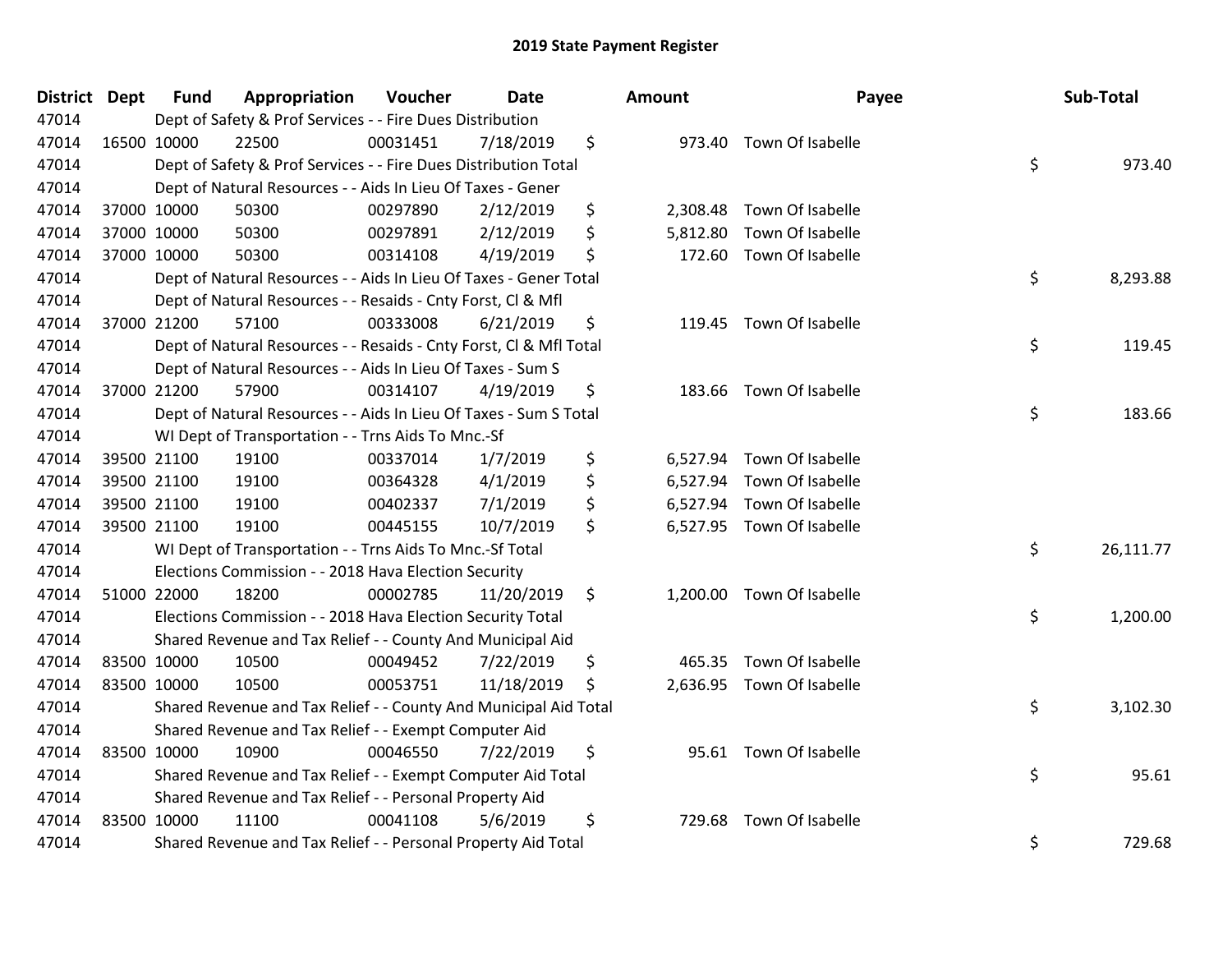| District Dept Fund | <b>Appropriation</b> | Voucher | Date | Amount | Payee | Sub-Total |
|--------------------|----------------------|---------|------|--------|-------|-----------|
| 47014 Total        |                      |         |      |        |       | 40,809.75 |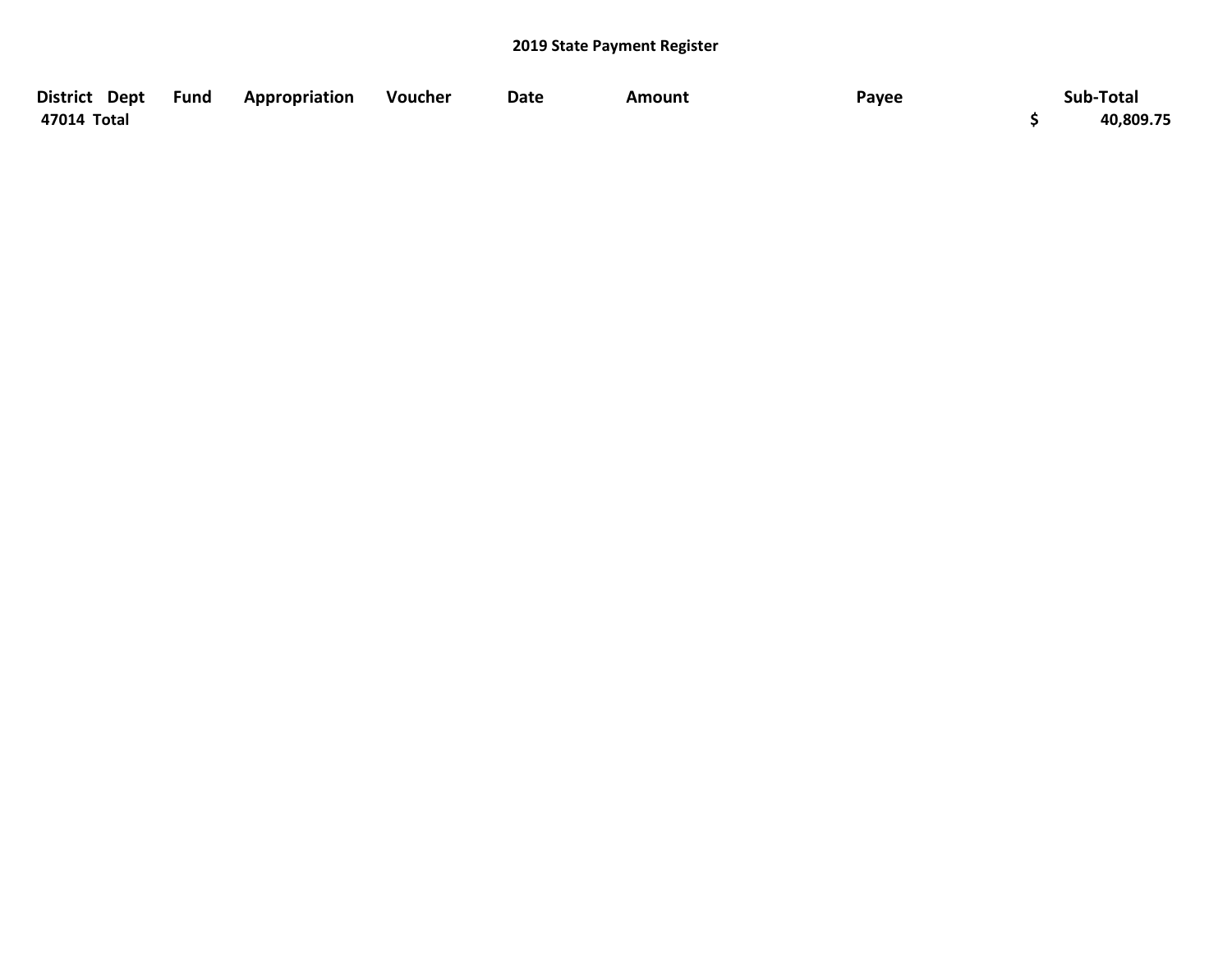| District Dept | <b>Fund</b> | Appropriation                                                      | Voucher  | <b>Date</b> | Amount          | Payee                         |    | Sub-Total  |
|---------------|-------------|--------------------------------------------------------------------|----------|-------------|-----------------|-------------------------------|----|------------|
| 47016         |             | Dept of Safety & Prof Services - - Fire Dues Distribution          |          |             |                 |                               |    |            |
| 47016         | 16500 10000 | 22500                                                              | 00031004 | 7/17/2019   | \$              | 2,365.82 Town Of Maiden Rock  |    |            |
| 47016         |             | Dept of Safety & Prof Services - - Fire Dues Distribution Total    |          |             |                 |                               | \$ | 2,365.82   |
| 47016         |             | Dept of Natural Resources - - Aids In Lieu Of Taxes - Gener        |          |             |                 |                               |    |            |
| 47016         | 37000 10000 | 50300                                                              | 00297907 | 2/12/2019   | \$<br>3,873.69  | Town Of Maiden Rock           |    |            |
| 47016         | 37000 10000 | 50300                                                              | 00297908 | 2/12/2019   | \$<br>89.03     | Town Of Maiden Rock           |    |            |
| 47016         | 37000 10000 | 50300                                                              | 00314417 | 4/19/2019   | \$<br>55.33     | Town Of Maiden Rock           |    |            |
| 47016         | 37000 10000 | 50300                                                              | 00314418 | 4/19/2019   | \$<br>59.63     | <b>Town Of Maiden Rock</b>    |    |            |
| 47016         |             | Dept of Natural Resources - - Aids In Lieu Of Taxes - Gener Total  |          |             |                 |                               | \$ | 4,077.68   |
| 47016         |             | Dept of Natural Resources - - Resaids - Cnty Forst, Cl & Mfl       |          |             |                 |                               |    |            |
| 47016         | 37000 21200 | 57100                                                              | 00333009 | 6/21/2019   | \$<br>704.45    | Town Of Maiden Rock           |    |            |
| 47016         |             | Dept of Natural Resources - - Resaids - Cnty Forst, CI & Mfl Total |          |             |                 |                               | \$ | 704.45     |
| 47016         |             | WI Dept of Transportation - - Trns Aids To Mnc.-Sf                 |          |             |                 |                               |    |            |
| 47016         | 39500 21100 | 19100                                                              | 00337015 | 1/7/2019    | \$<br>35,936.53 | <b>Town Of Maiden Rock</b>    |    |            |
| 47016         | 39500 21100 | 19100                                                              | 00364329 | 4/1/2019    | \$<br>35,936.53 | Town Of Maiden Rock           |    |            |
| 47016         | 39500 21100 | 19100                                                              | 00402338 | 7/1/2019    | \$<br>35,936.53 | Town Of Maiden Rock           |    |            |
| 47016         | 39500 21100 | 19100                                                              | 00445156 | 10/7/2019   | \$              | 35,936.54 Town Of Maiden Rock |    |            |
| 47016         |             | WI Dept of Transportation - - Trns Aids To Mnc.-Sf Total           |          |             |                 |                               | \$ | 143,746.13 |
| 47016         |             | Shared Revenue and Tax Relief - - County And Municipal Aid         |          |             |                 |                               |    |            |
| 47016         | 83500 10000 | 10500                                                              | 00049453 | 7/22/2019   | \$<br>4,875.15  | <b>Town Of Maiden Rock</b>    |    |            |
| 47016         | 83500 10000 | 10500                                                              | 00053752 | 11/18/2019  | \$              | 27,625.82 Town Of Maiden Rock |    |            |
| 47016         |             | Shared Revenue and Tax Relief - - County And Municipal Aid Total   |          |             |                 |                               | \$ | 32,500.97  |
| 47016         |             | Shared Revenue and Tax Relief - - Exempt Computer Aid              |          |             |                 |                               |    |            |
| 47016         | 83500 10000 | 10900                                                              | 00046551 | 7/22/2019   | \$<br>2.08      | Town Of Maiden Rock           |    |            |
| 47016         |             | Shared Revenue and Tax Relief - - Exempt Computer Aid Total        |          |             |                 |                               | \$ | 2.08       |
| 47016         |             | Shared Revenue and Tax Relief - - Utility Aid                      |          |             |                 |                               |    |            |
| 47016         | 83500 10000 | 11000                                                              | 00049453 | 7/22/2019   | \$<br>434.43    | Town Of Maiden Rock           |    |            |
| 47016         | 83500 10000 | 11000                                                              | 00053752 | 11/18/2019  | \$<br>2,495.14  | Town Of Maiden Rock           |    |            |
| 47016         |             | Shared Revenue and Tax Relief - - Utility Aid Total                |          |             |                 |                               | \$ | 2,929.57   |
| 47016 Total   |             |                                                                    |          |             |                 |                               | Ś  | 186.326.70 |

| District Dept | <b>Fund</b> | Appropriation                                                      | Voucher  | <b>Date</b> |    | Amount    | Payee                         | Sub-Total        |
|---------------|-------------|--------------------------------------------------------------------|----------|-------------|----|-----------|-------------------------------|------------------|
| 47016         |             | Dept of Safety & Prof Services - - Fire Dues Distribution          |          |             |    |           |                               |                  |
| 47016         | 16500 10000 | 22500                                                              | 00031004 | 7/17/2019   | \$ |           | 2,365.82 Town Of Maiden Rock  |                  |
| 47016         |             | Dept of Safety & Prof Services - - Fire Dues Distribution Total    |          |             |    |           |                               | \$<br>2,365.82   |
| 47016         |             | Dept of Natural Resources - - Aids In Lieu Of Taxes - Gener        |          |             |    |           |                               |                  |
| 47016         | 37000 10000 | 50300                                                              | 00297907 | 2/12/2019   | \$ | 3,873.69  | Town Of Maiden Rock           |                  |
| 47016         | 37000 10000 | 50300                                                              | 00297908 | 2/12/2019   | \$ | 89.03     | Town Of Maiden Rock           |                  |
| 47016         | 37000 10000 | 50300                                                              | 00314417 | 4/19/2019   | \$ | 55.33     | Town Of Maiden Rock           |                  |
| 47016         | 37000 10000 | 50300                                                              | 00314418 | 4/19/2019   | \$ | 59.63     | Town Of Maiden Rock           |                  |
| 47016         |             | Dept of Natural Resources - - Aids In Lieu Of Taxes - Gener Total  |          |             |    |           |                               | \$<br>4,077.68   |
| 47016         |             | Dept of Natural Resources - - Resaids - Cnty Forst, CI & Mfl       |          |             |    |           |                               |                  |
| 47016         | 37000 21200 | 57100                                                              | 00333009 | 6/21/2019   | \$ |           | 704.45 Town Of Maiden Rock    |                  |
| 47016         |             | Dept of Natural Resources - - Resaids - Cnty Forst, Cl & Mfl Total |          |             |    |           |                               | \$<br>704.45     |
| 47016         |             | WI Dept of Transportation - - Trns Aids To Mnc.-Sf                 |          |             |    |           |                               |                  |
| 47016         | 39500 21100 | 19100                                                              | 00337015 | 1/7/2019    | \$ |           | 35,936.53 Town Of Maiden Rock |                  |
| 47016         | 39500 21100 | 19100                                                              | 00364329 | 4/1/2019    | \$ | 35,936.53 | Town Of Maiden Rock           |                  |
| 47016         | 39500 21100 | 19100                                                              | 00402338 | 7/1/2019    | \$ |           | 35,936.53 Town Of Maiden Rock |                  |
| 47016         | 39500 21100 | 19100                                                              | 00445156 | 10/7/2019   | \$ |           | 35,936.54 Town Of Maiden Rock |                  |
| 47016         |             | WI Dept of Transportation - - Trns Aids To Mnc.-Sf Total           |          |             |    |           |                               | \$<br>143,746.13 |
| 47016         |             | Shared Revenue and Tax Relief - - County And Municipal Aid         |          |             |    |           |                               |                  |
| 47016         | 83500 10000 | 10500                                                              | 00049453 | 7/22/2019   | \$ |           | 4,875.15 Town Of Maiden Rock  |                  |
| 47016         | 83500 10000 | 10500                                                              | 00053752 | 11/18/2019  | Ŝ  |           | 27,625.82 Town Of Maiden Rock |                  |
| 47016         |             | Shared Revenue and Tax Relief - - County And Municipal Aid Total   |          |             |    |           |                               | \$<br>32,500.97  |
| 47016         |             | Shared Revenue and Tax Relief - - Exempt Computer Aid              |          |             |    |           |                               |                  |
| 47016         | 83500 10000 | 10900                                                              | 00046551 | 7/22/2019   | \$ | 2.08      | <b>Town Of Maiden Rock</b>    |                  |
| 47016         |             | Shared Revenue and Tax Relief - - Exempt Computer Aid Total        |          |             |    |           |                               | \$<br>2.08       |
| 47016         |             | Shared Revenue and Tax Relief - - Utility Aid                      |          |             |    |           |                               |                  |
| 47016         | 83500 10000 | 11000                                                              | 00049453 | 7/22/2019   | \$ | 434.43    | Town Of Maiden Rock           |                  |
| 47016         | 83500 10000 | 11000                                                              | 00053752 | 11/18/2019  | \$ |           | 2,495.14 Town Of Maiden Rock  |                  |
| 47016         |             | Shared Revenue and Tax Relief - - Utility Aid Total                |          |             |    |           |                               | \$<br>2,929.57   |
| 47016 Total   |             |                                                                    |          |             |    |           |                               | \$<br>186,326.70 |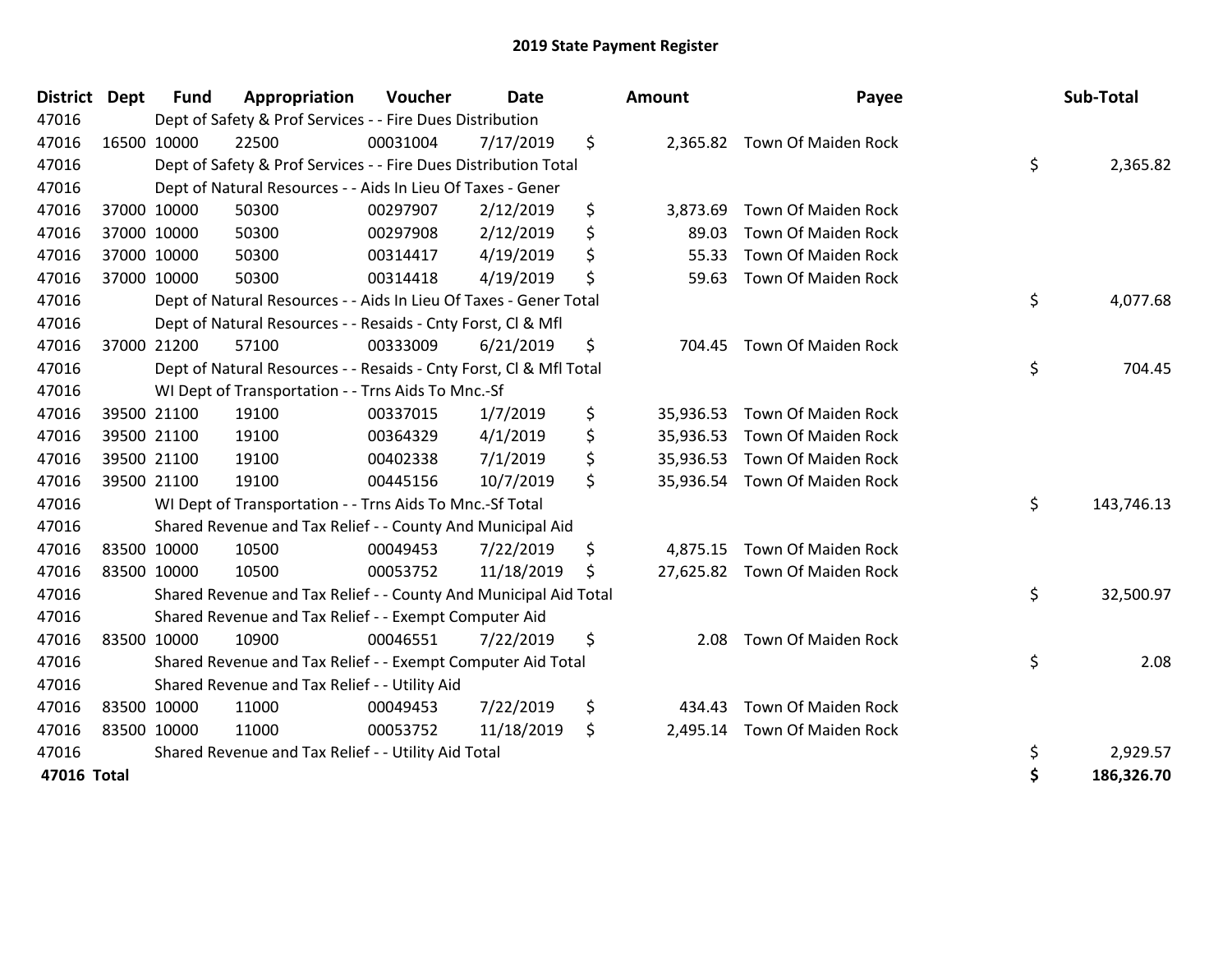| <b>District</b> | <b>Dept</b> | <b>Fund</b> | Appropriation                                                      | Voucher  | <b>Date</b> |     | <b>Amount</b> | Payee                     |    | Sub-Total  |
|-----------------|-------------|-------------|--------------------------------------------------------------------|----------|-------------|-----|---------------|---------------------------|----|------------|
| 47018           |             |             | Dept of Safety & Prof Services - - Fire Dues Distribution          |          |             |     |               |                           |    |            |
| 47018           |             | 16500 10000 | 22500                                                              | 00030620 | 7/16/2019   | \$  |               | 4,169.60 Town Of Martell  |    |            |
| 47018           |             |             | Dept of Safety & Prof Services - - Fire Dues Distribution Total    |          |             |     |               |                           | \$ | 4,169.60   |
| 47018           |             |             | Dept of Natural Resources - - Aids In Lieu Of Taxes - Gener        |          |             |     |               |                           |    |            |
| 47018           |             | 37000 10000 | 50300                                                              | 00297909 | 2/12/2019   | \$  |               | 2,185.26 Town Of Martell  |    |            |
| 47018           |             |             | Dept of Natural Resources - - Aids In Lieu Of Taxes - Gener Total  |          |             |     |               |                           | \$ | 2,185.26   |
| 47018           |             |             | Dept of Natural Resources - - Resaids - Cnty Forst, CI & Mfl       |          |             |     |               |                           |    |            |
| 47018           |             | 37000 21200 | 57100                                                              | 00333010 | 7/24/2019   | \$  | 298.49        | <b>Town Of Martell</b>    |    |            |
| 47018           |             |             | Dept of Natural Resources - - Resaids - Cnty Forst, CI & Mfl Total |          |             |     |               |                           | \$ | 298.49     |
| 47018           |             |             | WI Dept of Transportation - - Trns Aids To Mnc.-Sf                 |          |             |     |               |                           |    |            |
| 47018           |             | 39500 21100 | 19100                                                              | 00337016 | 1/7/2019    | \$  |               | 32,376.92 Town Of Martell |    |            |
| 47018           |             | 39500 21100 | 19100                                                              | 00364330 | 4/1/2019    | \$  |               | 32,376.92 Town Of Martell |    |            |
| 47018           |             | 39500 21100 | 19100                                                              | 00402339 | 7/1/2019    | \$  |               | 32,376.92 Town Of Martell |    |            |
| 47018           |             | 39500 21100 | 19100                                                              | 00445157 | 10/7/2019   | \$  |               | 32,376.93 Town Of Martell |    |            |
| 47018           |             |             | WI Dept of Transportation - - Trns Aids To Mnc.-Sf Total           |          |             |     |               |                           |    | 129,507.69 |
| 47018           |             |             | Elections Commission - - 2018 Hava Election Security               |          |             |     |               |                           |    |            |
| 47018           |             | 51000 22000 | 18200                                                              | 00002419 | 11/13/2019  | \$  |               | 600.00 Town Of Martell    |    |            |
| 47018           |             |             | Elections Commission - - 2018 Hava Election Security Total         |          |             |     |               |                           | \$ | 600.00     |
| 47018           |             |             | Shared Revenue and Tax Relief - - County And Municipal Aid         |          |             |     |               |                           |    |            |
| 47018           |             | 83500 10000 | 10500                                                              | 00049454 | 7/22/2019   | \$  |               | 3,040.77 Town Of Martell  |    |            |
| 47018           | 83500 10000 |             | 10500                                                              | 00053753 | 11/18/2019  | \$. |               | 17,231.06 Town Of Martell |    |            |
| 47018           |             |             | Shared Revenue and Tax Relief - - County And Municipal Aid Total   |          |             |     |               |                           | \$ | 20,271.83  |
| 47018           |             |             | Shared Revenue and Tax Relief - - Exempt Computer Aid              |          |             |     |               |                           |    |            |
| 47018           |             | 83500 10000 | 10900                                                              | 00046552 | 7/22/2019   | \$  | 49.89         | <b>Town Of Martell</b>    |    |            |
| 47018           |             |             | Shared Revenue and Tax Relief - - Exempt Computer Aid Total        |          |             |     |               |                           | \$ | 49.89      |
| 47018           |             |             | Shared Revenue and Tax Relief - - Personal Property Aid            |          |             |     |               |                           |    |            |
| 47018           | 83500 10000 |             | 11100                                                              | 00041109 | 5/6/2019    | \$  |               | 1,010.12 Town Of Martell  |    |            |
| 47018           |             |             | Shared Revenue and Tax Relief - - Personal Property Aid Total      |          |             |     |               |                           | \$ | 1,010.12   |
| 47018 Total     |             |             |                                                                    |          |             |     |               |                           | Ś  | 158,092.88 |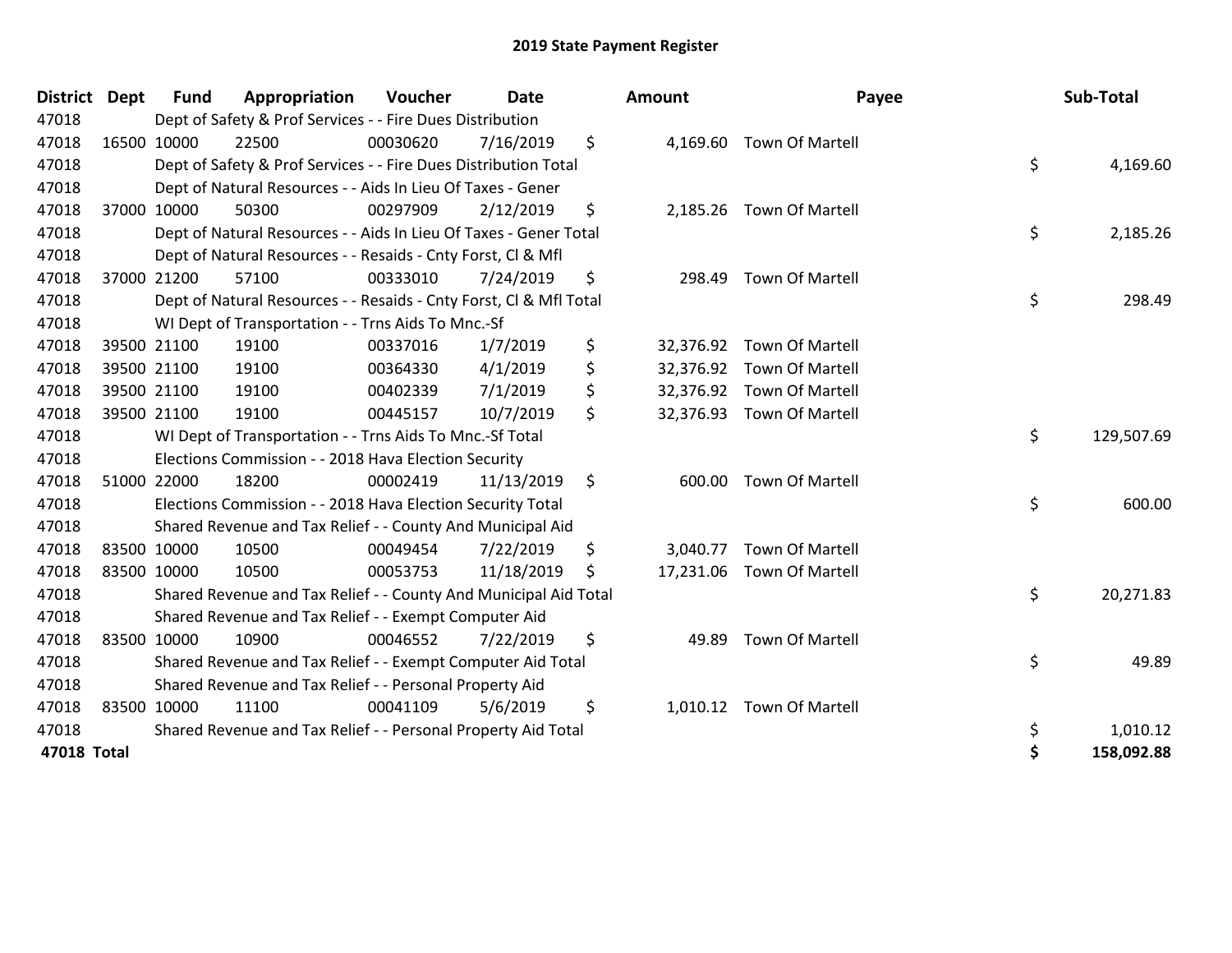| <b>District</b> | <b>Dept</b> | <b>Fund</b> | Appropriation                                                      | Voucher  | <b>Date</b> |     | Amount    | Payee                       | Sub-Total        |
|-----------------|-------------|-------------|--------------------------------------------------------------------|----------|-------------|-----|-----------|-----------------------------|------------------|
| 47020           |             |             | Dept of Safety & Prof Services - - Fire Dues Distribution          |          |             |     |           |                             |                  |
| 47020           |             | 16500 10000 | 22500                                                              | 00030152 | 7/16/2019   | \$  |           | 11,186.95 Town Of Oak Grove |                  |
| 47020           |             |             | Dept of Safety & Prof Services - - Fire Dues Distribution Total    |          |             |     |           |                             | \$<br>11,186.95  |
| 47020           |             |             | Dept of Natural Resources - - Resaids - Cnty Forst, CI & Mfl       |          |             |     |           |                             |                  |
| 47020           |             | 37000 21200 | 57100                                                              | 00333011 | 6/21/2019   | \$  | 240.77    | Town Of Oak Grove           |                  |
| 47020           |             |             | Dept of Natural Resources - - Resaids - Cnty Forst, CI & Mfl Total |          |             |     |           |                             | \$<br>240.77     |
| 47020           |             |             | WI Dept of Transportation - - Trns Aids To Mnc.-Sf                 |          |             |     |           |                             |                  |
| 47020           |             | 39500 21100 | 19100                                                              | 00337017 | 1/7/2019    | \$  | 35,733.46 | Town Of Oak Grove           |                  |
| 47020           |             | 39500 21100 | 19100                                                              | 00364331 | 4/1/2019    | \$  |           | 35,733.46 Town Of Oak Grove |                  |
| 47020           |             | 39500 21100 | 19100                                                              | 00402340 | 7/1/2019    | \$  | 35,733.46 | Town Of Oak Grove           |                  |
| 47020           |             | 39500 21100 | 19100                                                              | 00445158 | 10/7/2019   | \$  |           | 35,733.49 Town Of Oak Grove |                  |
| 47020           |             |             | WI Dept of Transportation - - Trns Aids To Mnc.-Sf Total           |          |             |     |           |                             | \$<br>142,933.87 |
| 47020           |             |             | Shared Revenue and Tax Relief - - County And Municipal Aid         |          |             |     |           |                             |                  |
| 47020           |             | 83500 10000 | 10500                                                              | 00049455 | 7/22/2019   | \$  | 2,558.81  | Town Of Oak Grove           |                  |
| 47020           |             | 83500 10000 | 10500                                                              | 00053754 | 11/18/2019  | \$. | 14,499.95 | Town Of Oak Grove           |                  |
| 47020           |             |             | Shared Revenue and Tax Relief - - County And Municipal Aid Total   |          |             |     |           |                             | \$<br>17,058.76  |
| 47020           |             |             | Shared Revenue and Tax Relief - - Exempt Computer Aid              |          |             |     |           |                             |                  |
| 47020           |             | 83500 10000 | 10900                                                              | 00046553 | 7/22/2019   | \$  | 8.32      | Town Of Oak Grove           |                  |
| 47020           |             |             | Shared Revenue and Tax Relief - - Exempt Computer Aid Total        |          |             |     |           |                             | \$<br>8.32       |
| 47020           |             |             | Shared Revenue and Tax Relief - - Utility Aid                      |          |             |     |           |                             |                  |
| 47020           |             | 83500 10000 | 11000                                                              | 00049455 | 7/22/2019   | \$  | 61.44     | Town Of Oak Grove           |                  |
| 47020           |             | 83500 10000 | 11000                                                              | 00053754 | 11/18/2019  | \$  | 268.17    | Town Of Oak Grove           |                  |
| 47020           |             |             | Shared Revenue and Tax Relief - - Utility Aid Total                |          |             |     |           |                             | \$<br>329.61     |
| 47020           |             |             | Shared Revenue and Tax Relief - - Personal Property Aid            |          |             |     |           |                             |                  |
| 47020           |             | 83500 10000 | 11100                                                              | 00041110 | 5/6/2019    | \$  | 31.74     | Town Of Oak Grove           |                  |
| 47020           |             |             | Shared Revenue and Tax Relief - - Personal Property Aid Total      |          |             |     |           |                             | \$<br>31.74      |
| 47020 Total     |             |             |                                                                    |          |             |     |           |                             | \$<br>171,790.02 |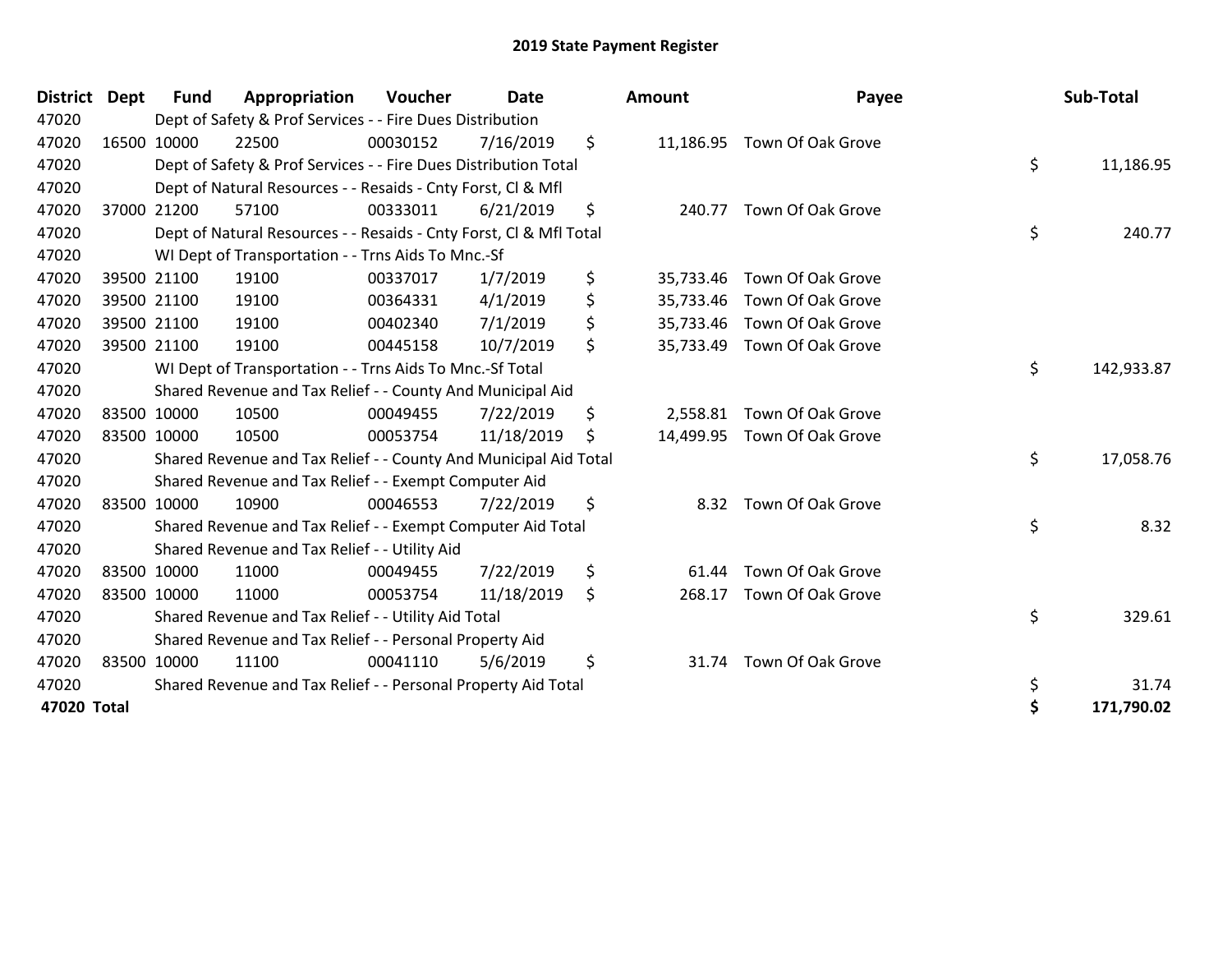| <b>District Dept</b> | <b>Fund</b> | Appropriation                                                      | Voucher  | <b>Date</b> | Amount         | Payee                         | Sub-Total        |
|----------------------|-------------|--------------------------------------------------------------------|----------|-------------|----------------|-------------------------------|------------------|
| 47022                |             | Dept of Safety & Prof Services - - Fire Dues Distribution          |          |             |                |                               |                  |
| 47022                | 16500 10000 | 22500                                                              | 00030166 | 7/16/2019   | \$             | 10,539.76 Town Of River Falls |                  |
| 47022                |             | Dept of Safety & Prof Services - - Fire Dues Distribution Total    |          |             |                |                               | \$<br>10,539.76  |
| 47022                |             | Dept of Natural Resources - - Aids In Lieu Of Taxes - Gener        |          |             |                |                               |                  |
| 47022                | 37000 10000 | 50300                                                              | 00297914 | 2/12/2019   | \$             | 18,008.23 Town Of River Falls |                  |
| 47022                | 37000 10000 | 50300                                                              | 00297915 | 2/12/2019   | \$             | 1,192.20 Town Of River Falls  |                  |
| 47022                |             | Dept of Natural Resources - - Aids In Lieu Of Taxes - Gener Total  |          |             |                |                               | \$<br>19,200.43  |
| 47022                |             | Dept of Natural Resources - - Resaids - Cnty Forst, Cl & Mfl       |          |             |                |                               |                  |
| 47022                | 37000 21200 | 57100                                                              | 00333012 | 6/21/2019   | \$             | 431.31 Town Of River Falls    |                  |
| 47022                |             | Dept of Natural Resources - - Resaids - Cnty Forst, Cl & Mfl Total |          |             |                |                               | \$<br>431.31     |
| 47022                |             | Dept of Natural Resources - - Fin Asst For Responsible Units       |          |             |                |                               |                  |
| 47022                | 37000 27400 | 67000                                                              | 00322709 | 5/22/2019   | \$             | 6,310.72 Town Of River Falls  |                  |
| 47022                |             | Dept of Natural Resources - - Fin Asst For Responsible Units Total |          |             |                |                               | \$<br>6,310.72   |
| 47022                |             | WI Dept of Transportation - - Trns Aids To Mnc.-Sf                 |          |             |                |                               |                  |
| 47022                | 39500 21100 | 19100                                                              | 00337018 | 1/7/2019    | \$             | 35,846.94 Town Of River Falls |                  |
| 47022                | 39500 21100 | 19100                                                              | 00364332 | 4/1/2019    | \$             | 35,846.94 Town Of River Falls |                  |
| 47022                | 39500 21100 | 19100                                                              | 00402341 | 7/1/2019    | \$             | 35,846.94 Town Of River Falls |                  |
| 47022                | 39500 21100 | 19100                                                              | 00445159 | 10/7/2019   | \$             | 35,846.96 Town Of River Falls |                  |
| 47022                |             | WI Dept of Transportation - - Trns Aids To Mnc.-Sf Total           |          |             |                |                               | \$<br>143,387.78 |
| 47022                |             | Shared Revenue and Tax Relief - - County And Municipal Aid         |          |             |                |                               |                  |
| 47022                | 83500 10000 | 10500                                                              | 00049456 | 7/22/2019   | \$             | 4,192.09 Town Of River Falls  |                  |
| 47022                | 83500 10000 | 10500                                                              | 00053755 | 11/18/2019  | \$             | 23,755.15 Town Of River Falls |                  |
| 47022                |             | Shared Revenue and Tax Relief - - County And Municipal Aid Total   |          |             |                |                               | \$<br>27,947.24  |
| 47022                |             | Shared Revenue and Tax Relief - - Exempt Computer Aid              |          |             |                |                               |                  |
| 47022                | 83500 10000 | 10900                                                              | 00046554 | 7/22/2019   | \$             | 51.97 Town Of River Falls     |                  |
| 47022                |             | Shared Revenue and Tax Relief - - Exempt Computer Aid Total        |          |             |                |                               | \$<br>51.97      |
| 47022                |             | Shared Revenue and Tax Relief - - Utility Aid                      |          |             |                |                               |                  |
| 47022                | 83500 10000 | 11000                                                              | 00049456 | 7/22/2019   | \$             | 145.22 Town Of River Falls    |                  |
| 47022                | 83500 10000 | 11000                                                              | 00053755 | 11/18/2019  | \$             | 922.13 Town Of River Falls    |                  |
| 47022                |             | Shared Revenue and Tax Relief - - Utility Aid Total                |          |             |                |                               | \$<br>1,067.35   |
| 47022                |             | Shared Revenue and Tax Relief - - Personal Property Aid            |          |             |                |                               |                  |
| 47022                | 83500 10000 | 11100                                                              | 00041111 | 5/6/2019    | \$<br>1,068.73 | <b>Town Of River Falls</b>    |                  |
| 47022                |             | Shared Revenue and Tax Relief - - Personal Property Aid Total      |          |             |                |                               | \$<br>1,068.73   |

| ount      | Payee                         | <b>Sub-Total</b> |
|-----------|-------------------------------|------------------|
| 10,539.76 | Town Of River Falls           | \$<br>10,539.76  |
|           | 18,008.23 Town Of River Falls |                  |
| 1,192.20  | <b>Town Of River Falls</b>    |                  |
|           |                               | \$<br>19,200.43  |
| 431.31    | <b>Town Of River Falls</b>    |                  |
|           |                               | \$<br>431.31     |
| 6,310.72  | Town Of River Falls           |                  |
|           |                               | \$<br>6,310.72   |
|           | 35,846.94 Town Of River Falls |                  |
|           | 35,846.94 Town Of River Falls |                  |
|           | 35,846.94 Town Of River Falls |                  |
| 35,846.96 | <b>Town Of River Falls</b>    |                  |
|           |                               | \$<br>143,387.78 |
|           | 4,192.09 Town Of River Falls  |                  |
| 23,755.15 | Town Of River Falls           |                  |
|           |                               | \$<br>27,947.24  |
| 51.97     | <b>Town Of River Falls</b>    |                  |
|           |                               | \$<br>51.97      |
| 145.22    | Town Of River Falls           |                  |
| 922.13    | <b>Town Of River Falls</b>    |                  |
|           |                               | \$<br>1,067.35   |
| 1,068.73  | <b>Town Of River Falls</b>    |                  |
|           |                               | \$<br>1,068.73   |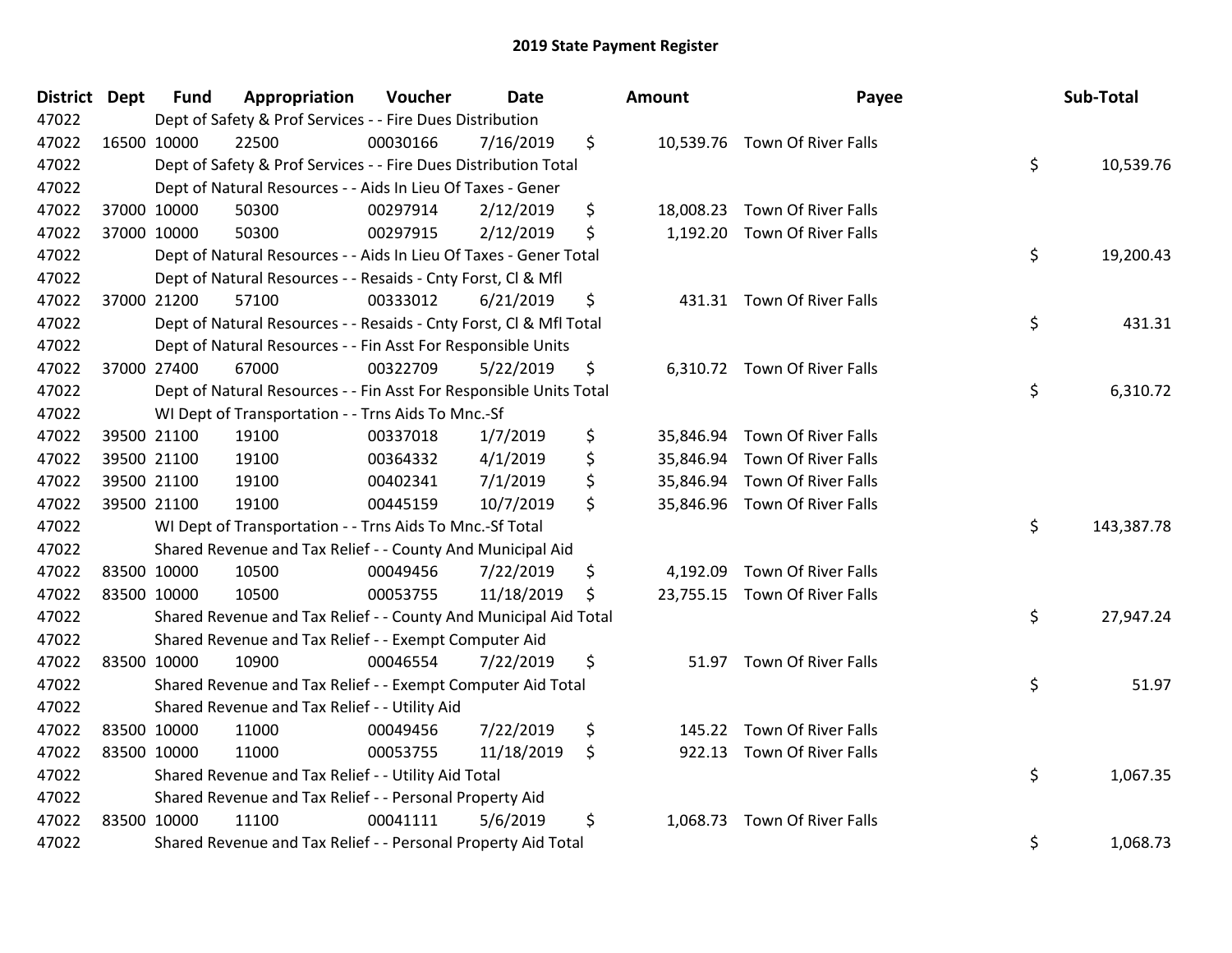| District Dept | Fund        | Appropriation                                                       | Voucher  | Date      | Amount | Payee                     | Sub-Total  |
|---------------|-------------|---------------------------------------------------------------------|----------|-----------|--------|---------------------------|------------|
| 47022         |             | Shared Revenue and Tax Relief - - Payments For Municipal Svcs       |          |           |        |                           |            |
| 47022         | 83500 10000 | 50100                                                               | 00037927 | 1/31/2019 |        | 39.30 Town Of River Falls |            |
| 47022         |             | Shared Revenue and Tax Relief - - Payments For Municipal Svcs Total |          |           |        |                           | 39.30      |
| 47022 Total   |             |                                                                     |          |           |        |                           | 210,044.59 |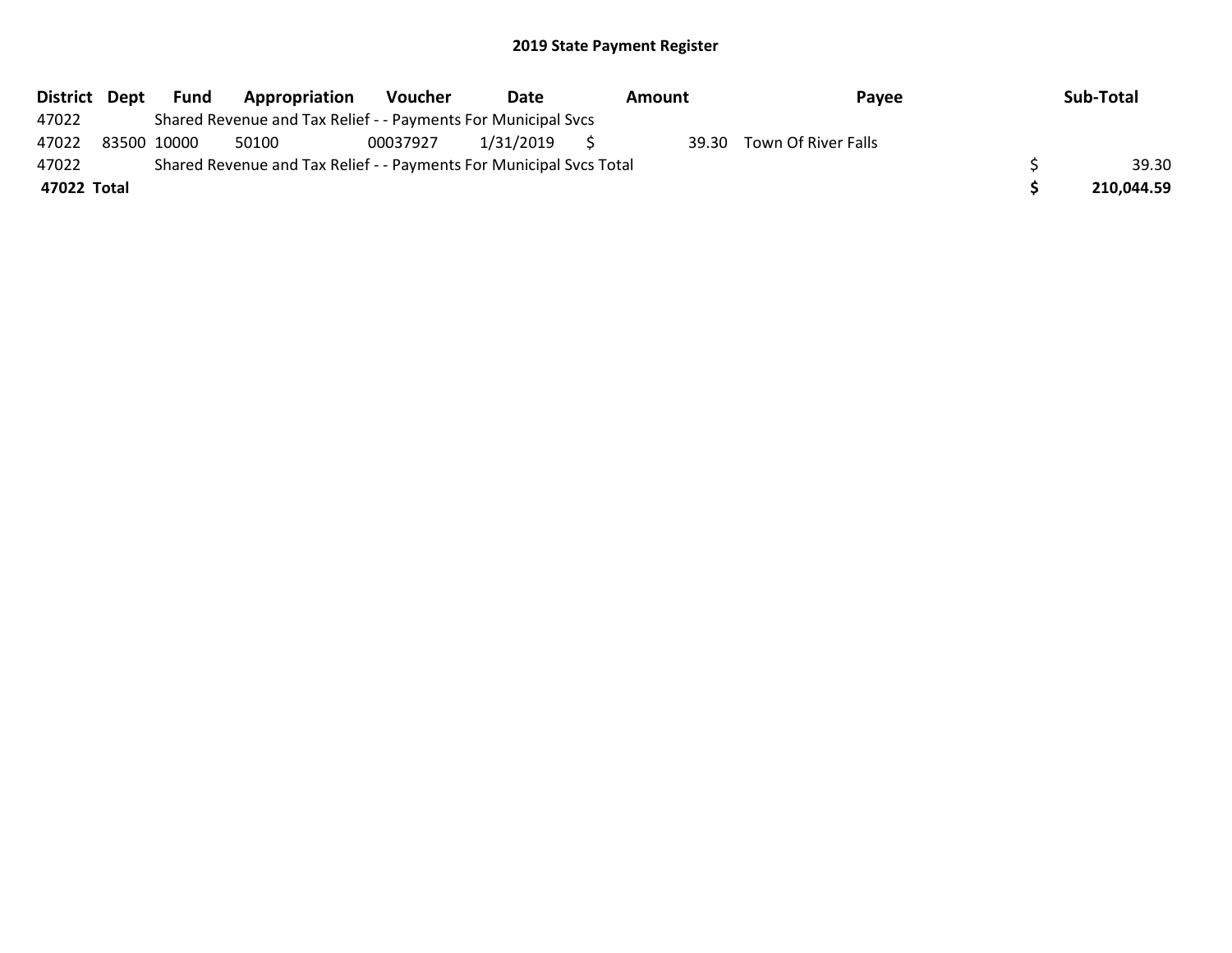| District Dept | <b>Fund</b> | Appropriation                                                      | Voucher  | Date       | <b>Amount</b>   | Payee                      | Sub-Total        |
|---------------|-------------|--------------------------------------------------------------------|----------|------------|-----------------|----------------------------|------------------|
| 47024         |             | Dept of Safety & Prof Services - - Fire Dues Distribution          |          |            |                 |                            |                  |
| 47024         | 16500 10000 | 22500                                                              | 00031271 | 7/18/2019  | \$              | 1,522.26 Town Of Rock Elm  |                  |
| 47024         |             | Dept of Safety & Prof Services - - Fire Dues Distribution Total    |          |            |                 |                            | \$<br>1,522.26   |
| 47024         |             | Dept of Natural Resources - - Resaids - Cnty Forst, Cl & Mfl       |          |            |                 |                            |                  |
| 47024         | 37000 21200 | 57100                                                              | 00333013 | 6/21/2019  | \$              | 583.58 Town Of Rock Elm    |                  |
| 47024         |             | Dept of Natural Resources - - Resaids - Cnty Forst, CI & Mfl Total |          |            |                 |                            | \$<br>583.58     |
| 47024         |             | WI Dept of Transportation - - Trns Aids To Mnc.-Sf                 |          |            |                 |                            |                  |
| 47024         | 39500 21100 | 19100                                                              | 00337019 | 1/7/2019   | \$<br>25,192.00 | Town Of Rock Elm           |                  |
| 47024         | 39500 21100 | 19100                                                              | 00364333 | 4/1/2019   | \$<br>25,192.00 | Town Of Rock Elm           |                  |
| 47024         | 39500 21100 | 19100                                                              | 00402342 | 7/1/2019   | \$              | 25,192.00 Town Of Rock Elm |                  |
| 47024         | 39500 21100 | 19100                                                              | 00445160 | 10/7/2019  | \$              | 25,192.02 Town Of Rock Elm |                  |
| 47024         |             | WI Dept of Transportation - - Trns Aids To Mnc.-Sf Total           |          |            |                 |                            | \$<br>100,768.02 |
| 47024         |             | Elections Commission - - 2018 Hava Election Security               |          |            |                 |                            |                  |
| 47024         | 51000 22000 | 18200                                                              | 00002784 | 11/29/2019 | \$<br>1,200.00  | Town Of Rock Elm           |                  |
| 47024         |             | Elections Commission - - 2018 Hava Election Security Total         |          |            |                 |                            | \$<br>1,200.00   |
| 47024         |             | Shared Revenue and Tax Relief - - County And Municipal Aid         |          |            |                 |                            |                  |
| 47024         | 83500 10000 | 10500                                                              | 00049457 | 7/22/2019  | \$              | 3,959.98 Town Of Rock Elm  |                  |
| 47024         | 83500 10000 | 10500                                                              | 00053756 | 11/18/2019 | \$              | 22,439.87 Town Of Rock Elm |                  |
| 47024         |             | Shared Revenue and Tax Relief - - County And Municipal Aid Total   |          |            |                 |                            | \$<br>26,399.85  |
| 47024         |             | Shared Revenue and Tax Relief - - Exempt Computer Aid              |          |            |                 |                            |                  |
| 47024         | 83500 10000 | 10900                                                              | 00046555 | 7/22/2019  | \$<br>41.57     | Town Of Rock Elm           |                  |
| 47024         |             | Shared Revenue and Tax Relief - - Exempt Computer Aid Total        |          |            |                 |                            | \$<br>41.57      |
| 47024         |             | Shared Revenue and Tax Relief - - Utility Aid                      |          |            |                 |                            |                  |
| 47024         | 83500 10000 | 11000                                                              | 00049457 | 7/22/2019  | \$<br>629.93    | Town Of Rock Elm           |                  |
| 47024         | 83500 10000 | 11000                                                              | 00053756 | 11/18/2019 | \$<br>4,402.49  | Town Of Rock Elm           |                  |
| 47024         |             | Shared Revenue and Tax Relief - - Utility Aid Total                |          |            |                 |                            | \$<br>5,032.42   |
| 47024         |             | Shared Revenue and Tax Relief - - Personal Property Aid            |          |            |                 |                            |                  |
| 47024         | 83500 10000 | 11100                                                              | 00041112 | 5/6/2019   | \$<br>179.47    | Town Of Rock Elm           |                  |
| 47024         |             | Shared Revenue and Tax Relief - - Personal Property Aid Total      |          |            |                 |                            | \$<br>179.47     |
| 47024 Total   |             |                                                                    |          |            |                 |                            | \$<br>135,727.17 |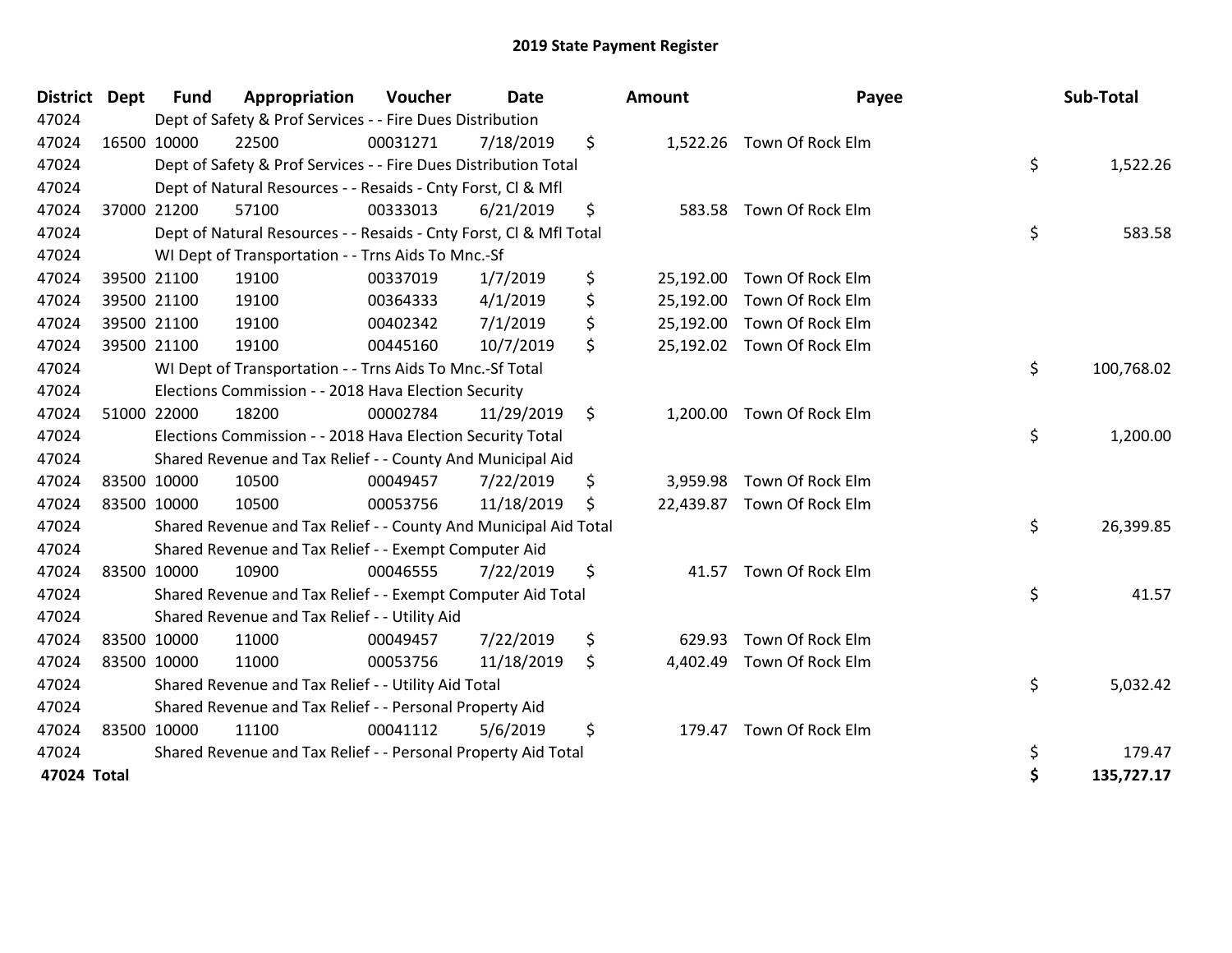| <b>District</b> | Dept        | Fund        | Appropriation                                                      | Voucher  | <b>Date</b> | Amount          | Payee                   | Sub-Total        |
|-----------------|-------------|-------------|--------------------------------------------------------------------|----------|-------------|-----------------|-------------------------|------------------|
| 47026           |             |             | Dept of Safety & Prof Services - - Fire Dues Distribution          |          |             |                 |                         |                  |
| 47026           |             | 16500 10000 | 22500                                                              | 00031182 | 7/17/2019   | \$              | 1,776.80 Town Of Salem  |                  |
| 47026           |             |             | Dept of Safety & Prof Services - - Fire Dues Distribution Total    |          |             |                 |                         | \$<br>1,776.80   |
| 47026           |             |             | Dept of Natural Resources - - Aids In Lieu Of Taxes - Gener        |          |             |                 |                         |                  |
| 47026           |             | 37000 10000 | 50300                                                              | 00314541 | 4/19/2019   | \$<br>31.29     | Town Of Salem           |                  |
| 47026           |             |             | Dept of Natural Resources - - Aids In Lieu Of Taxes - Gener Total  |          |             |                 |                         | \$<br>31.29      |
| 47026           |             |             | Dept of Natural Resources - - Resaids - Cnty Forst, CI & Mfl       |          |             |                 |                         |                  |
| 47026           |             | 37000 21200 | 57100                                                              | 00333014 | 6/21/2019   | \$              | 556.21 Town Of Salem    |                  |
| 47026           |             |             | Dept of Natural Resources - - Resaids - Cnty Forst, Cl & Mfl Total |          |             |                 |                         | \$<br>556.21     |
| 47026           |             |             | WI Dept of Transportation - - Trns Aids To Mnc.-Sf                 |          |             |                 |                         |                  |
| 47026           |             | 39500 21100 | 19100                                                              | 00337020 | 1/7/2019    | \$<br>32,012.60 | Town Of Salem           |                  |
| 47026           |             | 39500 21100 | 19100                                                              | 00364334 | 4/1/2019    | \$              | 32,012.60 Town Of Salem |                  |
| 47026           |             | 39500 21100 | 19100                                                              | 00402343 | 7/1/2019    | \$              | 32,012.60 Town Of Salem |                  |
| 47026           |             | 39500 21100 | 19100                                                              | 00445161 | 10/7/2019   | \$<br>32,012.60 | Town Of Salem           |                  |
| 47026           |             |             | WI Dept of Transportation - - Trns Aids To Mnc.-Sf Total           |          |             |                 |                         | \$<br>128,050.40 |
| 47026           |             |             | Shared Revenue and Tax Relief - - County And Municipal Aid         |          |             |                 |                         |                  |
| 47026           |             | 83500 10000 | 10500                                                              | 00049458 | 7/22/2019   | \$<br>3,546.69  | Town Of Salem           |                  |
| 47026           | 83500 10000 |             | 10500                                                              | 00053757 | 11/18/2019  | \$              | 20,097.88 Town Of Salem |                  |
| 47026           |             |             | Shared Revenue and Tax Relief - - County And Municipal Aid Total   |          |             |                 |                         | \$<br>23,644.57  |
| 47026           |             |             | Shared Revenue and Tax Relief - - Exempt Computer Aid              |          |             |                 |                         |                  |
| 47026           |             | 83500 10000 | 10900                                                              | 00046556 | 7/22/2019   | \$<br>39.49     | Town Of Salem           |                  |
| 47026           |             |             | Shared Revenue and Tax Relief - - Exempt Computer Aid Total        |          |             |                 |                         | \$<br>39.49      |
| 47026           |             |             | Shared Revenue and Tax Relief - - Personal Property Aid            |          |             |                 |                         |                  |
| 47026           |             | 83500 10000 | 11100                                                              | 00041113 | 5/6/2019    | \$<br>14.72     | Town Of Salem           |                  |
| 47026           |             |             | Shared Revenue and Tax Relief - - Personal Property Aid Total      |          |             |                 |                         | \$<br>14.72      |
| 47026 Total     |             |             |                                                                    |          |             |                 |                         | \$<br>154,113.48 |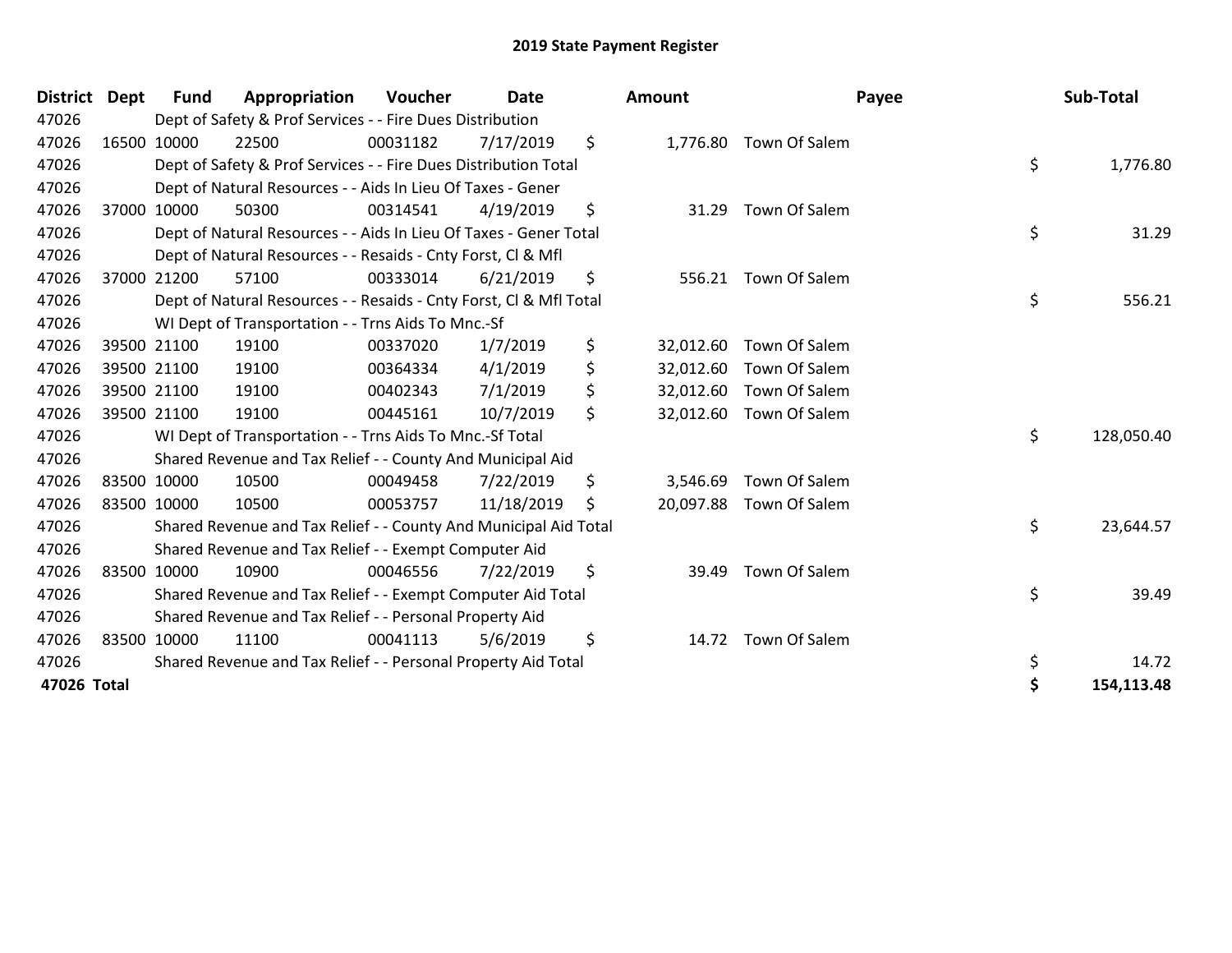| <b>District</b> | <b>Dept</b> | <b>Fund</b> | Appropriation                                                      | Voucher  | <b>Date</b> | Amount          | Payee               | Sub-Total        |
|-----------------|-------------|-------------|--------------------------------------------------------------------|----------|-------------|-----------------|---------------------|------------------|
| 47028           |             |             | Dept of Safety & Prof Services - - Fire Dues Distribution          |          |             |                 |                     |                  |
| 47028           |             | 16500 10000 | 22500                                                              | 00031130 | 7/17/2019   | \$<br>1,959.74  | Town Of Spring Lake |                  |
| 47028           |             |             | Dept of Safety & Prof Services - - Fire Dues Distribution Total    |          |             |                 |                     | \$<br>1,959.74   |
| 47028           |             |             | Dept of Natural Resources - - Resaids - Cnty Forst, CI & Mfl       |          |             |                 |                     |                  |
| 47028           |             | 37000 21200 | 57100                                                              | 00333015 | 6/21/2019   | \$<br>499.66    | Town Of Spring Lake |                  |
| 47028           |             |             | Dept of Natural Resources - - Resaids - Cnty Forst, Cl & Mfl Total |          |             |                 |                     | \$<br>499.66     |
| 47028           |             |             | WI Dept of Transportation - - Trns Aids To Mnc.-Sf                 |          |             |                 |                     |                  |
| 47028           |             | 39500 21100 | 19100                                                              | 00337021 | 1/7/2019    | \$<br>25,120.33 | Town Of Spring Lake |                  |
| 47028           |             | 39500 21100 | 19100                                                              | 00364335 | 4/1/2019    | \$<br>25,120.33 | Town Of Spring Lake |                  |
| 47028           |             | 39500 21100 | 19100                                                              | 00402344 | 7/1/2019    | \$<br>25,120.33 | Town Of Spring Lake |                  |
| 47028           |             | 39500 21100 | 19100                                                              | 00445162 | 10/7/2019   | \$<br>25,120.35 | Town Of Spring Lake |                  |
| 47028           |             |             | WI Dept of Transportation - - Trns Aids To Mnc.-Sf Total           |          |             |                 |                     | \$<br>100,481.34 |
| 47028           |             |             | Shared Revenue and Tax Relief - - County And Municipal Aid         |          |             |                 |                     |                  |
| 47028           |             | 83500 10000 | 10500                                                              | 00049459 | 7/22/2019   | \$<br>5,892.23  | Town Of Spring Lake |                  |
| 47028           |             | 83500 10000 | 10500                                                              | 00053758 | 11/18/2019  | \$<br>33,389.32 | Town Of Spring Lake |                  |
| 47028           |             |             | Shared Revenue and Tax Relief - - County And Municipal Aid Total   |          |             |                 |                     | \$<br>39,281.55  |
| 47028           |             |             | Shared Revenue and Tax Relief - - Exempt Computer Aid              |          |             |                 |                     |                  |
| 47028           |             | 83500 10000 | 10900                                                              | 00046557 | 7/22/2019   | \$<br>1.03      | Town Of Spring Lake |                  |
| 47028           |             |             | Shared Revenue and Tax Relief - - Exempt Computer Aid Total        |          |             |                 |                     | \$<br>1.03       |
| 47028           |             |             | Shared Revenue and Tax Relief - - Utility Aid                      |          |             |                 |                     |                  |
| 47028           |             | 83500 10000 | 11000                                                              | 00049459 | 7/22/2019   | \$<br>51.30     | Town Of Spring Lake |                  |
| 47028           |             | 83500 10000 | 11000                                                              | 00053758 | 11/18/2019  | \$<br>363.17    | Town Of Spring Lake |                  |
| 47028           |             |             | Shared Revenue and Tax Relief - - Utility Aid Total                |          |             |                 |                     | \$<br>414.47     |
| 47028           |             |             | Shared Revenue and Tax Relief - - Personal Property Aid            |          |             |                 |                     |                  |
| 47028           |             | 83500 10000 | 11100                                                              | 00041114 | 5/6/2019    | \$<br>249.93    | Town Of Spring Lake |                  |
| 47028           |             |             | Shared Revenue and Tax Relief - - Personal Property Aid Total      |          |             |                 |                     | \$<br>249.93     |
| 47028 Total     |             |             |                                                                    |          |             |                 |                     | \$<br>142,887.72 |

| Amount    | Payee                        | Sub-Total        |
|-----------|------------------------------|------------------|
|           | 1,959.74 Town Of Spring Lake | \$               |
| 499.66    | Town Of Spring Lake          | 1,959.74         |
|           |                              | \$<br>499.66     |
| 25,120.33 | Town Of Spring Lake          |                  |
| 25,120.33 | Town Of Spring Lake          |                  |
| 25,120.33 | Town Of Spring Lake          |                  |
| 25,120.35 | Town Of Spring Lake          |                  |
|           |                              | \$<br>100,481.34 |
| 5,892.23  | Town Of Spring Lake          |                  |
| 33,389.32 | Town Of Spring Lake          |                  |
|           |                              | \$<br>39,281.55  |
| 1.03      | Town Of Spring Lake          |                  |
|           |                              | \$<br>1.03       |
| 51.30     | Town Of Spring Lake          |                  |
| 363.17    | Town Of Spring Lake          |                  |
|           |                              | \$<br>414.47     |
| 249.93    | Town Of Spring Lake          |                  |
|           |                              | \$<br>249.93     |
|           |                              | \$<br>142,887.72 |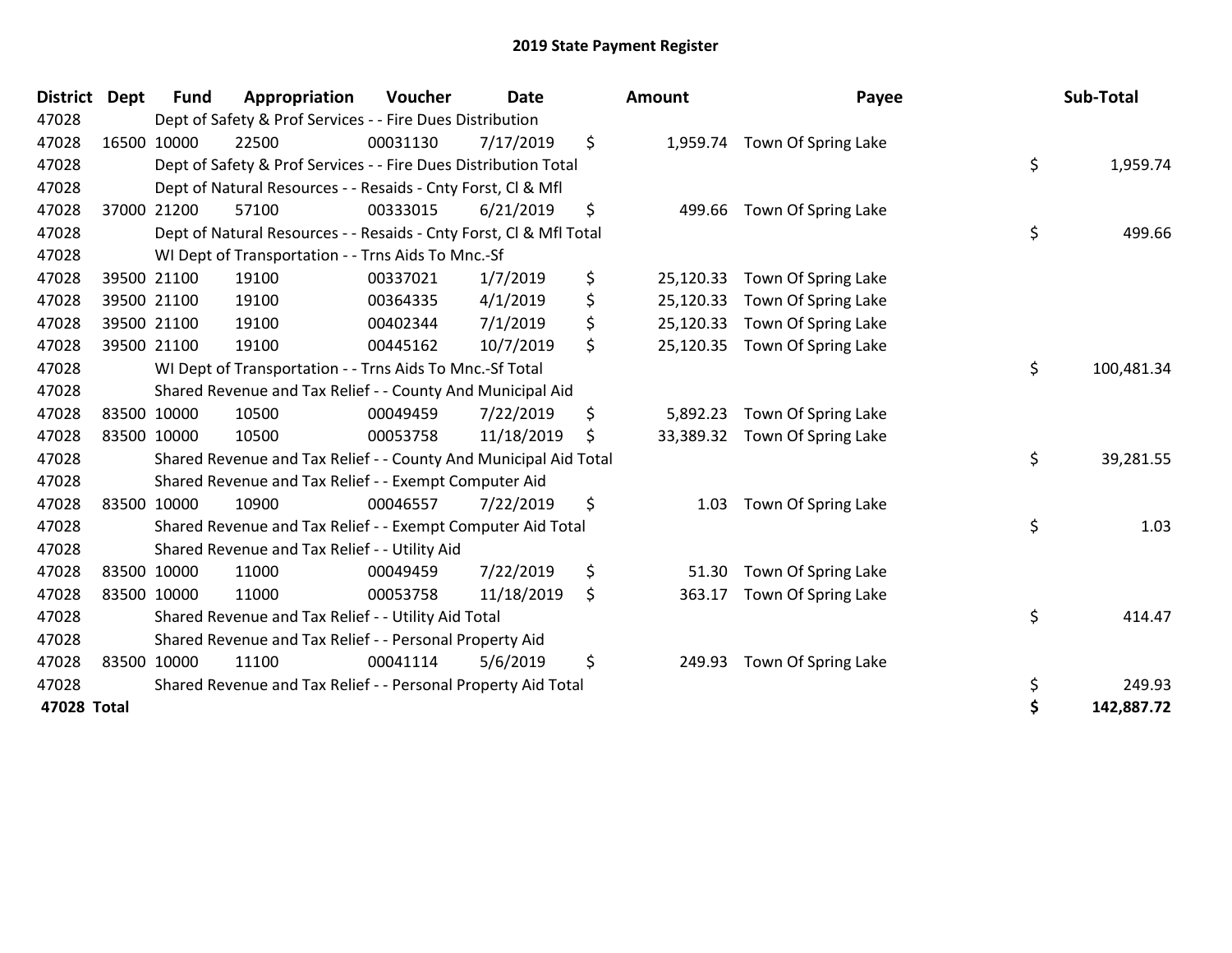| <b>District Dept</b> |             | <b>Fund</b> | Appropriation                                                      | Voucher  | <b>Date</b> | Amount          | Payee                     | Sub-Total        |
|----------------------|-------------|-------------|--------------------------------------------------------------------|----------|-------------|-----------------|---------------------------|------------------|
| 47030                |             |             | Dept of Safety & Prof Services - - Fire Dues Distribution          |          |             |                 |                           |                  |
| 47030                |             | 16500 10000 | 22500                                                              | 00030247 | 7/16/2019   | \$              | 8,650.64 Town Of Trenton  |                  |
| 47030                |             |             | Dept of Safety & Prof Services - - Fire Dues Distribution Total    |          |             |                 |                           | \$<br>8,650.64   |
| 47030                |             |             | Dept of Natural Resources - - Aids In Lieu Of Taxes - Gener        |          |             |                 |                           |                  |
| 47030                |             | 37000 10000 | 50300                                                              | 00297916 | 2/12/2019   | \$<br>1,186.54  | Town Of Trenton           |                  |
| 47030                |             | 37000 10000 | 50300                                                              | 00297917 | 2/12/2019   | \$<br>567.03    | <b>Town Of Trenton</b>    |                  |
| 47030                |             | 37000 10000 | 50300                                                              | 00314599 | 4/19/2019   | \$<br>54.75     | Town Of Trenton           |                  |
| 47030                |             |             | Dept of Natural Resources - - Aids In Lieu Of Taxes - Gener Total  |          |             |                 |                           | \$<br>1,808.32   |
| 47030                |             |             | Dept of Natural Resources - - Resaids - Cnty Forst, Cl & Mfl       |          |             |                 |                           |                  |
| 47030                |             | 37000 21200 | 57100                                                              | 00333016 | 6/21/2019   | \$<br>184.01    | Town Of Trenton           |                  |
| 47030                |             |             | Dept of Natural Resources - - Resaids - Cnty Forst, Cl & Mfl Total |          |             |                 |                           | \$<br>184.01     |
| 47030                |             |             | Dept of Natural Resources - - Aids In Lieu Of Taxes - Sum S        |          |             |                 |                           |                  |
| 47030                |             | 37000 21200 | 57900                                                              | 00314598 | 4/19/2019   | \$<br>224.35    | Town Of Trenton           |                  |
| 47030                |             |             | Dept of Natural Resources - - Aids In Lieu Of Taxes - Sum S Total  |          |             |                 |                           | \$<br>224.35     |
| 47030                |             |             | WI Dept of Transportation - - Trns Aids To Mnc.-Sf                 |          |             |                 |                           |                  |
| 47030                |             | 39500 21100 | 19100                                                              | 00337022 | 1/7/2019    | \$<br>31,439.24 | Town Of Trenton           |                  |
| 47030                |             | 39500 21100 | 19100                                                              | 00364336 | 4/1/2019    | \$              | 31,439.24 Town Of Trenton |                  |
| 47030                |             | 39500 21100 | 19100                                                              | 00402345 | 7/1/2019    | \$              | 31,439.24 Town Of Trenton |                  |
| 47030                |             | 39500 21100 | 19100                                                              | 00445163 | 10/7/2019   | \$              | 31,439.24 Town Of Trenton |                  |
| 47030                |             |             | WI Dept of Transportation - - Trns Aids To Mnc.-Sf Total           |          |             |                 |                           | \$<br>125,756.96 |
| 47030                |             |             | Shared Revenue and Tax Relief - - County And Municipal Aid         |          |             |                 |                           |                  |
| 47030                |             | 83500 10000 | 10500                                                              | 00049460 | 7/22/2019   | \$<br>3,808.53  | Town Of Trenton           |                  |
| 47030                |             | 83500 10000 | 10500                                                              | 00053759 | 11/18/2019  | \$              | 21,581.67 Town Of Trenton |                  |
| 47030                |             |             | Shared Revenue and Tax Relief - - County And Municipal Aid Total   |          |             |                 |                           | \$<br>25,390.20  |
| 47030                |             |             | Shared Revenue and Tax Relief - - Exempt Computer Aid              |          |             |                 |                           |                  |
| 47030                |             | 83500 10000 | 10900                                                              | 00046558 | 7/22/2019   | \$              | 482.21 Town Of Trenton    |                  |
| 47030                |             |             | Shared Revenue and Tax Relief - - Exempt Computer Aid Total        |          |             |                 |                           | \$<br>482.21     |
| 47030                |             |             | Shared Revenue and Tax Relief - - Utility Aid                      |          |             |                 |                           |                  |
| 47030                | 83500 10000 |             | 11000                                                              | 00049460 | 7/22/2019   | \$<br>526.81    | Town Of Trenton           |                  |
| 47030                | 83500 10000 |             | 11000                                                              | 00053759 | 11/18/2019  | \$              | 3,597.48 Town Of Trenton  |                  |
| 47030                |             |             | Shared Revenue and Tax Relief - - Utility Aid Total                |          |             |                 |                           | \$<br>4,124.29   |
| 47030                |             |             | Shared Revenue and Tax Relief - - Personal Property Aid            |          |             |                 |                           |                  |
| 47030                |             | 83500 10000 | 11100                                                              | 00041115 | 5/6/2019    | \$              | 109.81 Town Of Trenton    |                  |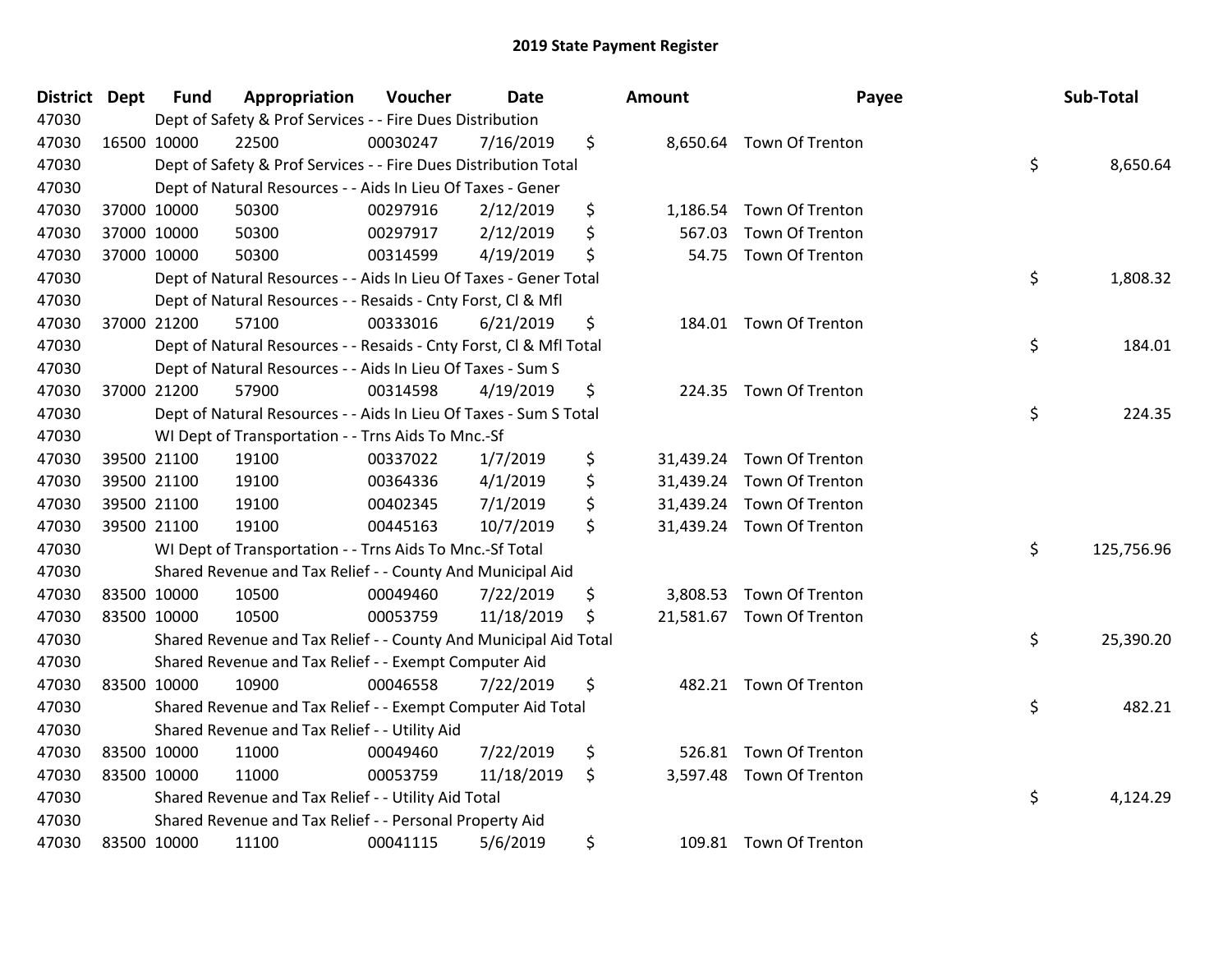|             | District Dept Fund | <b>Appropriation</b>                                          | Voucher | Date | Amount | Payee | Sub-Total  |
|-------------|--------------------|---------------------------------------------------------------|---------|------|--------|-------|------------|
| 47030       |                    | Shared Revenue and Tax Relief - - Personal Property Aid Total |         |      |        |       | 109.81     |
| 47030 Total |                    |                                                               |         |      |        |       | 166,730.79 |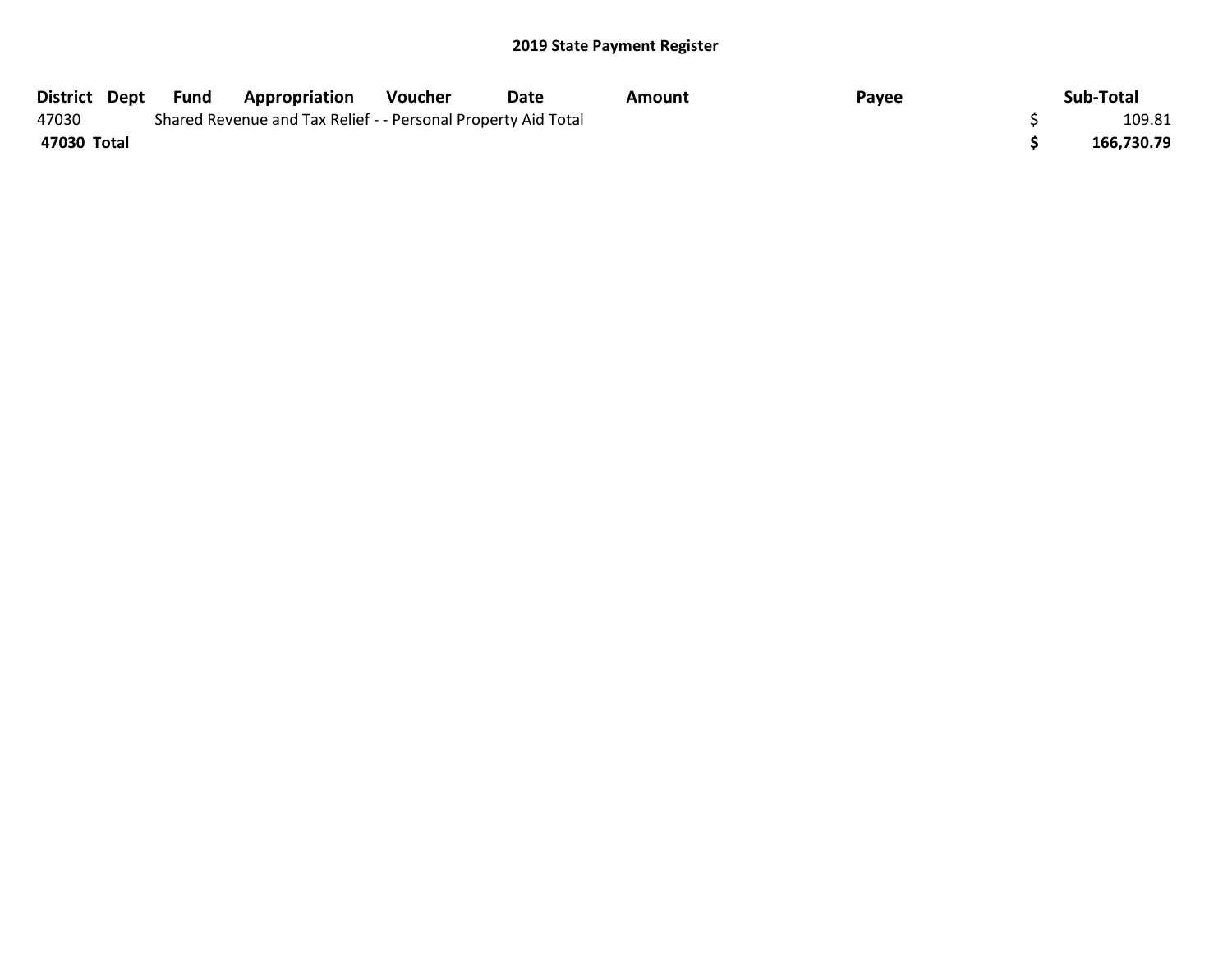| <b>District</b> | <b>Dept</b> | <b>Fund</b> | Appropriation                                                      | Voucher  | Date       | Amount          | Payee                       | Sub-Total        |
|-----------------|-------------|-------------|--------------------------------------------------------------------|----------|------------|-----------------|-----------------------------|------------------|
| 47032           |             |             | Dept of Safety & Prof Services - - Fire Dues Distribution          |          |            |                 |                             |                  |
| 47032           |             | 16500 10000 | 22500                                                              | 00030417 | 7/16/2019  | \$              | 6,029.21 Town Of Trimbelle  |                  |
| 47032           |             |             | Dept of Safety & Prof Services - - Fire Dues Distribution Total    |          |            |                 |                             | \$<br>6,029.21   |
| 47032           |             |             | Dept of Natural Resources - - Resaids - Cnty Forst, CI & Mfl       |          |            |                 |                             |                  |
| 47032           |             | 37000 21200 | 57100                                                              | 00333017 | 6/21/2019  | \$<br>128.53    | Town Of Trimbelle           |                  |
| 47032           |             |             | Dept of Natural Resources - - Resaids - Cnty Forst, CI & Mfl Total |          |            |                 |                             | \$<br>128.53     |
| 47032           |             |             | WI Dept of Transportation - - Trns Aids To Mnc.-Sf                 |          |            |                 |                             |                  |
| 47032           |             | 39500 21100 | 19100                                                              | 00337023 | 1/7/2019   | \$<br>28,715.78 | <b>Town Of Trimbelle</b>    |                  |
| 47032           |             | 39500 21100 | 19100                                                              | 00364337 | 4/1/2019   | \$<br>28,715.78 | <b>Town Of Trimbelle</b>    |                  |
| 47032           |             | 39500 21100 | 19100                                                              | 00402346 | 7/1/2019   | \$<br>28,715.78 | Town Of Trimbelle           |                  |
| 47032           |             | 39500 21100 | 19100                                                              | 00445164 | 10/7/2019  | \$              | 28,715.78 Town Of Trimbelle |                  |
| 47032           |             |             | WI Dept of Transportation - - Trns Aids To Mnc.-Sf Total           |          |            |                 |                             | \$<br>114,863.12 |
| 47032           |             |             | Shared Revenue and Tax Relief - - County And Municipal Aid         |          |            |                 |                             |                  |
| 47032           |             | 83500 10000 | 10500                                                              | 00049461 | 7/22/2019  | \$<br>5,503.60  | <b>Town Of Trimbelle</b>    |                  |
| 47032           |             | 83500 10000 | 10500                                                              | 00053760 | 11/18/2019 | \$              | 31,187.07 Town Of Trimbelle |                  |
| 47032           |             |             | Shared Revenue and Tax Relief - - County And Municipal Aid Total   |          |            |                 |                             | \$<br>36,690.67  |
| 47032           |             |             | Shared Revenue and Tax Relief - - Exempt Computer Aid              |          |            |                 |                             |                  |
| 47032           |             | 83500 10000 | 10900                                                              | 00046559 | 7/22/2019  | \$<br>46.76     | <b>Town Of Trimbelle</b>    |                  |
| 47032           |             |             | Shared Revenue and Tax Relief - - Exempt Computer Aid Total        |          |            |                 |                             | \$<br>46.76      |
| 47032           |             |             | Shared Revenue and Tax Relief - - Utility Aid                      |          |            |                 |                             |                  |
| 47032           |             | 83500 10000 | 11000                                                              | 00049461 | 7/22/2019  | \$<br>459.75    | <b>Town Of Trimbelle</b>    |                  |
| 47032           |             | 83500 10000 | 11000                                                              | 00053760 | 11/18/2019 | \$<br>2,586.27  | Town Of Trimbelle           |                  |
| 47032           |             |             | Shared Revenue and Tax Relief - - Utility Aid Total                |          |            |                 |                             | \$<br>3,046.02   |
| 47032           |             |             | Shared Revenue and Tax Relief - - Personal Property Aid            |          |            |                 |                             |                  |
| 47032           |             | 83500 10000 | 11100                                                              | 00041116 | 5/6/2019   | \$<br>2,763.67  | <b>Town Of Trimbelle</b>    |                  |
| 47032           |             |             | Shared Revenue and Tax Relief - - Personal Property Aid Total      |          |            |                 |                             | \$<br>2,763.67   |
| 47032 Total     |             |             |                                                                    |          |            |                 |                             | \$<br>163,567.98 |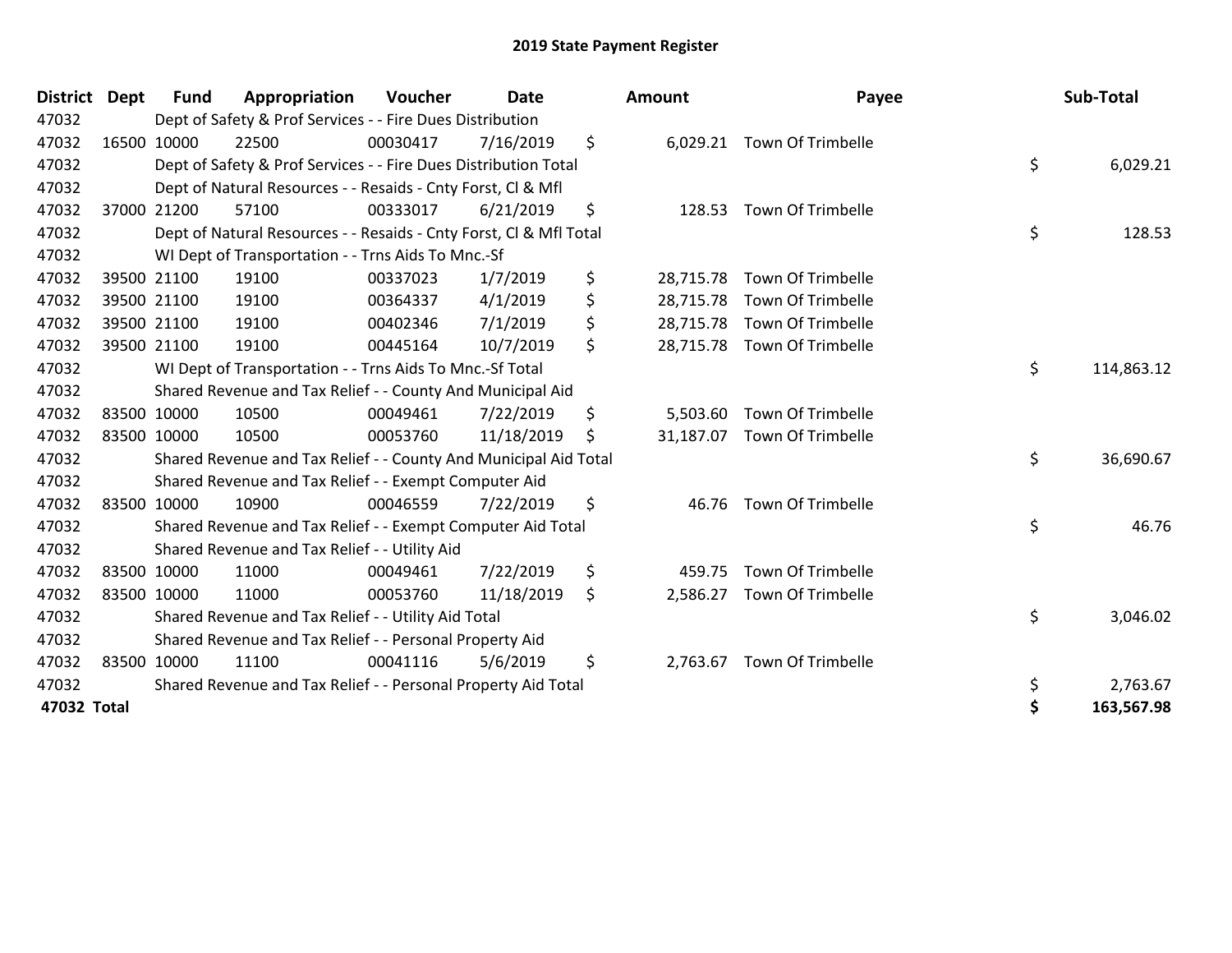| <b>District</b> | <b>Dept</b> | <b>Fund</b> | Appropriation                                                      | Voucher  | <b>Date</b> |     | Amount    |                         | Payee | Sub-Total  |
|-----------------|-------------|-------------|--------------------------------------------------------------------|----------|-------------|-----|-----------|-------------------------|-------|------------|
| 47034           |             |             | Dept of Safety & Prof Services - - Fire Dues Distribution          |          |             |     |           |                         |       |            |
| 47034           |             | 16500 10000 | 22500                                                              | 00031120 | 7/17/2019   | \$  |           | 1,991.87 Town Of Union  |       |            |
| 47034           |             |             | Dept of Safety & Prof Services - - Fire Dues Distribution Total    |          |             |     |           |                         | \$    | 1,991.87   |
| 47034           |             |             | Dept of Natural Resources - - Aids In Lieu Of Taxes - Gener        |          |             |     |           |                         |       |            |
| 47034           |             | 37000 10000 | 50300                                                              | 00297924 | 2/12/2019   | \$  |           | 3,237.04 Town Of Union  |       |            |
| 47034           |             |             | Dept of Natural Resources - - Aids In Lieu Of Taxes - Gener Total  |          |             |     |           |                         | \$    | 3,237.04   |
| 47034           |             |             | Dept of Natural Resources - - Resaids - Cnty Forst, CI & Mfl       |          |             |     |           |                         |       |            |
| 47034           |             | 37000 21200 | 57100                                                              | 00333018 | 6/21/2019   | \$  | 287.03    | Town Of Union           |       |            |
| 47034           |             |             | Dept of Natural Resources - - Resaids - Cnty Forst, Cl & Mfl Total |          |             |     |           |                         | \$    | 287.03     |
| 47034           |             |             | WI Dept of Transportation - - Trns Aids To Mnc.-Sf                 |          |             |     |           |                         |       |            |
| 47034           |             | 39500 21100 | 19100                                                              | 00337024 | 1/7/2019    | \$  | 28,464.93 | Town Of Union           |       |            |
| 47034           |             | 39500 21100 | 19100                                                              | 00364338 | 4/1/2019    | \$  | 28,464.93 | Town Of Union           |       |            |
| 47034           |             | 39500 21100 | 19100                                                              | 00402347 | 7/1/2019    | \$  | 28,464.93 | Town Of Union           |       |            |
| 47034           |             | 39500 21100 | 19100                                                              | 00445165 | 10/7/2019   | \$  | 28,464.95 | Town Of Union           |       |            |
| 47034           |             |             | WI Dept of Transportation - - Trns Aids To Mnc.-Sf Total           |          |             |     |           |                         | \$    | 113,859.74 |
| 47034           |             |             | Elections Commission - - 2018 Hava Election Security               |          |             |     |           |                         |       |            |
| 47034           |             | 51000 22000 | 18200                                                              | 00002506 | 11/15/2019  | \$  |           | 1,200.00 Town Of Union  |       |            |
| 47034           |             |             | Elections Commission - - 2018 Hava Election Security Total         |          |             |     |           |                         | \$    | 1,200.00   |
| 47034           |             |             | Shared Revenue and Tax Relief - - County And Municipal Aid         |          |             |     |           |                         |       |            |
| 47034           |             | 83500 10000 | 10500                                                              | 00049462 | 7/22/2019   | \$  | 6,753.99  | Town Of Union           |       |            |
| 47034           | 83500 10000 |             | 10500                                                              | 00053761 | 11/18/2019  | \$. |           | 38,272.59 Town Of Union |       |            |
| 47034           |             |             | Shared Revenue and Tax Relief - - County And Municipal Aid Total   |          |             |     |           |                         | \$    | 45,026.58  |
| 47034           |             |             | Shared Revenue and Tax Relief - - Exempt Computer Aid              |          |             |     |           |                         |       |            |
| 47034           |             | 83500 10000 | 10900                                                              | 00046560 | 7/22/2019   | \$  | 1.03      | Town Of Union           |       |            |
| 47034           |             |             | Shared Revenue and Tax Relief - - Exempt Computer Aid Total        |          |             |     |           |                         | \$    | 1.03       |
| 47034           |             |             | Shared Revenue and Tax Relief - - Personal Property Aid            |          |             |     |           |                         |       |            |
| 47034           |             | 83500 10000 | 11100                                                              | 00041117 | 5/6/2019    | \$  |           | 2,566.14 Town Of Union  |       |            |
| 47034           |             |             | Shared Revenue and Tax Relief - - Personal Property Aid Total      |          |             |     |           |                         | \$    | 2,566.14   |
| 47034 Total     |             |             |                                                                    |          |             |     |           |                         | \$    | 168,169.43 |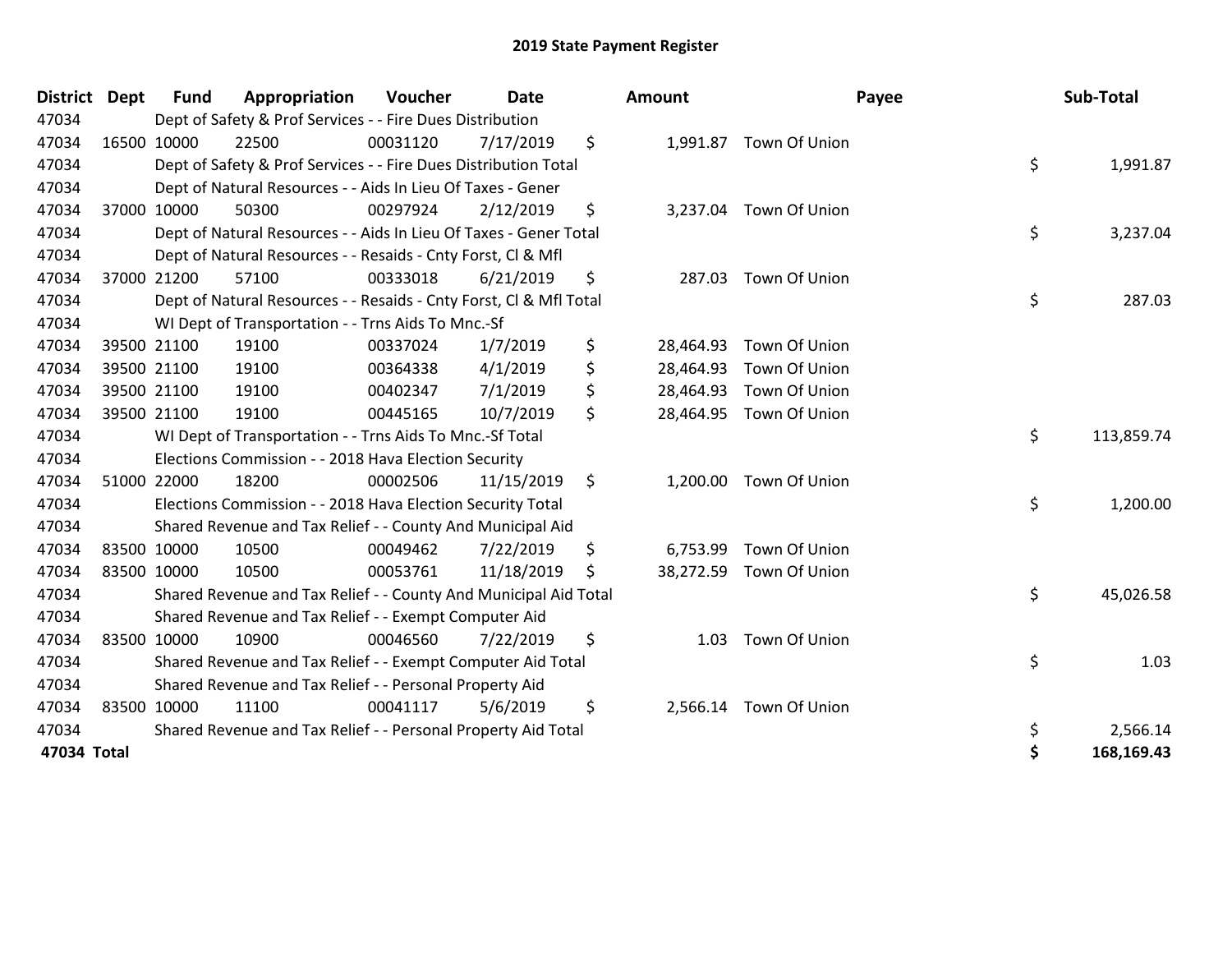| District Dept | <b>Fund</b> | Appropriation                                                         | Voucher  | <b>Date</b> | Amount         | Payee                         | Sub-Total       |
|---------------|-------------|-----------------------------------------------------------------------|----------|-------------|----------------|-------------------------------|-----------------|
| 47106         |             | Dept of Safety & Prof Services - - Fire Dues Distribution             |          |             |                |                               |                 |
| 47106         | 16500 10000 | 22500                                                                 | 00031504 | 7/18/2019   | \$             | 788.19 Village Of Bay City    |                 |
| 47106         |             | Dept of Safety & Prof Services - - Fire Dues Distribution Total       |          |             |                |                               | \$<br>788.19    |
| 47106         |             | WI Dept of Transportation - - Trns Aids To Mnc.-Sf                    |          |             |                |                               |                 |
| 47106         | 39500 21100 | 19100                                                                 | 00337025 | 1/7/2019    | \$<br>2,908.60 | Village Of Bay City           |                 |
| 47106         | 39500 21100 | 19100                                                                 | 00364339 | 4/1/2019    | \$<br>2,908.60 | Village Of Bay City           |                 |
| 47106         | 39500 21100 | 19100                                                                 | 00402348 | 7/1/2019    | \$<br>2,908.60 | Village Of Bay City           |                 |
| 47106         | 39500 21100 | 19100                                                                 | 00445166 | 10/7/2019   | \$             | 2,908.63 Village Of Bay City  |                 |
| 47106         |             | WI Dept of Transportation - - Trns Aids To Mnc.-Sf Total              |          |             |                |                               | \$<br>11,634.43 |
| 47106         |             | WI Dept of Transportation - - Loc Rd Imp Prg St Fd                    |          |             |                |                               |                 |
| 47106         | 39500 21100 | 27800                                                                 | 00433512 | 9/13/2019   | \$             | 16,626.84 Village Of Bay City |                 |
| 47106         |             | WI Dept of Transportation - - Loc Rd Imp Prg St Fd Total              |          |             |                |                               | \$<br>16,626.84 |
| 47106         |             | Shared Revenue and Tax Relief - - Expenditure Restraint Program       |          |             |                |                               |                 |
| 47106         | 83500 10000 | 10100                                                                 | 00049463 | 7/22/2019   | \$             | 474.55 Village Of Bay City    |                 |
| 47106         |             | Shared Revenue and Tax Relief - - Expenditure Restraint Program Total |          |             |                |                               | \$<br>474.55    |
| 47106         |             | Shared Revenue and Tax Relief - - County And Municipal Aid            |          |             |                |                               |                 |
| 47106         | 83500 10000 | 10500                                                                 | 00049463 | 7/22/2019   | \$             | 12,143.42 Village Of Bay City |                 |
| 47106         | 83500 10000 | 10500                                                                 | 00053762 | 11/18/2019  | \$             | 68,812.71 Village Of Bay City |                 |
| 47106         |             | Shared Revenue and Tax Relief - - County And Municipal Aid Total      |          |             |                |                               | \$<br>80,956.13 |
| 47106         |             | Shared Revenue and Tax Relief - - Exempt Computer Aid                 |          |             |                |                               |                 |
| 47106         | 83500 10000 | 10900                                                                 | 00046561 | 7/22/2019   | \$             | 4.16 Village Of Bay City      |                 |
| 47106         |             | Shared Revenue and Tax Relief - - Exempt Computer Aid Total           |          |             |                |                               | \$<br>4.16      |
| 47106         |             | Shared Revenue and Tax Relief - - Utility Aid                         |          |             |                |                               |                 |
| 47106         | 83500 10000 | 11000                                                                 | 00049463 | 7/22/2019   | \$<br>13.24    | Village Of Bay City           |                 |
| 47106         | 83500 10000 | 11000                                                                 | 00053762 | 11/18/2019  | \$<br>73.05    | Village Of Bay City           |                 |
| 47106         |             | Shared Revenue and Tax Relief - - Utility Aid Total                   |          |             |                |                               | \$<br>86.29     |
| 47106         |             | Shared Revenue and Tax Relief - - Personal Property Aid               |          |             |                |                               |                 |
| 47106         | 83500 10000 | 11100                                                                 | 00041118 | 5/6/2019    | \$             | 36.58 Village Of Bay City     |                 |
| 47106         |             | Shared Revenue and Tax Relief - - Personal Property Aid Total         |          |             |                |                               | \$<br>36.58     |
| 47106         |             | Shared Revenue and Tax Relief - - Lottery & Gaming Credit             |          |             |                |                               |                 |
| 47106         | 83500 52100 | 36300                                                                 | 00038423 | 3/25/2019   | \$             | 4,223.49 Village Of Bay City  |                 |
| 47106         |             | Shared Revenue and Tax Relief - - Lottery & Gaming Credit Total       |          |             |                |                               | \$<br>4,223.49  |
| 47106 Total   |             |                                                                       |          |             |                |                               | 114,830.66      |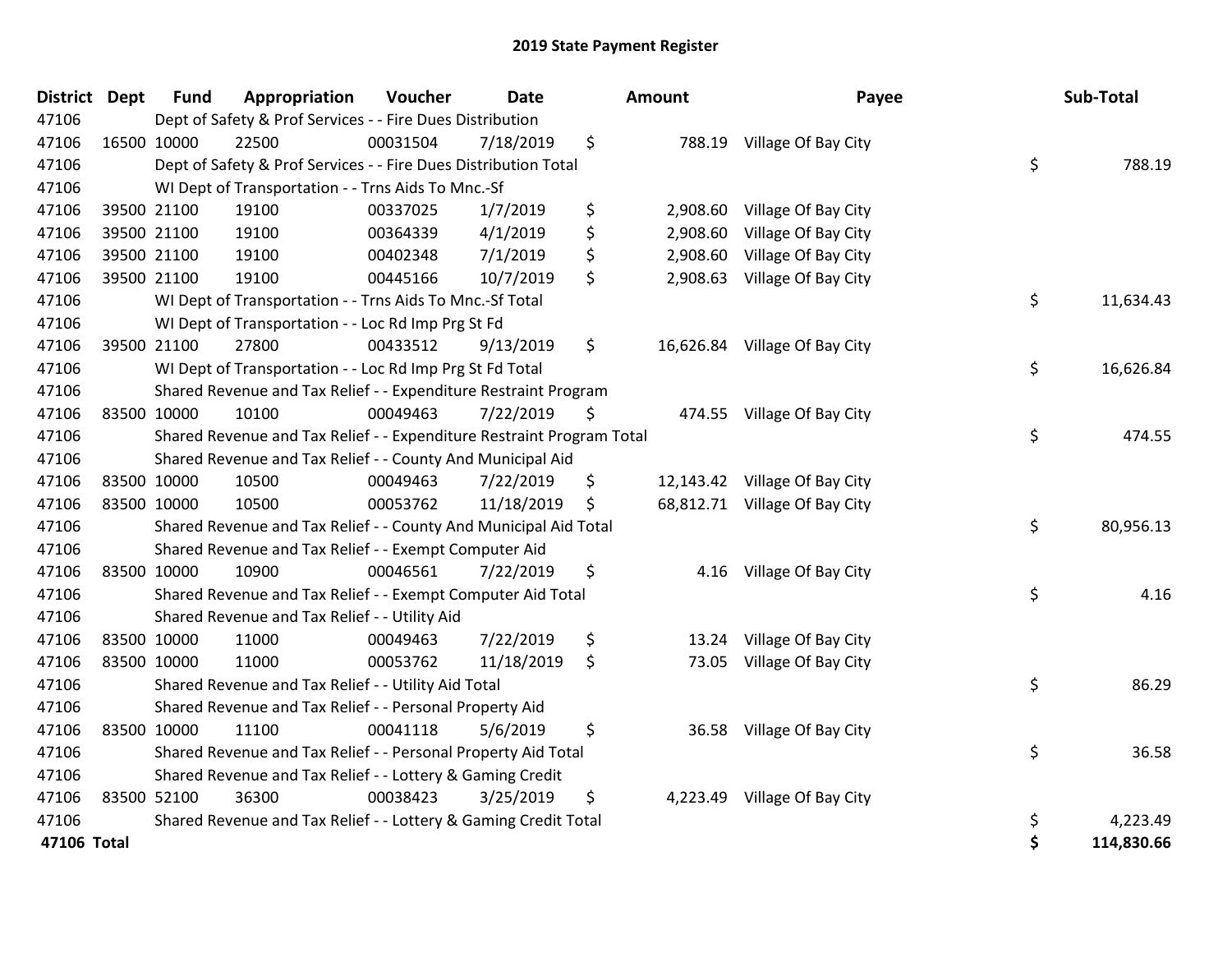| <b>District</b> | <b>Dept</b> | <b>Fund</b> | Appropriation                                                                   | Voucher              | Date       | Amount          | Payee                         | Sub-Total        |
|-----------------|-------------|-------------|---------------------------------------------------------------------------------|----------------------|------------|-----------------|-------------------------------|------------------|
| 47121           |             |             | Dept of Safety & Prof Services - - Fire Dues Distribution                       |                      |            |                 |                               |                  |
| 47121           |             | 16500 10000 | 22500                                                                           | 00030245             | 7/16/2019  | \$              | 8,721.27 Village Of Ellsworth |                  |
| 47121           |             |             | Dept of Safety & Prof Services - - Fire Dues Distribution Total                 |                      |            |                 |                               | \$<br>8,721.27   |
| 47121           |             |             | Dept of Natural Resources - - General Program Operations --                     |                      |            |                 |                               |                  |
| 47121           |             | 37000 21200 | 25400                                                                           | 00294775             | 2/1/2019   | \$<br>430.52    | Village Of Ellsworth          |                  |
| 47121           |             | 37000 21200 | 25400                                                                           | 00301125             | 2/27/2019  | \$<br>430.52    | Village Of Ellsworth          |                  |
| 47121           |             | 37000 21200 | 25400                                                                           | 00307656             | 3/29/2019  | \$<br>430.52    | Village Of Ellsworth          |                  |
| 47121           |             | 37000 21200 | 25400                                                                           | 00317315             | 5/1/2019   | \$<br>430.52    | Village Of Ellsworth          |                  |
| 47121           |             | 37000 21200 | 25400                                                                           | 00326262             | 6/3/2019   | \$<br>430.52    | Village Of Ellsworth          |                  |
| 47121           |             | 37000 21200 | 25400                                                                           | 00336638             | 7/2/2019   | \$<br>430.52    | Village Of Ellsworth          |                  |
| 47121           |             | 37000 21200 | 25400                                                                           | 00346148             | 8/1/2019   | \$<br>430.52    | Village Of Ellsworth          |                  |
| 47121           |             | 37000 21200 | 25400                                                                           | 00354113             | 8/29/2019  | \$<br>430.52    | Village Of Ellsworth          |                  |
| 47121           |             | 37000 21200 | 25400                                                                           | 00362293             | 10/1/2019  | \$<br>430.52    | Village Of Ellsworth          |                  |
| 47121           |             | 37000 21200 | 25400                                                                           | 00369369             | 11/1/2019  | \$<br>430.52    | Village Of Ellsworth          |                  |
| 47121           |             | 37000 21200 | 25400                                                                           | 00374792             | 11/27/2019 | \$<br>430.52    | Village Of Ellsworth          |                  |
| 47121           |             | 37000 21200 | 25400                                                                           | 00378040             | 12/27/2019 | \$<br>430.52    | Village Of Ellsworth          |                  |
| 47121           |             |             | Dept of Natural Resources - - General Program Operations -- Total               |                      |            |                 |                               | \$<br>5,166.24   |
| 47121           |             |             | WI Dept of Transportation - - Hwy Sfty Loc Aid Ffd                              |                      |            |                 |                               |                  |
| 47121           |             | 39500 21100 | 18500                                                                           | 00420194             | 8/6/2019   | \$<br>4,000.00  | Village Of Ellsworth          |                  |
| 47121           |             |             | WI Dept of Transportation - - Hwy Sfty Loc Aid Ffd Total                        |                      |            |                 |                               | \$<br>4,000.00   |
| 47121           |             |             | WI Dept of Transportation - - Trns Aids To Mnc.-Sf                              |                      |            |                 |                               |                  |
| 47121           |             | 39500 21100 | 19100                                                                           | 00337026             | 1/7/2019   | \$<br>36,293.16 | Village Of Ellsworth          |                  |
| 47121           |             | 39500 21100 | 19100                                                                           | 00364340             | 4/1/2019   | \$<br>36,293.16 | Village Of Ellsworth          |                  |
| 47121           |             | 39500 21100 | 19100                                                                           | 00402349             | 7/1/2019   | \$<br>36,293.16 | Village Of Ellsworth          |                  |
| 47121           |             | 39500 21100 | 19100                                                                           | 00445167             | 10/7/2019  | \$<br>36,293.17 | Village Of Ellsworth          |                  |
| 47121           |             |             | WI Dept of Transportation - - Trns Aids To Mnc.-Sf Total                        |                      |            |                 |                               | \$<br>145,172.65 |
| 47121           |             |             | Department of Health Services - - Prepaid Medical Transport Reimbursement       |                      |            |                 |                               |                  |
| 47121           |             | 43500 10000 | 16300                                                                           | AMBULANCE 11/18/2019 |            | \$<br>12,274.27 | Village Of Ellsworth          |                  |
| 47121           |             |             | Department of Health Services - - Prepaid Medical Transport Reimbursement Total |                      |            |                 |                               | \$<br>12,274.27  |
| 47121           |             |             | Department of Justice - - Law Enforcement Train, Local                          |                      |            |                 |                               |                  |
| 47121           |             | 45500 10000 | 23100                                                                           | 00073098             | 10/18/2019 | \$<br>1,280.00  | Village Of Ellsworth          |                  |
| 47121           |             |             | Department of Justice - - Law Enforcement Train, Local Total                    |                      |            |                 |                               | \$<br>1,280.00   |
| 47121           |             |             | Shared Revenue and Tax Relief - - County And Municipal Aid                      |                      |            |                 |                               |                  |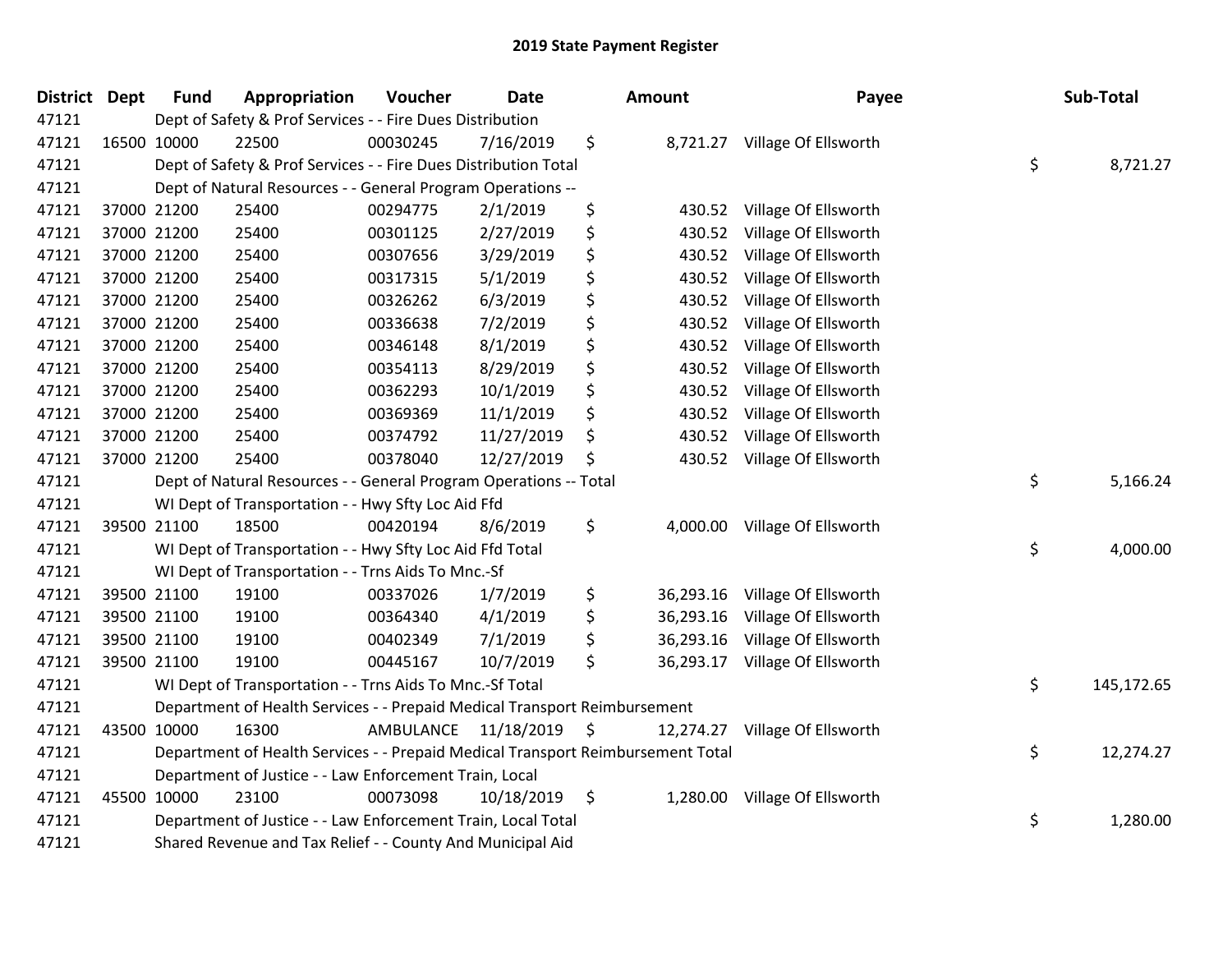| <b>District</b> | Dept | <b>Fund</b> | Appropriation                                                       | Voucher  | <b>Date</b> | Amount           | Payee                | Sub-Total        |
|-----------------|------|-------------|---------------------------------------------------------------------|----------|-------------|------------------|----------------------|------------------|
| 47121           |      | 83500 10000 | 10500                                                               | 00049464 | 7/22/2019   | \$<br>76,272.80  | Village Of Ellsworth |                  |
| 47121           |      | 83500 10000 | 10500                                                               | 00053763 | 11/18/2019  | \$<br>419,938.23 | Village Of Ellsworth |                  |
| 47121           |      |             | Shared Revenue and Tax Relief - - County And Municipal Aid Total    |          |             |                  |                      | \$<br>496,211.03 |
| 47121           |      |             | Shared Revenue and Tax Relief - - Exempt Computer Aid               |          |             |                  |                      |                  |
| 47121           |      | 83500 10000 | 10900                                                               | 00046562 | 7/22/2019   | \$<br>2,967.08   | Village Of Ellsworth |                  |
| 47121           |      | 83500 10000 | 10900                                                               | 00047949 | 7/22/2019   | \$<br>6,077.76   | Village Of Ellsworth |                  |
| 47121           |      |             | Shared Revenue and Tax Relief - - Exempt Computer Aid Total         |          |             |                  |                      | \$<br>9,044.84   |
| 47121           |      |             | Shared Revenue and Tax Relief - - Utility Aid                       |          |             |                  |                      |                  |
| 47121           |      | 83500 10000 | 11000                                                               | 00049464 | 7/22/2019   | \$<br>1,317.58   | Village Of Ellsworth |                  |
| 47121           |      | 83500 10000 | 11000                                                               | 00053763 | 11/18/2019  | \$<br>8,296.90   | Village Of Ellsworth |                  |
| 47121           |      |             | Shared Revenue and Tax Relief - - Utility Aid Total                 |          |             |                  |                      | \$<br>9,614.48   |
| 47121           |      |             | Shared Revenue and Tax Relief - - Personal Property Aid             |          |             |                  |                      |                  |
| 47121           |      | 83500 10000 | 11100                                                               | 00041119 | 5/6/2019    | \$<br>6,080.13   | Village Of Ellsworth |                  |
| 47121           |      | 83500 10000 | 11100                                                               | 00042700 | 5/6/2019    | \$<br>1,725.29   | Village Of Ellsworth |                  |
| 47121           |      |             | Shared Revenue and Tax Relief - - Personal Property Aid Total       |          |             |                  |                      | \$<br>7,805.42   |
| 47121           |      |             | Shared Revenue and Tax Relief - - Payments For Municipal Svcs       |          |             |                  |                      |                  |
| 47121           |      | 83500 10000 | 50100                                                               | 00037950 | 1/31/2019   | \$<br>191.31     | Village Of Ellsworth |                  |
| 47121           |      |             | Shared Revenue and Tax Relief - - Payments For Municipal Svcs Total |          |             |                  |                      | \$<br>191.31     |
| 47121           |      |             | Shared Revenue and Tax Relief - - Lottery & Gaming Credit           |          |             |                  |                      |                  |
| 47121           |      | 83500 52100 | 36300                                                               | 00038424 | 3/25/2019   | \$<br>3,447.31   | Village Of Ellsworth |                  |
| 47121           |      |             | Shared Revenue and Tax Relief - - Lottery & Gaming Credit Total     |          |             |                  |                      | \$<br>3,447.31   |
| 47121 Total     |      |             |                                                                     |          |             |                  |                      | 702,928.82       |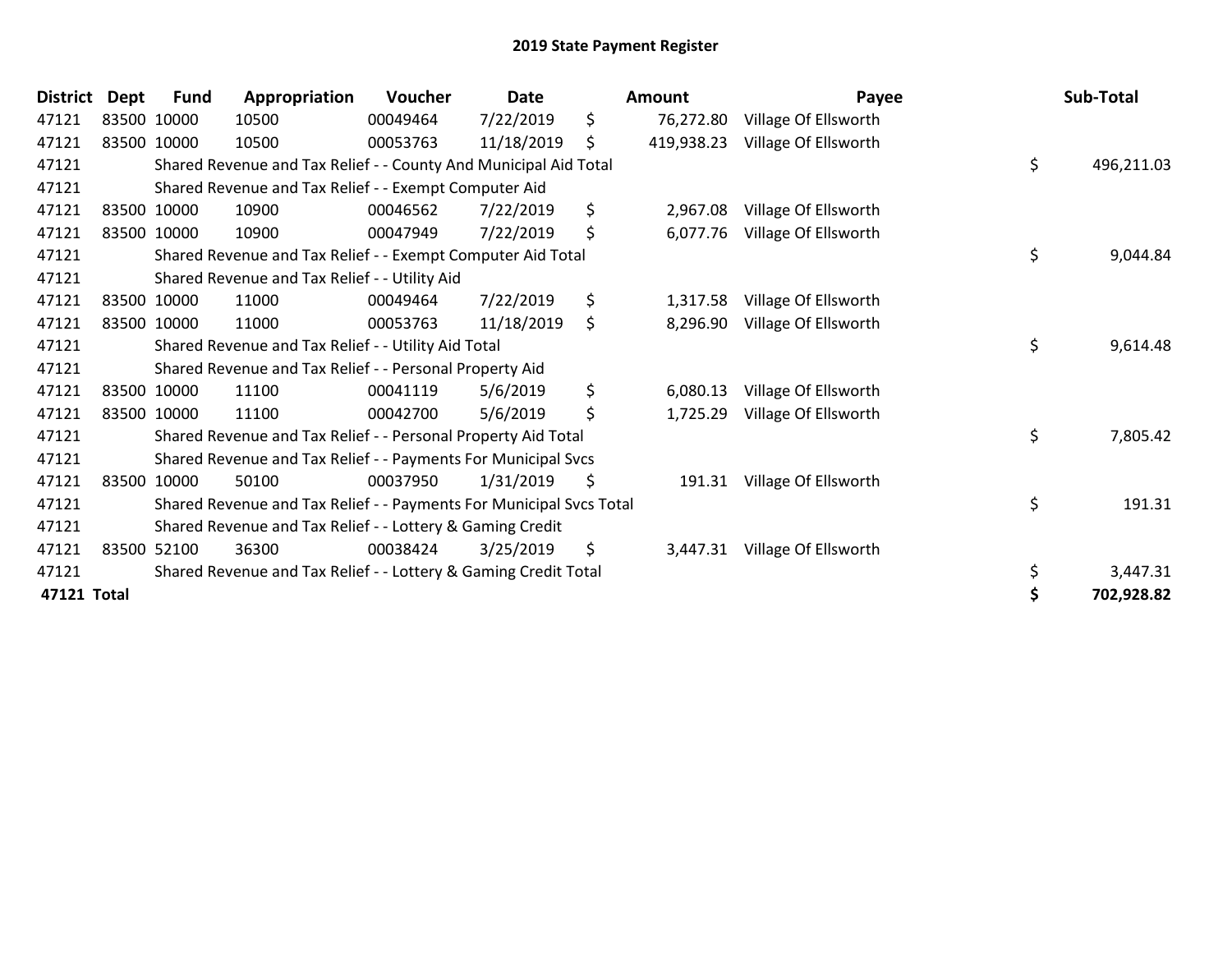| <b>District</b> | <b>Dept</b> | <b>Fund</b> | Appropriation                                                      | Voucher  | <b>Date</b> | <b>Amount</b>    | Payee                        | Sub-Total        |
|-----------------|-------------|-------------|--------------------------------------------------------------------|----------|-------------|------------------|------------------------------|------------------|
| 47122           |             |             | Dept of Safety & Prof Services - - Fire Dues Distribution          |          |             |                  |                              |                  |
| 47122           | 16500 10000 |             | 22500                                                              | 00031137 | 7/17/2019   | \$               | 1,919.05 Village Of Elmwood  |                  |
| 47122           |             |             | Dept of Safety & Prof Services - - Fire Dues Distribution Total    |          |             |                  |                              | \$<br>1,919.05   |
| 47122           |             |             | Dept of Natural Resources - - Resaids - Cnty Forst, CI & Mfl       |          |             |                  |                              |                  |
| 47122           |             | 37000 21200 | 57100                                                              | 00333019 | 6/21/2019   | \$<br>8.34       | Village Of Elmwood           |                  |
| 47122           |             |             | Dept of Natural Resources - - Resaids - Cnty Forst, Cl & Mfl Total |          |             |                  |                              | \$<br>8.34       |
| 47122           |             |             | WI Dept of Transportation - - Trns Aids To Mnc.-Sf                 |          |             |                  |                              |                  |
| 47122           |             | 39500 21100 | 19100                                                              | 00337027 | 1/7/2019    | \$<br>8,221.34   | Village Of Elmwood           |                  |
| 47122           |             | 39500 21100 | 19100                                                              | 00364341 | 4/1/2019    | \$<br>8,221.34   | Village Of Elmwood           |                  |
| 47122           |             | 39500 21100 | 19100                                                              | 00402350 | 7/1/2019    | \$<br>8,221.34   | Village Of Elmwood           |                  |
| 47122           |             | 39500 21100 | 19100                                                              | 00445168 | 10/7/2019   | \$<br>8,221.35   | Village Of Elmwood           |                  |
| 47122           |             |             | WI Dept of Transportation - - Trns Aids To Mnc.-Sf Total           |          |             |                  |                              | \$<br>32,885.37  |
| 47122           |             |             | WI Dept of Transportation - - Loc Rd Imp Prg St Fd                 |          |             |                  |                              |                  |
| 47122           |             | 39500 21100 | 27800                                                              | 00416205 | 7/25/2019   | \$               | 15,367.17 Village Of Elmwood |                  |
| 47122           |             |             | WI Dept of Transportation - - Loc Rd Imp Prg St Fd Total           |          |             |                  |                              | \$<br>15,367.17  |
| 47122           |             |             | Department of Justice - - Law Enforcement Train, Local             |          |             |                  |                              |                  |
| 47122           |             | 45500 10000 | 23100                                                              | 00073100 | 10/18/2019  | \$<br>160.00     | Village Of Elmwood           |                  |
| 47122           |             |             | Department of Justice - - Law Enforcement Train, Local Total       |          |             |                  |                              | \$<br>160.00     |
| 47122           |             |             | Shared Revenue and Tax Relief - - County And Municipal Aid         |          |             |                  |                              |                  |
| 47122           |             | 83500 10000 | 10500                                                              | 00049465 | 7/22/2019   | \$<br>30,211.82  | Village Of Elmwood           |                  |
| 47122           | 83500 10000 |             | 10500                                                              | 00053764 | 11/18/2019  | \$<br>171,200.33 | Village Of Elmwood           |                  |
| 47122           |             |             | Shared Revenue and Tax Relief - - County And Municipal Aid Total   |          |             |                  |                              | \$<br>201,412.15 |
| 47122           |             |             | Shared Revenue and Tax Relief - - Exempt Computer Aid              |          |             |                  |                              |                  |
| 47122           | 83500 10000 |             | 10900                                                              | 00046563 | 7/22/2019   | \$<br>237.99     | Village Of Elmwood           |                  |
| 47122           | 83500 10000 |             | 10900                                                              | 00047950 | 7/22/2019   | \$<br>243.83     | Village Of Elmwood           |                  |
| 47122           |             |             | Shared Revenue and Tax Relief - - Exempt Computer Aid Total        |          |             |                  |                              | \$<br>481.82     |
| 47122           |             |             | Shared Revenue and Tax Relief - - Utility Aid                      |          |             |                  |                              |                  |
| 47122           |             | 83500 10000 | 11000                                                              | 00049465 | 7/22/2019   | \$<br>169.77     | Village Of Elmwood           |                  |
| 47122           | 83500 10000 |             | 11000                                                              | 00053764 | 11/18/2019  | \$<br>985.69     | Village Of Elmwood           |                  |
| 47122           |             |             | Shared Revenue and Tax Relief - - Utility Aid Total                |          |             |                  |                              | \$<br>1,155.46   |
| 47122           |             |             | Shared Revenue and Tax Relief - - Personal Property Aid            |          |             |                  |                              |                  |
| 47122           |             | 83500 10000 | 11100                                                              | 00041120 | 5/6/2019    | \$<br>25.47      | Village Of Elmwood           |                  |
| 47122           | 83500 10000 |             | 11100                                                              | 00042701 | 5/6/2019    | \$<br>6,779.25   | Village Of Elmwood           |                  |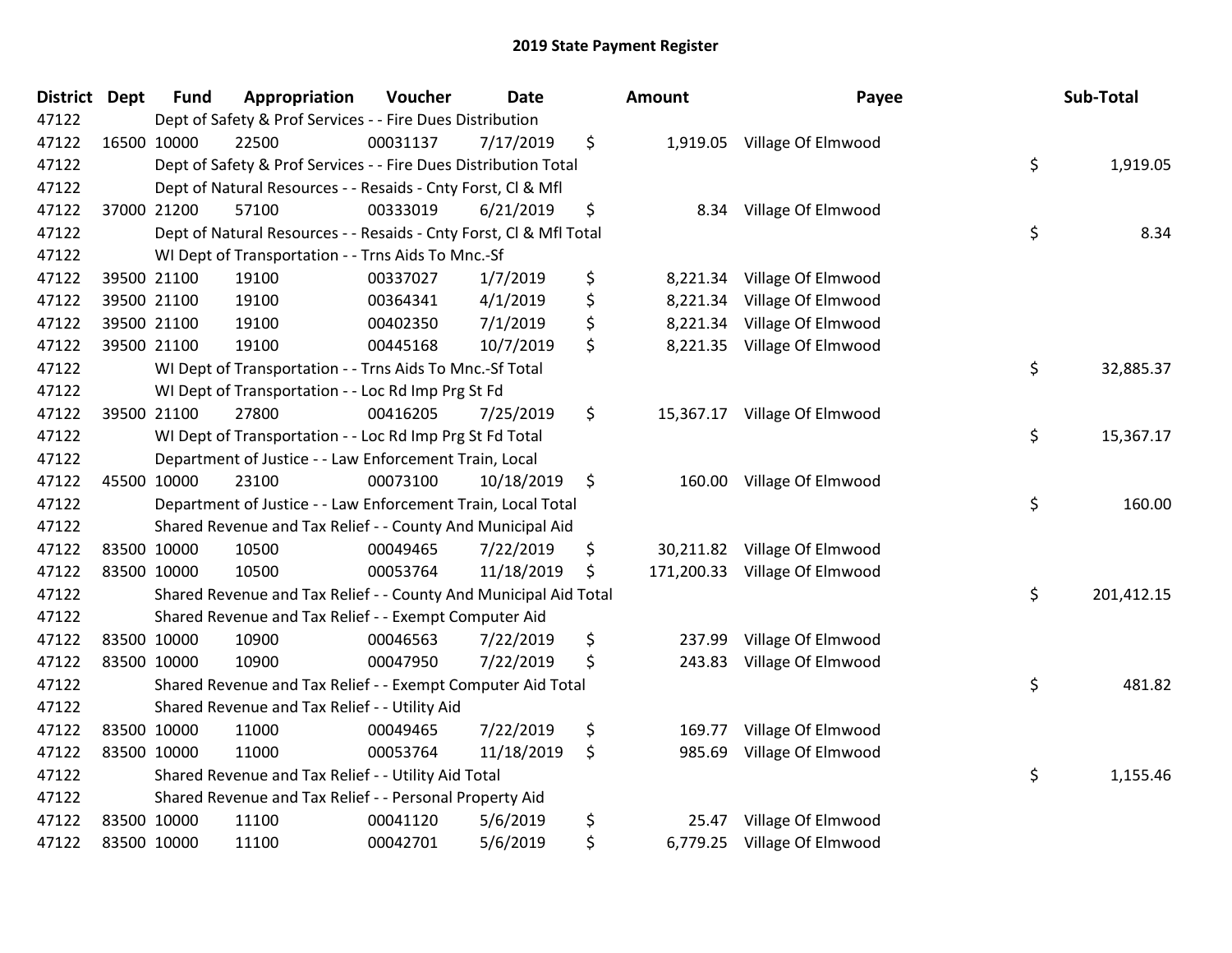|             | District Dept Fund | <b>Appropriation</b>                                          | Voucher | Date | Amount | Payee | Sub-Total  |
|-------------|--------------------|---------------------------------------------------------------|---------|------|--------|-------|------------|
| 47122       |                    | Shared Revenue and Tax Relief - - Personal Property Aid Total |         |      |        |       | 6,804.72   |
| 47122 Total |                    |                                                               |         |      |        |       | 260,194.08 |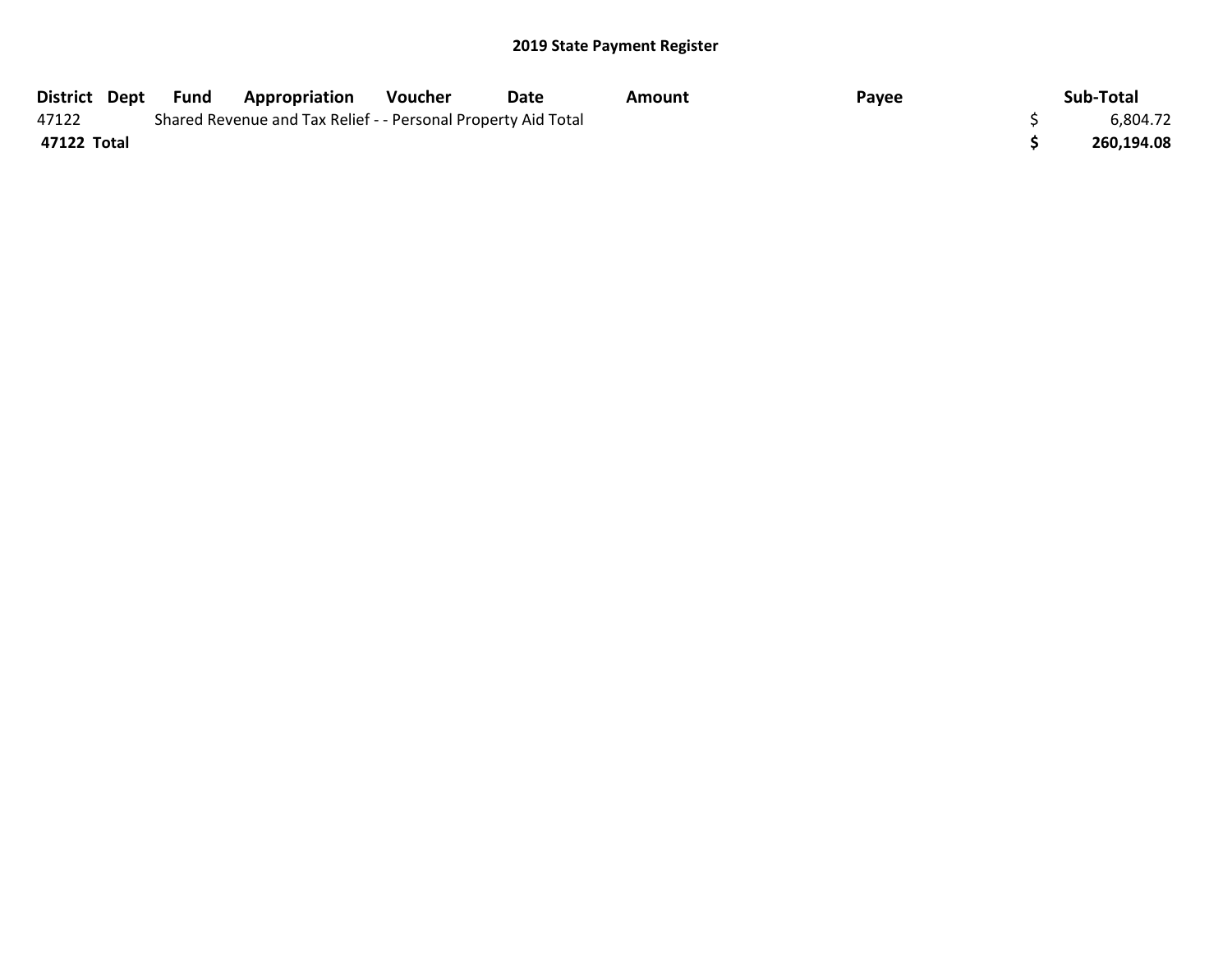| <b>District</b> | <b>Dept</b> | <b>Fund</b> | Appropriation                                                                   | Voucher   | <b>Date</b> | Amount          | Payee                           | Sub-Total       |
|-----------------|-------------|-------------|---------------------------------------------------------------------------------|-----------|-------------|-----------------|---------------------------------|-----------------|
| 47151           |             |             | Dept of Safety & Prof Services - - Fire Dues Distribution                       |           |             |                 |                                 |                 |
| 47151           |             | 16500 10000 | 22500                                                                           | 00031489  | 7/18/2019   | \$<br>857.06    | Village Of Maiden Rock          |                 |
| 47151           |             |             | Dept of Safety & Prof Services - - Fire Dues Distribution Total                 |           |             |                 |                                 | \$<br>857.06    |
| 47151           |             |             | Dept of Natural Resources - - Resaids - Cnty Forst, Cl & Mfl                    |           |             |                 |                                 |                 |
| 47151           |             | 37000 21200 | 57100                                                                           | 00333020  | 6/21/2019   | \$<br>16.00     | Village Of Maiden Rock          |                 |
| 47151           |             |             | Dept of Natural Resources - - Resaids - Cnty Forst, Cl & Mfl Total              |           |             |                 |                                 | \$<br>16.00     |
| 47151           |             |             | WI Dept of Transportation - - Trns Aids To Mnc.-Sf                              |           |             |                 |                                 |                 |
| 47151           |             | 39500 21100 | 19100                                                                           | 00337028  | 1/7/2019    | \$<br>1,696.19  | Village Of Maiden Rock          |                 |
| 47151           |             | 39500 21100 | 19100                                                                           | 00364342  | 4/1/2019    | \$<br>1,696.19  | Village Of Maiden Rock          |                 |
| 47151           |             | 39500 21100 | 19100                                                                           | 00402351  | 7/1/2019    | \$<br>1,696.19  | Village Of Maiden Rock          |                 |
| 47151           |             | 39500 21100 | 19100                                                                           | 00445169  | 10/7/2019   | \$<br>1,696.19  | Village Of Maiden Rock          |                 |
| 47151           |             |             | WI Dept of Transportation - - Trns Aids To Mnc.-Sf Total                        |           |             |                 |                                 | \$<br>6,784.76  |
| 47151           |             |             | Department of Health Services - - Prepaid Medical Transport Reimbursement       |           |             |                 |                                 |                 |
| 47151           |             | 43500 10000 | 16300                                                                           | AMBULANCE | 11/18/2019  | \$<br>2,928.38  | Village Of Maiden Rock          |                 |
| 47151           |             |             | Department of Health Services - - Prepaid Medical Transport Reimbursement Total |           |             |                 |                                 | \$<br>2,928.38  |
| 47151           |             |             | Elections Commission - - 2018 Hava Election Security                            |           |             |                 |                                 |                 |
| 47151           |             | 51000 22000 | 18200                                                                           | 00002284  | 11/19/2019  | \$<br>1,200.00  | Village Of Maiden Rock          |                 |
| 47151           |             |             | Elections Commission - - 2018 Hava Election Security Total                      |           |             |                 |                                 | \$<br>1,200.00  |
| 47151           |             |             | Shared Revenue and Tax Relief - - County And Municipal Aid                      |           |             |                 |                                 |                 |
| 47151           |             | 83500 10000 | 10500                                                                           | 00049466  | 7/22/2019   | \$              | 8,510.34 Village Of Maiden Rock |                 |
| 47151           |             | 83500 10000 | 10500                                                                           | 00053765  | 11/18/2019  | \$<br>45,296.91 | Village Of Maiden Rock          |                 |
| 47151           |             |             | Shared Revenue and Tax Relief - - County And Municipal Aid Total                |           |             |                 |                                 | \$<br>53,807.25 |
| 47151           |             |             | Shared Revenue and Tax Relief - - Exempt Computer Aid                           |           |             |                 |                                 |                 |
| 47151           |             | 83500 10000 | 10900                                                                           | 00046564  | 7/22/2019   | \$<br>4.16      | Village Of Maiden Rock          |                 |
| 47151           |             |             | Shared Revenue and Tax Relief - - Exempt Computer Aid Total                     |           |             |                 |                                 | \$<br>4.16      |
| 47151           |             |             | Shared Revenue and Tax Relief - - Personal Property Aid                         |           |             |                 |                                 |                 |
| 47151           |             | 83500 10000 | 11100                                                                           | 00041121  | 5/6/2019    | \$<br>79.01     | Village Of Maiden Rock          |                 |
| 47151           |             |             | Shared Revenue and Tax Relief - - Personal Property Aid Total                   |           |             |                 |                                 | \$<br>79.01     |
| 47151 Total     |             |             |                                                                                 |           |             |                 |                                 | \$<br>65,676.62 |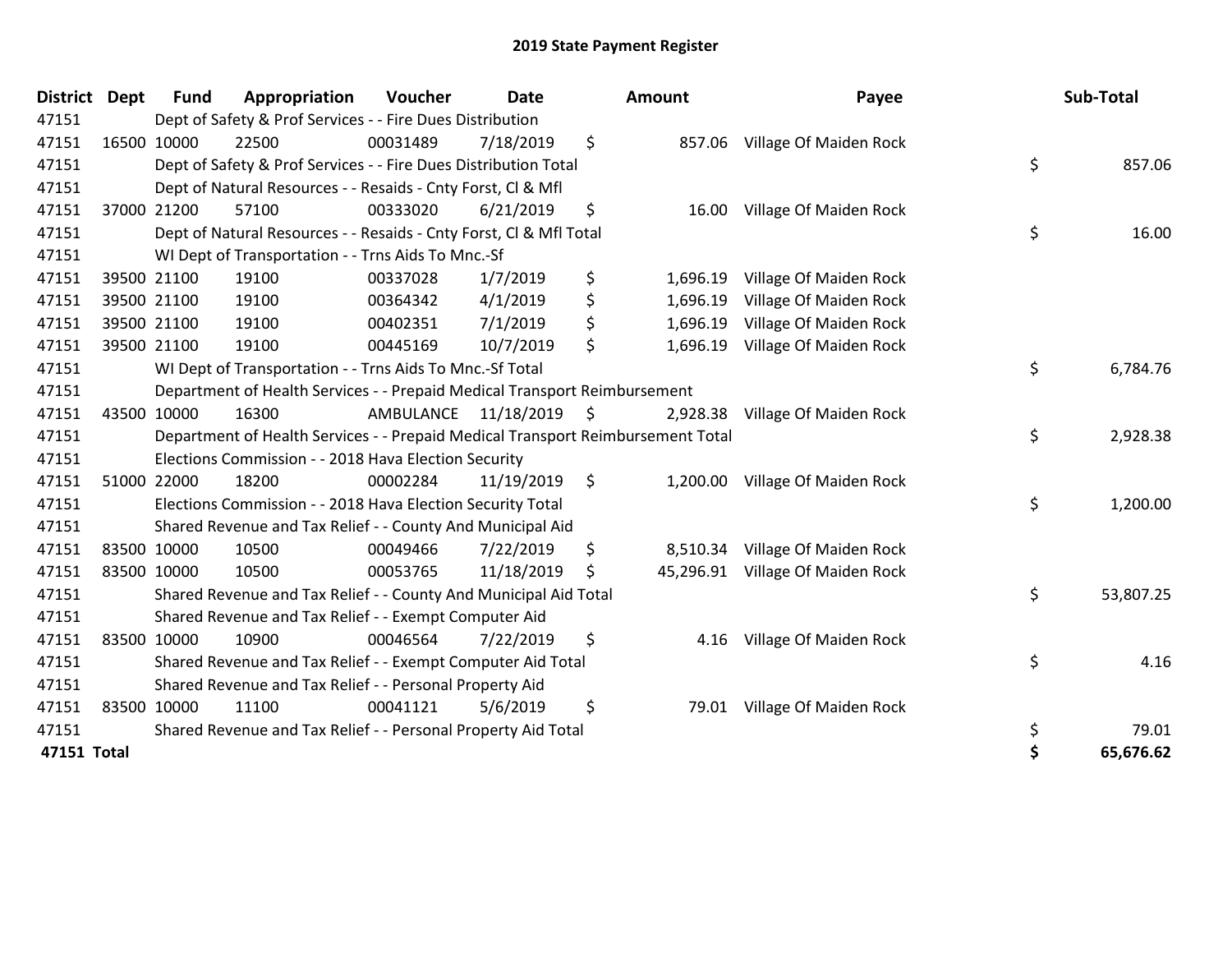| District Dept | <b>Fund</b> | Appropriation                                                         | Voucher  | <b>Date</b> | Amount           | Payee                         | Sub-Total        |
|---------------|-------------|-----------------------------------------------------------------------|----------|-------------|------------------|-------------------------------|------------------|
| 47171         |             | Dept of Safety & Prof Services - - Fire Dues Distribution             |          |             |                  |                               |                  |
| 47171         | 16500 10000 | 22500                                                                 | 00031307 | 7/18/2019   | \$               | 1,422.35 Village Of Plum City |                  |
| 47171         |             | Dept of Safety & Prof Services - - Fire Dues Distribution Total       |          |             |                  |                               | \$<br>1,422.35   |
| 47171         |             | WI Dept of Transportation - - Trns Aids To Mnc.-Sf                    |          |             |                  |                               |                  |
| 47171         | 39500 21100 | 19100                                                                 | 00337029 | 1/7/2019    | \$<br>6,957.61   | Village Of Plum City          |                  |
| 47171         | 39500 21100 | 19100                                                                 | 00364343 | 4/1/2019    | \$<br>6,957.61   | Village Of Plum City          |                  |
| 47171         | 39500 21100 | 19100                                                                 | 00402352 | 7/1/2019    | \$<br>6,957.61   | Village Of Plum City          |                  |
| 47171         | 39500 21100 | 19100                                                                 | 00445170 | 10/7/2019   | \$<br>6,957.63   | Village Of Plum City          |                  |
| 47171         |             | WI Dept of Transportation - - Trns Aids To Mnc.-Sf Total              |          |             |                  |                               | \$<br>27,830.46  |
| 47171         |             | Department of Administration - - Federal Aid, Local Assistance        |          |             |                  |                               |                  |
| 47171         | 50500 10000 | 74300                                                                 | 00108110 | 9/4/2019    | \$<br>127,654.37 | Village Of Plum City          |                  |
| 47171         | 50500 10000 | 74300                                                                 | 00112852 | 11/26/2019  | \$<br>231,759.63 | Village Of Plum City          |                  |
| 47171         |             | Department of Administration - - Federal Aid, Local Assistance Total  |          |             |                  |                               | \$<br>359,414.00 |
| 47171         |             | Shared Revenue and Tax Relief - - Expenditure Restraint Program       |          |             |                  |                               |                  |
| 47171         | 83500 10000 | 10100                                                                 | 00049467 | 7/22/2019   | \$               | 1,309.92 Village Of Plum City |                  |
| 47171         |             | Shared Revenue and Tax Relief - - Expenditure Restraint Program Total |          |             |                  |                               | \$<br>1,309.92   |
| 47171         |             | Shared Revenue and Tax Relief - - County And Municipal Aid            |          |             |                  |                               |                  |
| 47171         | 83500 10000 | 10500                                                                 | 00049467 | 7/22/2019   | \$<br>22,086.95  | Village Of Plum City          |                  |
| 47171         | 83500 10000 | 10500                                                                 | 00053766 | 11/18/2019  | \$<br>125,159.39 | Village Of Plum City          |                  |
| 47171         |             | Shared Revenue and Tax Relief - - County And Municipal Aid Total      |          |             |                  |                               | \$<br>147,246.34 |
| 47171         |             | Shared Revenue and Tax Relief - - Exempt Computer Aid                 |          |             |                  |                               |                  |
| 47171         | 83500 10000 | 10900                                                                 | 00046565 | 7/22/2019   | \$<br>102.89     | Village Of Plum City          |                  |
| 47171         |             | Shared Revenue and Tax Relief - - Exempt Computer Aid Total           |          |             |                  |                               | \$<br>102.89     |
| 47171         |             | Shared Revenue and Tax Relief - - Utility Aid                         |          |             |                  |                               |                  |
| 47171         | 83500 10000 | 11000                                                                 | 00049467 | 7/22/2019   | \$<br>1.86       | Village Of Plum City          |                  |
| 47171         | 83500 10000 | 11000                                                                 | 00053766 | 11/18/2019  | \$<br>10.77      | Village Of Plum City          |                  |
| 47171         |             | Shared Revenue and Tax Relief - - Utility Aid Total                   |          |             |                  |                               | \$<br>12.63      |
| 47171         |             | Shared Revenue and Tax Relief - - Personal Property Aid               |          |             |                  |                               |                  |
| 47171         | 83500 10000 | 11100                                                                 | 00041122 | 5/6/2019    | \$<br>536.00     | Village Of Plum City          |                  |
| 47171         |             | Shared Revenue and Tax Relief - - Personal Property Aid Total         |          |             |                  |                               | \$<br>536.00     |
| 47171         |             | Shared Revenue and Tax Relief - - Lottery & Gaming Credit             |          |             |                  |                               |                  |
| 47171         | 83500 52100 | 36300                                                                 | 00038425 | 3/25/2019   | \$               | 1,122.36 Village Of Plum City |                  |
| 47171         |             | Shared Revenue and Tax Relief - - Lottery & Gaming Credit Total       |          |             |                  |                               | \$<br>1,122.36   |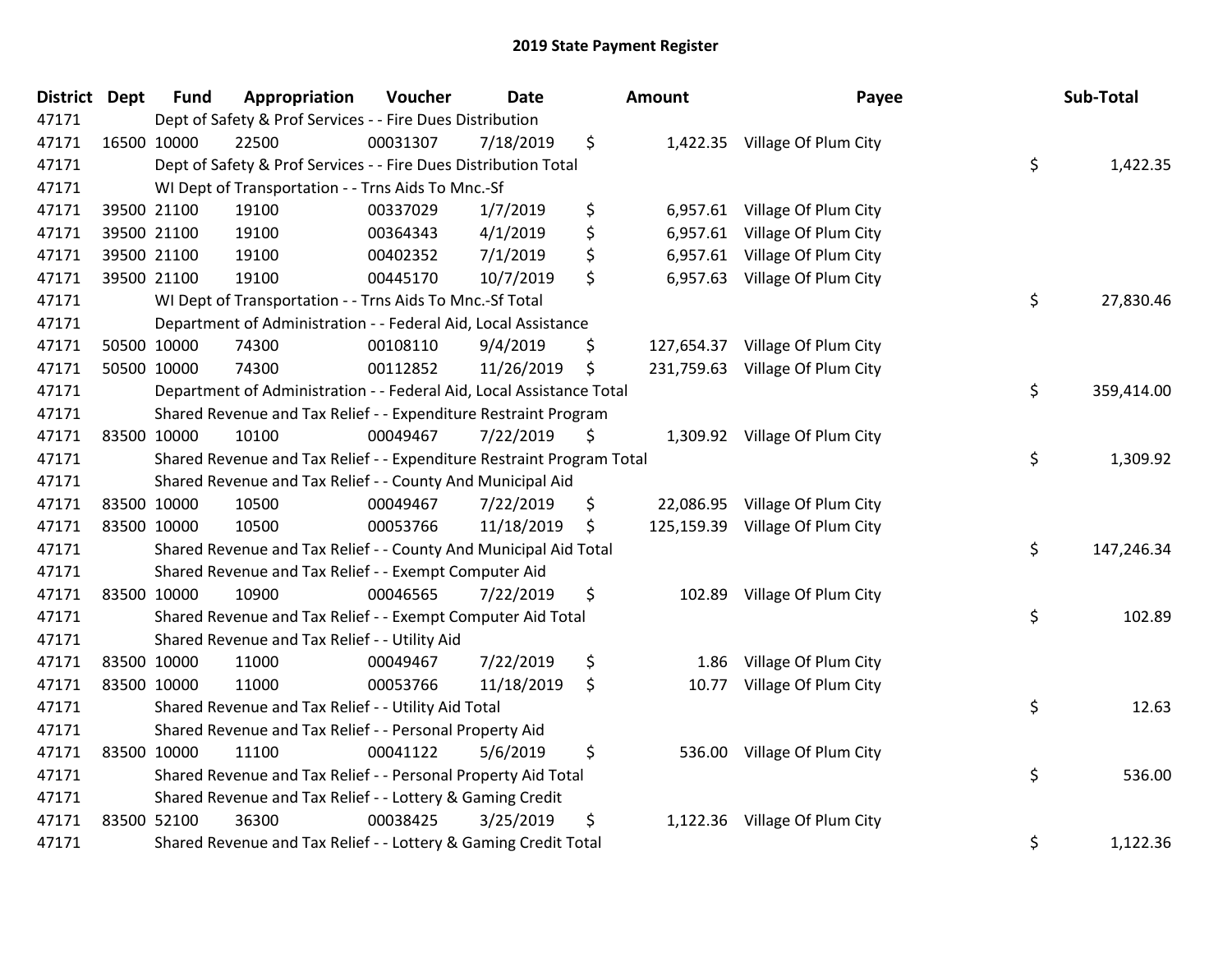| District Dept Fund | <b>Appropriation</b> | Voucher | Date | Amount | Payee | Sub-Total  |
|--------------------|----------------------|---------|------|--------|-------|------------|
| 47171 Total        |                      |         |      |        |       | 538,996.95 |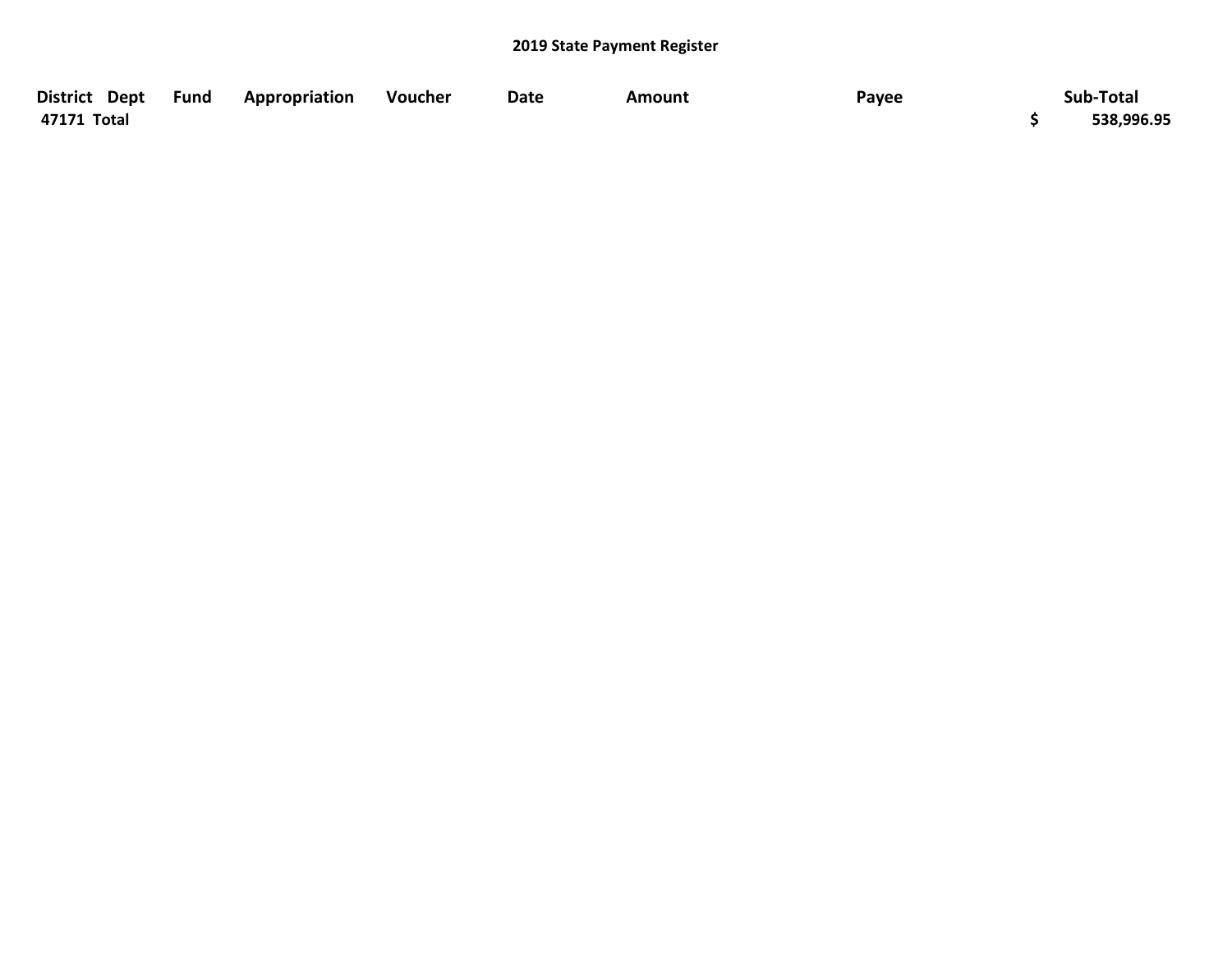| <b>District</b> | <b>Dept</b> | <b>Fund</b> | Appropriation                                                         | Voucher  | <b>Date</b> |     | <b>Amount</b> | Payee                              | Sub-Total        |
|-----------------|-------------|-------------|-----------------------------------------------------------------------|----------|-------------|-----|---------------|------------------------------------|------------------|
| 47181           |             |             | Dept of Safety & Prof Services - - Fire Dues Distribution             |          |             |     |               |                                    |                  |
| 47181           |             | 16500 10000 | 22500                                                                 | 00030719 | 7/17/2019   | \$  |               | 3,511.42 Village Of Spring Valley  |                  |
| 47181           |             |             | Dept of Safety & Prof Services - - Fire Dues Distribution Total       |          |             |     |               |                                    | \$<br>3,511.42   |
| 47181           |             |             | Dept of Natural Resources - - Resaids - Cnty Forst, Cl & Mfl          |          |             |     |               |                                    |                  |
| 47181           |             | 37000 21200 | 57100                                                                 | 00333021 | 6/21/2019   | \$  | 45.03         | Village Of Spring Valley           |                  |
| 47181           |             |             | Dept of Natural Resources - - Resaids - Cnty Forst, Cl & Mfl Total    |          |             |     |               |                                    | \$<br>45.03      |
| 47181           |             |             | WI Dept of Transportation - - Trns Aids To Mnc.-Sf                    |          |             |     |               |                                    |                  |
| 47181           |             | 39500 21100 | 19100                                                                 | 00337030 | 1/7/2019    | \$  | 17,096.20     | Village Of Spring Valley           |                  |
| 47181           |             | 39500 21100 | 19100                                                                 | 00364344 | 4/1/2019    | \$  | 17,096.20     | Village Of Spring Valley           |                  |
| 47181           |             | 39500 21100 | 19100                                                                 | 00402353 | 7/1/2019    | \$  | 17,096.20     | Village Of Spring Valley           |                  |
| 47181           |             | 39500 21100 | 19100                                                                 | 00445171 | 10/7/2019   | \$  | 17,096.21     | Village Of Spring Valley           |                  |
| 47181           |             |             | WI Dept of Transportation - - Trns Aids To Mnc.-Sf Total              |          |             |     |               |                                    | \$<br>68,384.81  |
| 47181           |             |             | WI Dept of Transportation - - Loc Rd Imp Prg St Fd                    |          |             |     |               |                                    |                  |
| 47181           |             | 39500 21100 | 27800                                                                 | 00341783 | 1/14/2019   | \$  | 15,367.17     | Village Of Spring Valley           |                  |
| 47181           |             |             | WI Dept of Transportation - - Loc Rd Imp Prg St Fd Total              |          |             |     |               |                                    | \$<br>15,367.17  |
| 47181           |             |             | Department of Justice - - Law Enforcement Train, Local                |          |             |     |               |                                    |                  |
| 47181           |             | 45500 10000 | 23100                                                                 | 00074579 | 11/12/2019  | \$  | 160.00        | Village Of Spring Valley           |                  |
| 47181           |             |             | Department of Justice - - Law Enforcement Train, Local Total          |          |             |     |               |                                    | \$<br>160.00     |
| 47181           |             |             | Department of Administration - - Federal Aid, Local Assistance        |          |             |     |               |                                    |                  |
| 47181           |             | 50500 10000 | 74300                                                                 | 00114695 | 12/24/2019  | \$. |               | 24,391.26 Village Of Spring Valley |                  |
| 47181           |             |             | Department of Administration - - Federal Aid, Local Assistance Total  |          |             |     |               |                                    | \$<br>24,391.26  |
| 47181           |             |             | Shared Revenue and Tax Relief - - Expenditure Restraint Program       |          |             |     |               |                                    |                  |
| 47181           |             | 83500 10000 | 10100                                                                 | 00049468 | 7/22/2019   | \$  |               | 5,229.82 Village Of Spring Valley  |                  |
| 47181           |             |             | Shared Revenue and Tax Relief - - Expenditure Restraint Program Total |          |             |     |               |                                    | \$<br>5,229.82   |
| 47181           |             |             | Shared Revenue and Tax Relief - - County And Municipal Aid            |          |             |     |               |                                    |                  |
| 47181           |             | 83500 10000 | 10500                                                                 | 00049468 | 7/22/2019   | \$  | 26,665.02     | Village Of Spring Valley           |                  |
| 47181           |             | 83500 10000 | 10500                                                                 | 00053767 | 11/18/2019  | \$  | 151,101.77    | Village Of Spring Valley           |                  |
| 47181           |             |             | Shared Revenue and Tax Relief - - County And Municipal Aid Total      |          |             |     |               |                                    | \$<br>177,766.79 |
| 47181           |             |             | Shared Revenue and Tax Relief - - Exempt Computer Aid                 |          |             |     |               |                                    |                  |
| 47181           |             | 83500 10000 | 10900                                                                 | 00046566 | 7/22/2019   | \$  | 437.53        | Village Of Spring Valley           |                  |
| 47181           |             | 83500 10000 | 10900                                                                 | 00047951 | 7/22/2019   | \$  | 280.97        | Village Of Spring Valley           |                  |
| 47181           |             |             | Shared Revenue and Tax Relief - - Exempt Computer Aid Total           |          |             |     |               |                                    | \$<br>718.50     |
| 47181           |             |             | Shared Revenue and Tax Relief - - Personal Property Aid               |          |             |     |               |                                    |                  |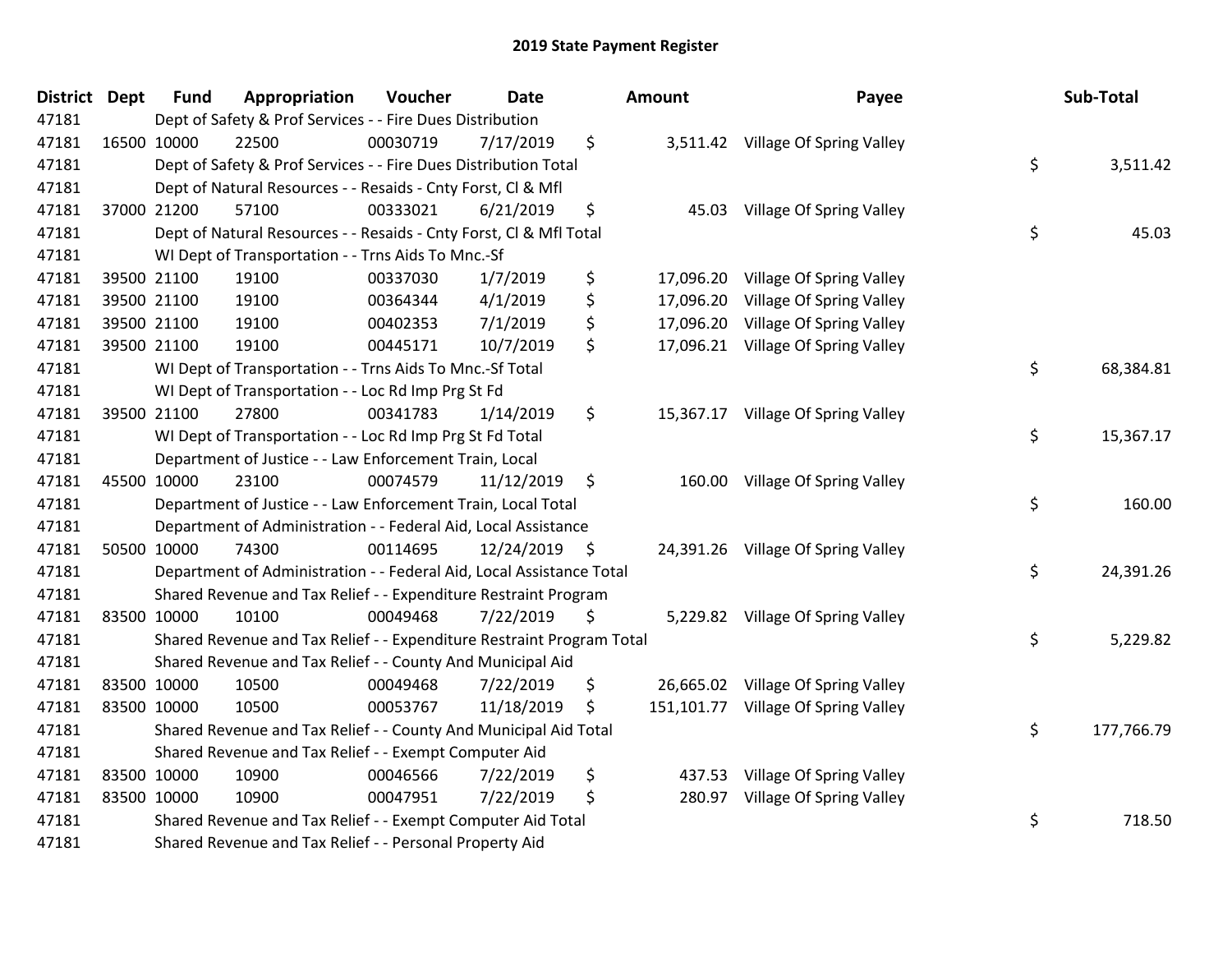| District    | Dept | <b>Fund</b> | Appropriation                                                   | <b>Voucher</b> | Date      |    | Amount   | Payee                    | Sub-Total  |
|-------------|------|-------------|-----------------------------------------------------------------|----------------|-----------|----|----------|--------------------------|------------|
| 47181       |      | 83500 10000 | 11100                                                           | 00041123       | 5/6/2019  | \$ | 1,286.26 | Village Of Spring Valley |            |
| 47181       |      | 83500 10000 | 11100                                                           | 00042702       | 5/6/2019  | S  | 525.68   | Village Of Spring Valley |            |
| 47181       |      |             | Shared Revenue and Tax Relief - - Personal Property Aid Total   |                |           |    |          |                          | 1,811.94   |
| 47181       |      |             | Shared Revenue and Tax Relief - - Lottery & Gaming Credit       |                |           |    |          |                          |            |
| 47181       |      | 83500 52100 | 36300                                                           | 00038426       | 3/25/2019 |    | 3,052.79 | Village Of Spring Valley |            |
| 47181       |      |             | Shared Revenue and Tax Relief - - Lottery & Gaming Credit Total |                |           |    |          |                          | 3,052.79   |
| 47181 Total |      |             |                                                                 |                |           |    |          |                          | 300,439.53 |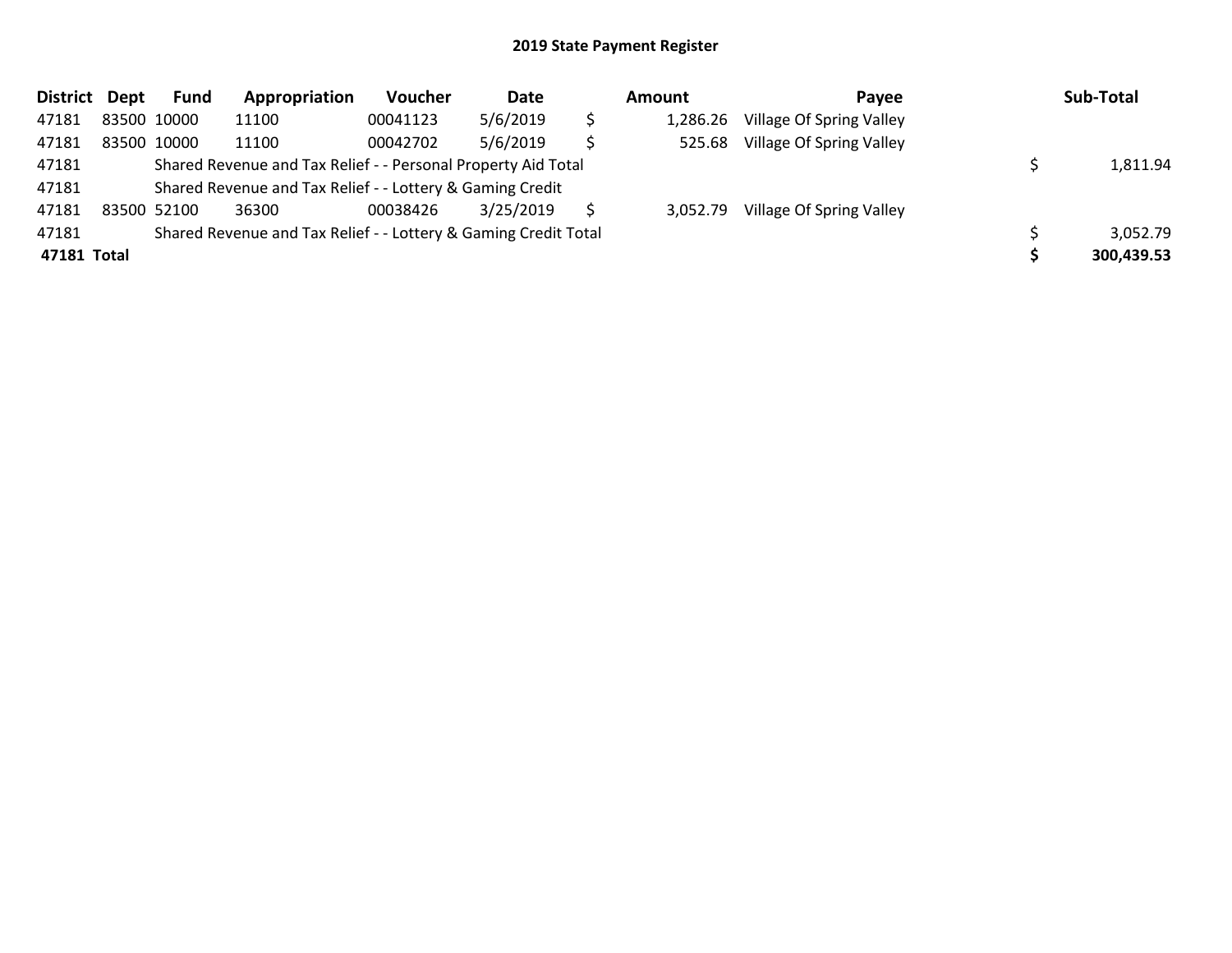| District Dept | <b>Fund</b>                                                     | Appropriation                                                         | Voucher   | <b>Date</b> |    | Amount    |                              | Payee | Sub-Total  |
|---------------|-----------------------------------------------------------------|-----------------------------------------------------------------------|-----------|-------------|----|-----------|------------------------------|-------|------------|
| 47271         |                                                                 | Dept of Safety & Prof Services - - Fire Dues Distribution             |           |             |    |           |                              |       |            |
| 47271         | 16500 10000                                                     | 22500                                                                 | 00030068  | 7/12/2019   | \$ |           | 15,374.17 Prescott, City of  |       |            |
| 47271         | Dept of Safety & Prof Services - - Fire Dues Distribution Total | \$                                                                    | 15,374.17 |             |    |           |                              |       |            |
| 47271         | Dept of Natural Resources - - Rec & Resource Aids, Fed          |                                                                       |           |             |    |           |                              |       |            |
| 47271         | 37000 21200                                                     | 58300                                                                 | 00325809  | 6/5/2019    | \$ | 4,550.26  | Prescott, City of            |       |            |
| 47271         |                                                                 | Dept of Natural Resources - - Rec & Resource Aids, Fed Total          |           |             |    |           |                              | \$    | 4,550.26   |
| 47271         |                                                                 | WI Dept of Transportation - - Trns Aids To Mnc.-Sf                    |           |             |    |           |                              |       |            |
| 47271         | 39500 21100                                                     | 19100                                                                 | 00337031  | 1/7/2019    | \$ | 60,862.32 | Prescott, City of            |       |            |
| 47271         | 39500 21100                                                     | 19100                                                                 | 00364345  | 4/1/2019    | \$ | 60,862.32 | Prescott, City of            |       |            |
| 47271         | 39500 21100                                                     | 19100                                                                 | 00402354  | 7/1/2019    | \$ | 60,862.32 | Prescott, City of            |       |            |
| 47271         | 39500 21100                                                     | 19100                                                                 | 00445172  | 10/7/2019   | \$ | 60,862.35 | Prescott, City of            |       |            |
| 47271         |                                                                 | WI Dept of Transportation - - Trns Aids To Mnc.-Sf Total              |           |             |    |           |                              | \$    | 243,449.31 |
| 47271         |                                                                 | WI Dept of Transportation - - Trns Facl Econ Astsf                    |           |             |    |           |                              |       |            |
| 47271         | 39500 21100                                                     | 26000                                                                 | 00345791  | 1/25/2019   | \$ |           | 244,304.38 Prescott, City of |       |            |
| 47271         | \$<br>WI Dept of Transportation - - Trns Facl Econ Astsf Total  |                                                                       |           |             |    |           |                              |       |            |
| 47271         |                                                                 | Department of Justice - - Law Enforcement Train, Local                |           |             |    |           |                              |       |            |
| 47271         | 45500 10000                                                     | 23100                                                                 | 00074338  | 11/6/2019   | \$ | 960.00    | Prescott, City of            |       |            |
| 47271         |                                                                 | Department of Justice - - Law Enforcement Train, Local Total          |           |             |    |           |                              | \$    | 960.00     |
| 47271         |                                                                 | Shared Revenue and Tax Relief - - Expenditure Restraint Program       |           |             |    |           |                              |       |            |
| 47271         | 83500 10000                                                     | 10100                                                                 | 00049469  | 7/22/2019   | Ş. |           | 53,874.02 Prescott, City of  |       |            |
| 47271         |                                                                 | Shared Revenue and Tax Relief - - Expenditure Restraint Program Total |           |             |    |           |                              | \$    | 53,874.02  |
| 47271         |                                                                 | Shared Revenue and Tax Relief - - County And Municipal Aid            |           |             |    |           |                              |       |            |
| 47271         | 83500 10000                                                     | 10500                                                                 | 00049469  | 7/22/2019   | \$ |           | 41,651.28 Prescott, City of  |       |            |
| 47271         | 83500 10000                                                     | 10500                                                                 | 00053768  | 11/18/2019  | \$ |           | 236,023.93 Prescott, City of |       |            |
| 47271         |                                                                 | Shared Revenue and Tax Relief - - County And Municipal Aid Total      |           |             |    |           |                              | \$    | 277,675.21 |
| 47271         |                                                                 | Shared Revenue and Tax Relief - - Exempt Computer Aid                 |           |             |    |           |                              |       |            |
| 47271         | 83500 10000                                                     | 10900                                                                 | 00046567  | 7/22/2019   | \$ | 1,328.17  | Prescott, City of            |       |            |
| 47271         | 83500 10000                                                     | 10900                                                                 | 00047952  | 7/22/2019   | \$ | 36,562.10 | Prescott, City of            |       |            |
| 47271         |                                                                 | Shared Revenue and Tax Relief - - Exempt Computer Aid Total           |           |             |    |           |                              | \$    | 37,890.27  |
| 47271         |                                                                 | Shared Revenue and Tax Relief - - Utility Aid                         |           |             |    |           |                              |       |            |
| 47271         | 83500 10000                                                     | 11000                                                                 | 00049469  | 7/22/2019   | \$ | 5,411.11  | Prescott, City of            |       |            |
| 47271         | 83500 10000                                                     | 11000                                                                 | 00053768  | 11/18/2019  | \$ | 30,885.69 | Prescott, City of            |       |            |
| 47271         | Shared Revenue and Tax Relief - - Utility Aid Total             |                                                                       |           |             |    |           |                              |       | 36,296.80  |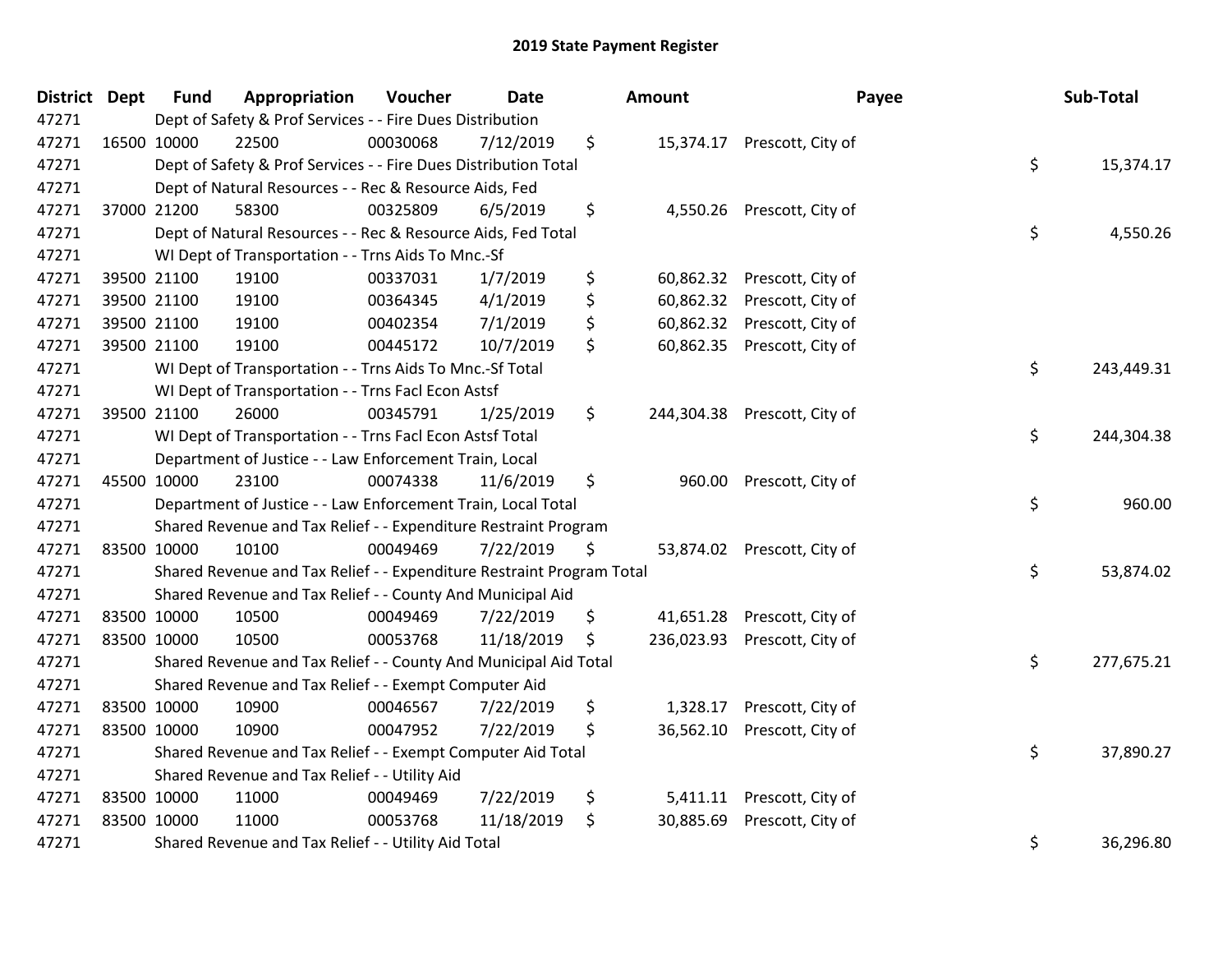| District    | Dept | Fund                                                      | Appropriation                                                   | <b>Voucher</b> | Date      |   | <b>Amount</b> | Payee                       | Sub-Total  |
|-------------|------|-----------------------------------------------------------|-----------------------------------------------------------------|----------------|-----------|---|---------------|-----------------------------|------------|
| 47271       |      |                                                           | Shared Revenue and Tax Relief - - Personal Property Aid         |                |           |   |               |                             |            |
| 47271       |      | 83500 10000                                               | 11100                                                           | 00041124       | 5/6/2019  |   |               | 37,692.42 Prescott, City of |            |
| 47271       |      | 83500 10000                                               | 11100                                                           | 00042703       | 5/6/2019  | S |               | 34,235.20 Prescott, City of |            |
| 47271       |      |                                                           | Shared Revenue and Tax Relief - - Personal Property Aid Total   |                |           |   |               |                             | 71,927.62  |
| 47271       |      | Shared Revenue and Tax Relief - - Lottery & Gaming Credit |                                                                 |                |           |   |               |                             |            |
| 47271       |      | 83500 52100                                               | 36300                                                           | 00038427       | 3/25/2019 |   |               | 7,795.95 Prescott, City of  |            |
| 47271       |      |                                                           | Shared Revenue and Tax Relief - - Lottery & Gaming Credit Total |                |           |   |               |                             | 7,795.95   |
| 47271 Total |      |                                                           |                                                                 |                |           |   |               |                             | 994,097.99 |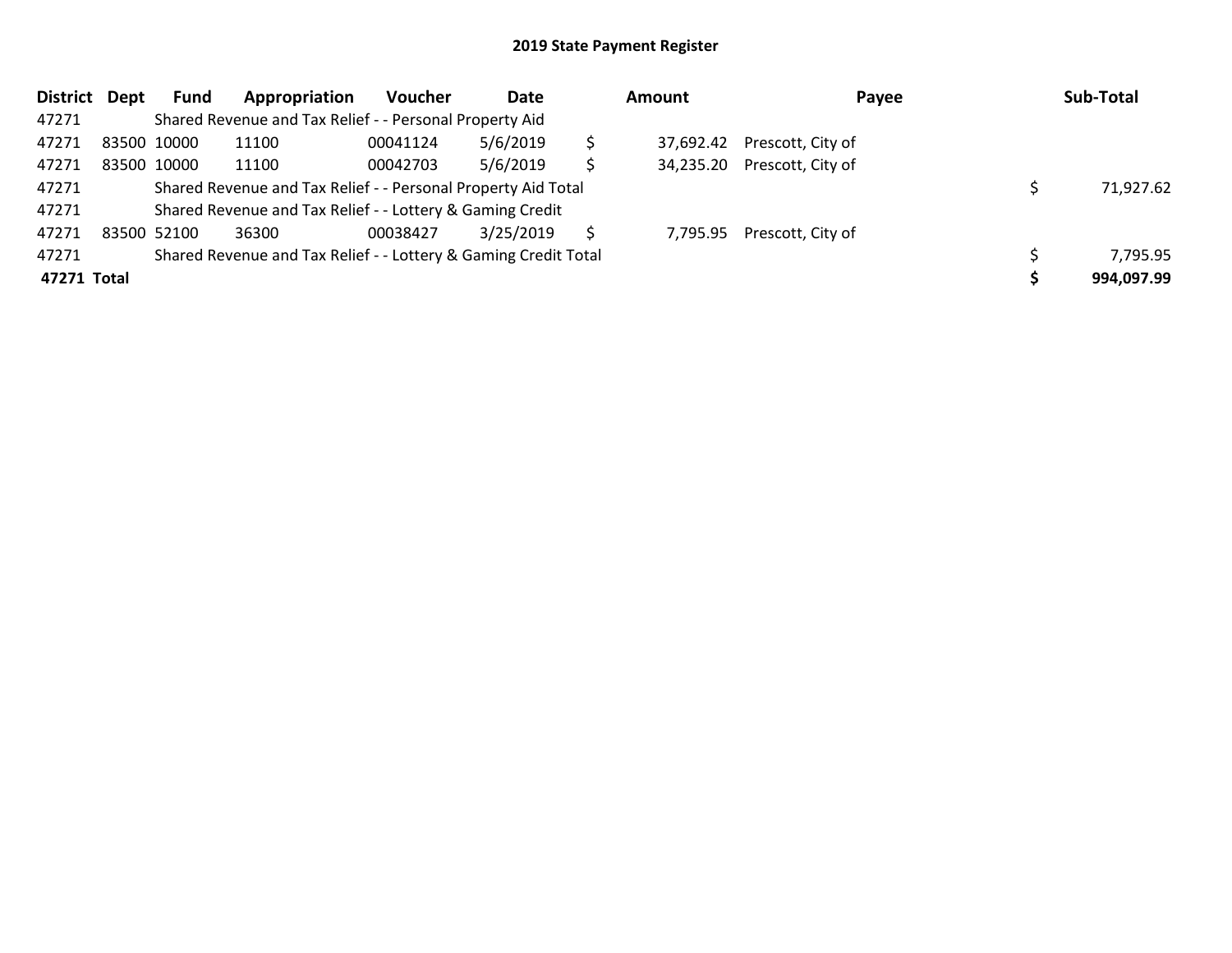| District Dept | <b>Fund</b>                                              | Appropriation                                                          | Voucher  | <b>Date</b> |    | Amount     | Payee               |    | Sub-Total  |
|---------------|----------------------------------------------------------|------------------------------------------------------------------------|----------|-------------|----|------------|---------------------|----|------------|
| 47276         |                                                          | Dept of Safety & Prof Services - - Fire Dues Distribution              |          |             |    |            |                     |    |            |
| 47276         | 16500 10000                                              | 22500                                                                  | 00029904 | 7/11/2019   | \$ | 45,724.94  | City Of River Falls |    |            |
| 47276         |                                                          | Dept of Safety & Prof Services - - Fire Dues Distribution Total        |          |             |    |            |                     | \$ | 45,724.94  |
| 47276         | WI Dept of Transportation - - Conn Hwy Aids St Fds       |                                                                        |          |             |    |            |                     |    |            |
| 47276         | 39500 21100                                              | 16200                                                                  | 00337772 | 1/7/2019    | \$ | 4,919.35   | City Of River Falls |    |            |
| 47276         | 39500 21100                                              | 16200                                                                  | 00365086 | 4/1/2019    | \$ | 4,919.35   | City Of River Falls |    |            |
| 47276         | 39500 21100                                              | 16200                                                                  | 00403095 | 7/1/2019    | \$ | 4,919.35   | City Of River Falls |    |            |
| 47276         | 39500 21100                                              | 16200                                                                  | 00445913 | 10/7/2019   | \$ | 4,919.37   | City Of River Falls |    |            |
| 47276         |                                                          | WI Dept of Transportation - - Conn Hwy Aids St Fds Total               |          |             |    |            |                     | \$ | 19,677.42  |
| 47276         |                                                          | WI Dept of Transportation - - Tc, Trns Oper Aid Sf                     |          |             |    |            |                     |    |            |
| 47276         | 39500 21100                                              | 17700                                                                  | 00354075 | 2/20/2019   | \$ | 6,356.00   | City Of River Falls |    |            |
| 47276         | 39500 21100                                              | 17700                                                                  | 00359878 | 3/13/2019   | \$ | 6,106.00   | City Of River Falls |    |            |
| 47276         | 39500 21100                                              | 17700                                                                  | 00392789 | 6/12/2019   | \$ | 15,207.00  | City Of River Falls |    |            |
| 47276         | 39500 21100                                              | 17700                                                                  | 00417079 | 7/30/2019   | \$ | 45,621.00  | City Of River Falls |    |            |
| 47276         | WI Dept of Transportation - - Tc, Trns Oper Aid Sf Total |                                                                        |          |             |    |            |                     |    | 73,290.00  |
| 47276         |                                                          | WI Dept of Transportation - - Trnst/Trns-Rel Aid F                     |          |             |    |            |                     |    |            |
| 47276         | 39500 21100                                              | 18200                                                                  | 00353848 | 2/21/2019   | \$ | 27,344.08  | City Of River Falls |    |            |
| 47276         | 39500 21100                                              | 18200                                                                  | 00423898 | 8/15/2019   | \$ | 24,870.27  | City Of River Falls |    |            |
| 47276         | 39500 21100                                              | 18200                                                                  | 00423927 | 8/15/2019   | \$ | 29,600.00  | City Of River Falls |    |            |
| 47276         | 39500 21100                                              | 18200                                                                  | 00424867 | 8/16/2019   | \$ | 24,343.83  | City Of River Falls |    |            |
| 47276         | 39500 21100                                              | 18200                                                                  | 00463593 | 11/20/2019  | \$ | 26,518.30  | City Of River Falls |    |            |
| 47276         |                                                          | WI Dept of Transportation - - Trnst/Trns-Rel Aid F Total               |          |             |    |            |                     | \$ | 132,676.48 |
| 47276         |                                                          | WI Dept of Transportation - - Trns Aids To Mnc.-Sf                     |          |             |    |            |                     |    |            |
| 47276         | 39500 21100                                              | 19100                                                                  | 00337032 | 1/7/2019    | \$ | 166,964.19 | City Of River Falls |    |            |
| 47276         | 39500 21100                                              | 19100                                                                  | 00364346 | 4/1/2019    | \$ | 166,964.19 | City Of River Falls |    |            |
| 47276         | 39500 21100                                              | 19100                                                                  | 00402355 | 7/1/2019    | \$ | 166,964.19 | City Of River Falls |    |            |
| 47276         | 39500 21100                                              | 19100                                                                  | 00445173 | 10/7/2019   | \$ | 166,964.19 | City Of River Falls |    |            |
| 47276         |                                                          | WI Dept of Transportation - - Trns Aids To Mnc.-Sf Total               |          |             |    |            |                     | \$ | 667,856.76 |
| 47276         |                                                          | Department of Health Services - - Emergency Medical Services, Ai       |          |             |    |            |                     |    |            |
| 47276         | 43500 10000                                              | 11900                                                                  | 00307998 | 9/4/2019    | \$ | 7,601.39   | City Of River Falls |    |            |
| 47276         |                                                          | Department of Health Services - - Emergency Medical Services, Ai Total |          |             |    |            |                     | \$ | 7,601.39   |
| 47276         |                                                          | Department of Health Services - - Federal Project Aids                 |          |             |    |            |                     |    |            |
| 47276         | 43500 10000                                              | 15000                                                                  | 00274433 | 4/25/2019   | \$ | 1,500.00   | City Of River Falls |    |            |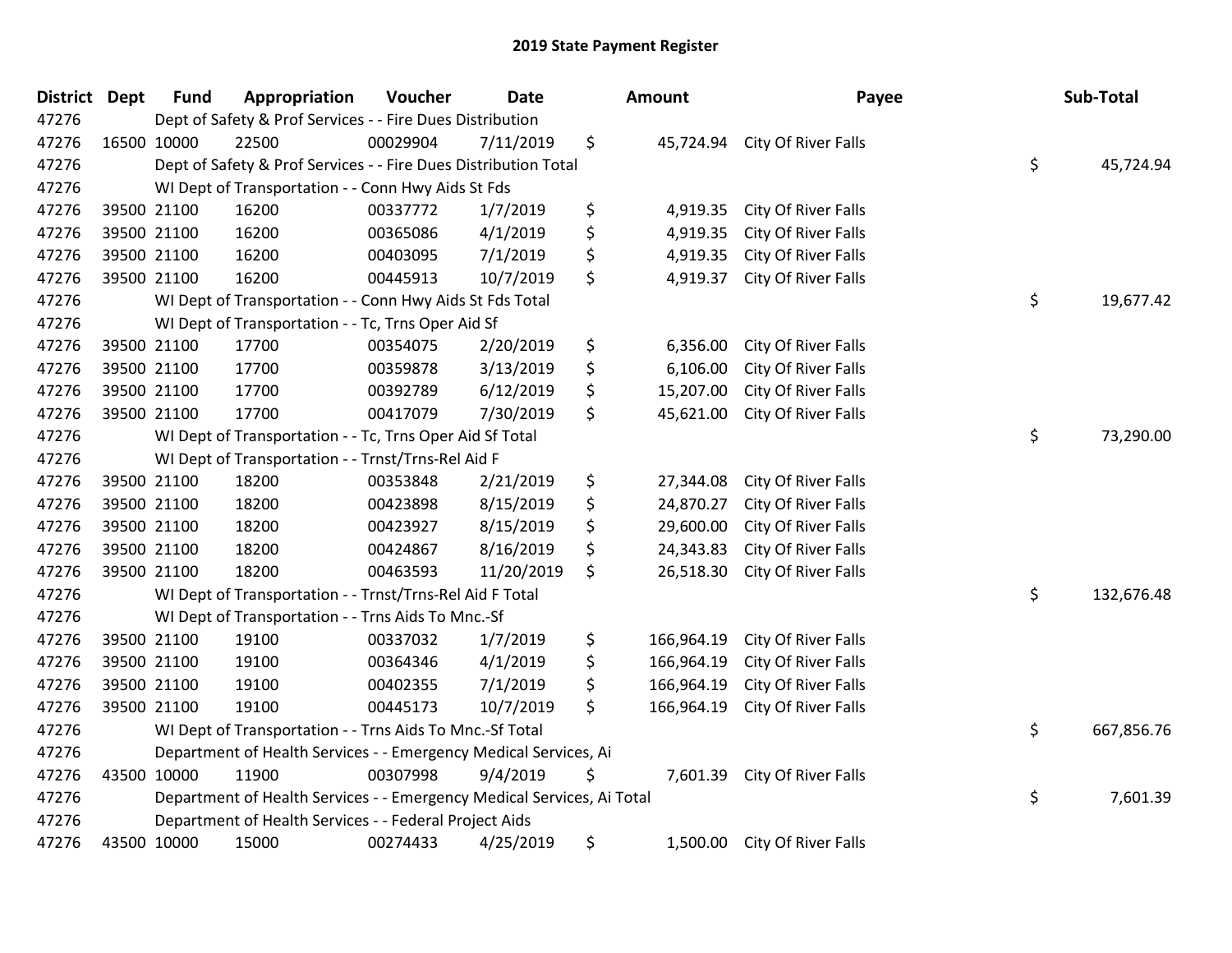| <b>District Dept</b> |             | <b>Fund</b>                                             | Appropriation                                                                   | Voucher                 | <b>Date</b>   |         | Amount     | Payee                            | Sub-Total          |
|----------------------|-------------|---------------------------------------------------------|---------------------------------------------------------------------------------|-------------------------|---------------|---------|------------|----------------------------------|--------------------|
| 47276                |             |                                                         | Department of Health Services - - Federal Project Aids Total                    |                         |               |         |            |                                  | \$<br>1,500.00     |
| 47276                |             |                                                         | Department of Health Services - - Prepaid Medical Transport Reimbursement       |                         |               |         |            |                                  |                    |
| 47276                |             | 43500 10000                                             | 16300                                                                           | AMBULANCE 11/18/2019 \$ |               |         |            | 26,293.11 City Of River Falls    |                    |
| 47276                |             |                                                         | Department of Health Services - - Prepaid Medical Transport Reimbursement Total |                         |               |         |            |                                  | \$<br>26,293.11    |
| 47276                |             | Department of Justice - - Law Enforcement Train, Local  |                                                                                 |                         |               |         |            |                                  |                    |
| 47276                |             | 45500 10000                                             | 23100                                                                           | 00074353                | 11/6/2019     | \$      | 3,520.00   | City Of River Falls              |                    |
| 47276                |             | 45500 10000                                             | 23100                                                                           | 00075041                | 11/14/2019    | \$      | 10,686.02  | City Of River Falls              |                    |
| 47276                |             |                                                         | Department of Justice - - Law Enforcement Train, Local Total                    |                         |               |         |            |                                  | \$<br>14,206.02    |
| 47276                |             |                                                         | Department of Military Affairs - - Federal Aid, Local Assistance                |                         |               |         |            |                                  |                    |
| 47276                |             | 46500 10000                                             | 34200                                                                           | 00069570                | 11/18/2019 \$ |         |            | 630,399.17 City Of River Falls   |                    |
| 47276                |             |                                                         | Department of Military Affairs - - Federal Aid, Local Assistance Total          |                         |               |         |            |                                  | \$<br>630,399.17   |
| 47276                |             |                                                         | Shared Revenue and Tax Relief - - Expenditure Restraint Program                 |                         |               |         |            |                                  |                    |
| 47276                |             | 83500 10000                                             | 10100                                                                           | 00049470                | 7/22/2019     | \$      |            | 110,429.45 City Of River Falls   |                    |
| 47276                |             |                                                         | Shared Revenue and Tax Relief - - Expenditure Restraint Program Total           |                         |               |         |            |                                  | \$<br>110,429.45   |
| 47276                |             |                                                         | Shared Revenue and Tax Relief - - County And Municipal Aid                      |                         |               |         |            |                                  |                    |
| 47276                |             | 83500 10000                                             | 10500                                                                           | 00049470                | 7/22/2019     | \$      | 297,016.95 | City Of River Falls              |                    |
| 47276                |             | 83500 10000                                             | 10500                                                                           | 00053769                | 11/18/2019    | \$      |            | 1,656,802.95 City Of River Falls |                    |
| 47276                |             |                                                         | Shared Revenue and Tax Relief - - County And Municipal Aid Total                |                         |               |         |            |                                  | \$<br>1,953,819.90 |
| 47276                |             |                                                         | Shared Revenue and Tax Relief - - Exempt Computer Aid                           |                         |               |         |            |                                  |                    |
| 47276                |             | 83500 10000                                             | 10900                                                                           | 00046568                | 7/22/2019     | \$      | 3,890.98   | City Of River Falls              |                    |
| 47276                | 83500 10000 |                                                         | 10900                                                                           | 00047953                | 7/22/2019     | \$      | 2,624.36   | City Of River Falls              |                    |
| 47276                |             |                                                         | Shared Revenue and Tax Relief - - Exempt Computer Aid Total                     |                         |               |         |            |                                  | \$<br>6,515.34     |
| 47276                |             |                                                         | Shared Revenue and Tax Relief - - Utility Aid                                   |                         |               |         |            |                                  |                    |
| 47276                |             | 83500 10000                                             | 11000                                                                           | 00049470                | 7/22/2019     | \$      | 2,762.03   | City Of River Falls              |                    |
| 47276                |             | 83500 10000                                             | 11000                                                                           | 00053769                | 11/18/2019    | $\zeta$ | 17,897.24  | City Of River Falls              |                    |
| 47276                |             |                                                         | Shared Revenue and Tax Relief - - Utility Aid Total                             |                         |               |         |            |                                  | \$<br>20,659.27    |
| 47276                |             | Shared Revenue and Tax Relief - - Personal Property Aid |                                                                                 |                         |               |         |            |                                  |                    |
| 47276                |             | 83500 10000                                             | 11100                                                                           | 00041125                | 5/6/2019      | \$      | 7,521.69   | City Of River Falls              |                    |
| 47276                | 83500 10000 |                                                         | 11100                                                                           | 00042704                | 5/6/2019      | \$      | 574.42     | City Of River Falls              |                    |
| 47276                |             |                                                         | Shared Revenue and Tax Relief - - Personal Property Aid Total                   |                         |               |         |            |                                  | \$<br>8,096.11     |
| 47276                |             |                                                         | Shared Revenue and Tax Relief - - Payments For Municipal Svcs                   |                         |               |         |            |                                  |                    |
| 47276                |             | 83500 10000                                             | 50100                                                                           | 00037853                | 1/31/2019     | \$      |            | 267,467.85 City Of River Falls   |                    |
| 47276                |             |                                                         | Shared Revenue and Tax Relief - - Payments For Municipal Svcs Total             |                         |               |         |            |                                  | \$<br>267,467.85   |